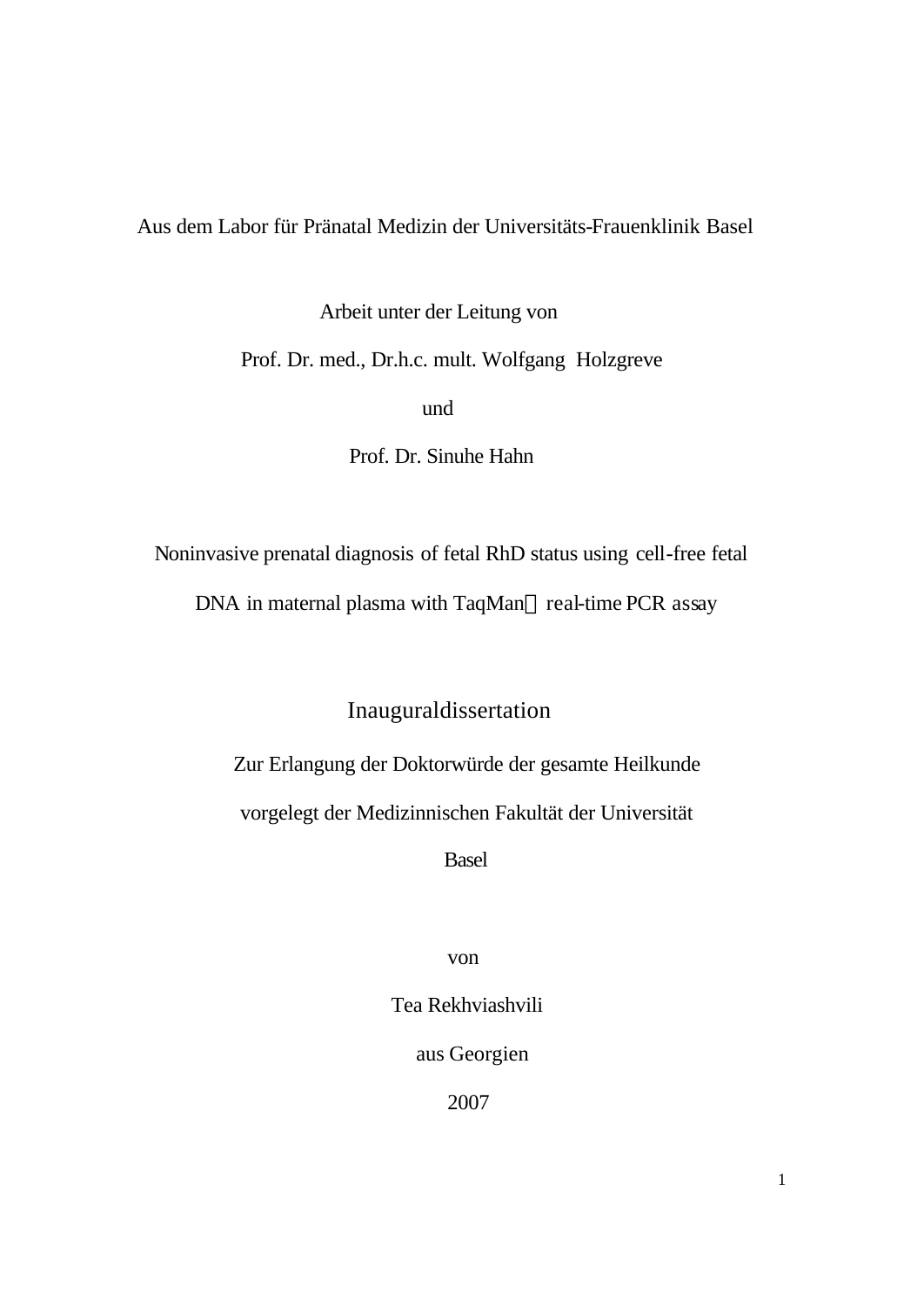Von der medizinischen Fakultät der Universität Basel genehmigt auf Antrag von Prof. Dr. med., Dr.h.c. mult. Wolfgang Holzgreve und Prof. Dr. Sinuhe Hahn Koreferent/in: PD Dr.med. Irene Hösli

Tag der Promotion: 25.04.2008

 Prof. Dr.med. Albert Urwyler **Dekan** Dekan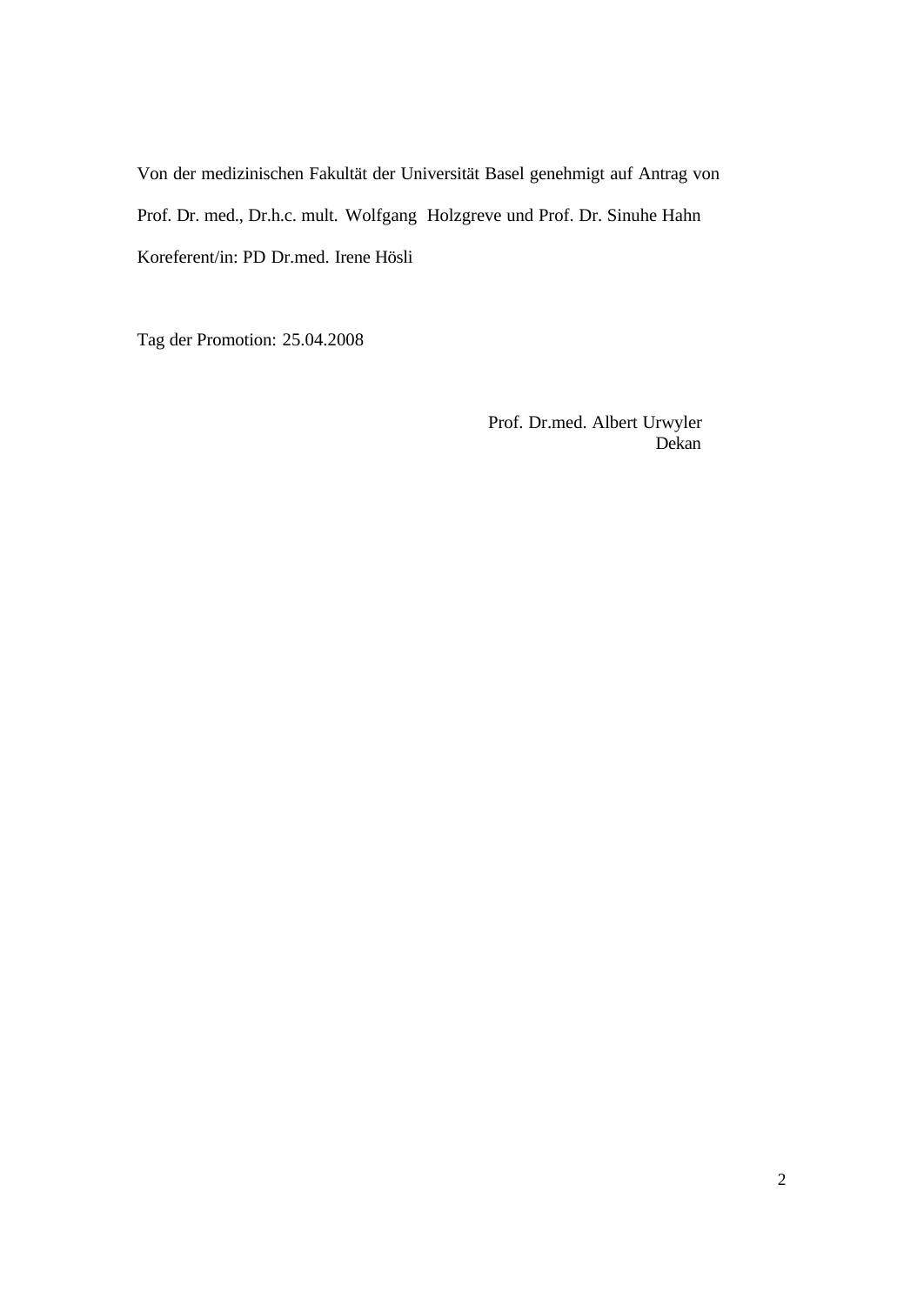### **Acknowledgements**

 This work was performed in the Laboratory for Prenatal Medicine and Gynaecological Oncology, University Women`s Hospital/Department of Research, University of Basel, Switzerland from November 2006 to August 2007. Firstly, I would like to thank Professor Dr.med., Dr.h.c.mult. Wolfgang Holzgreve who welcomed me as a guestdoctor at the University Women`s Hospital, Basel and offered me to perform this work in the laboratory for Prenatal Medicine and Gynaecological Oncology. I am very grateful to Professor Sinuhe Hahn, head of the laboratory especially for his kindness and for the opportuniy to join the research group of the laboratory.

I am especially grateful to Dr. Ying Li for her invaluable scientific support.

 I would like to thank the people who were involved in my project and /or helpful when I had a questions, especially Prof. Tobias Legler and Dr. Sina Müller and also the members of the lab and women`s hospital, former and present: Drs. Olav Lapaire, Klaudia Wölfle, Arianne Birkenmeier, Tatjana Babochkina, Xiaoyan Zhong, Satheesh Chinnapapagari Reddy, Corine Rusterholz, Anurag Gupta and Vivian Kiefer, Xiucheng Fan, Vasa Prasad Kolla, Rebecca Sacharia, Marianne Messerli. My thanks go to Dr. med. Ernst Teoddor Rippmann, for his recomendations and for his great support in the past three years. I would like to thank Dr. Marina Rekhviashvili, Prof. Avtandil Chkheidze, Prof. Alexander Papitashvili, especially Dr. Nino Achalbedashvili and also all my friends for their great help and support.

 Last I want to thank Father Petre and my family for supporting me in every respect, believing in me and for their love.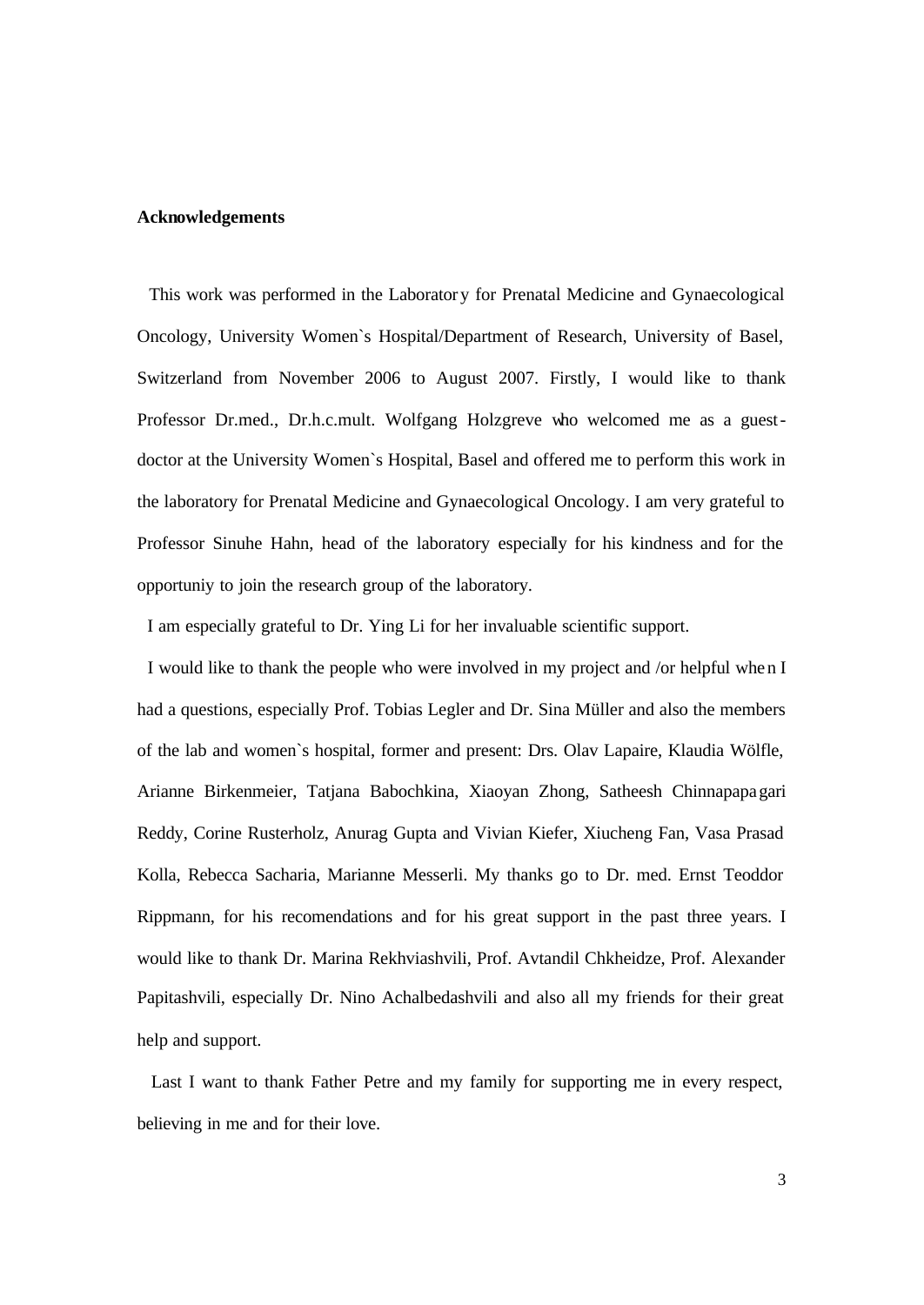# **Table of contents**

| 1. Introduction                                                   | 6  |  |
|-------------------------------------------------------------------|----|--|
| 2. Rh status in Hemolytic disease of the fetus and newborn (HDFN) |    |  |
| 2.1. Fetal RhD gene diagnosis                                     | 10 |  |
| 2.1.1. Invasive prenatal diagnosis                                | 10 |  |
| 2.1.2. Noninvasive prenatal diagnosis                             | 11 |  |
| 2.1.2.1. Fetal cells in maternal circulation                      | 11 |  |
| 2.1.2.3. Cell - free fetal DNA in matrenal plasma                 | 12 |  |
| 3. Genetics aspects of RhD gene                                   | 17 |  |
| 4. RhD test with TaqMan® real-time PCR                            | 21 |  |
| 4.1. Summary                                                      | 21 |  |
| 4.2. Materials and methods:                                       | 22 |  |
| 4.2.1. Samples collection                                         | 22 |  |
| 4.2.2. DNA isolation                                              | 23 |  |
| 4.2.3. TaqMan® real-time PCR Analysis                             | 24 |  |
| 4.2.4. Quality control                                            | 28 |  |
| 4.2.5. Lab equipments, consumables                                | 28 |  |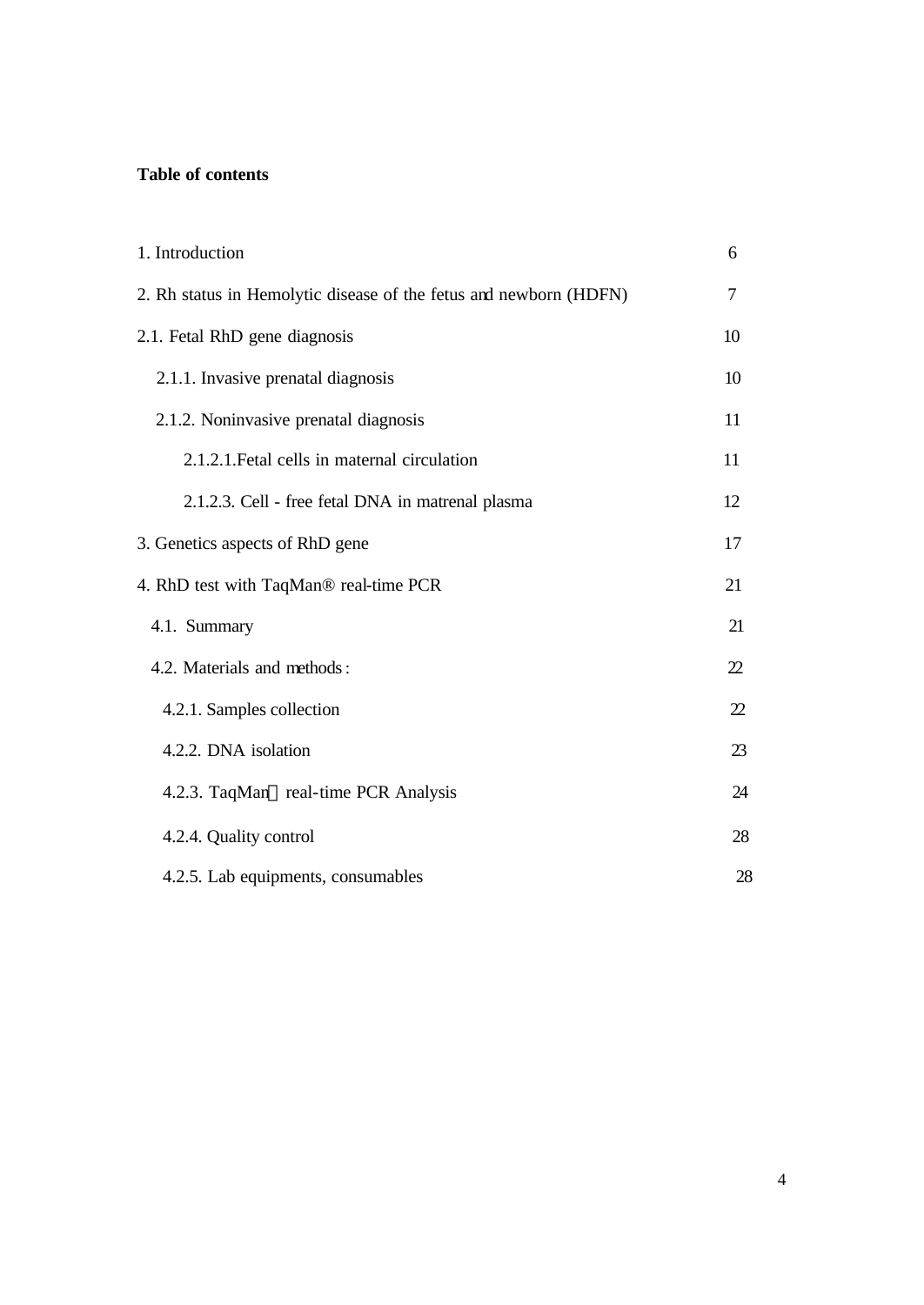| 4.3. Results:                                     | 29 |  |
|---------------------------------------------------|----|--|
| 4.3.1. Validation of the assay                    | 29 |  |
| 4.3.2. Prediction of fetal RhD in maternal plasma | 31 |  |
| 4.4. Discussion                                   | 33 |  |
| 4.5. Future perspectives                          | 37 |  |
| 4.6. Conclusions                                  |    |  |
|                                                   |    |  |
| References                                        | 39 |  |
| Curriculum Vitae                                  | 51 |  |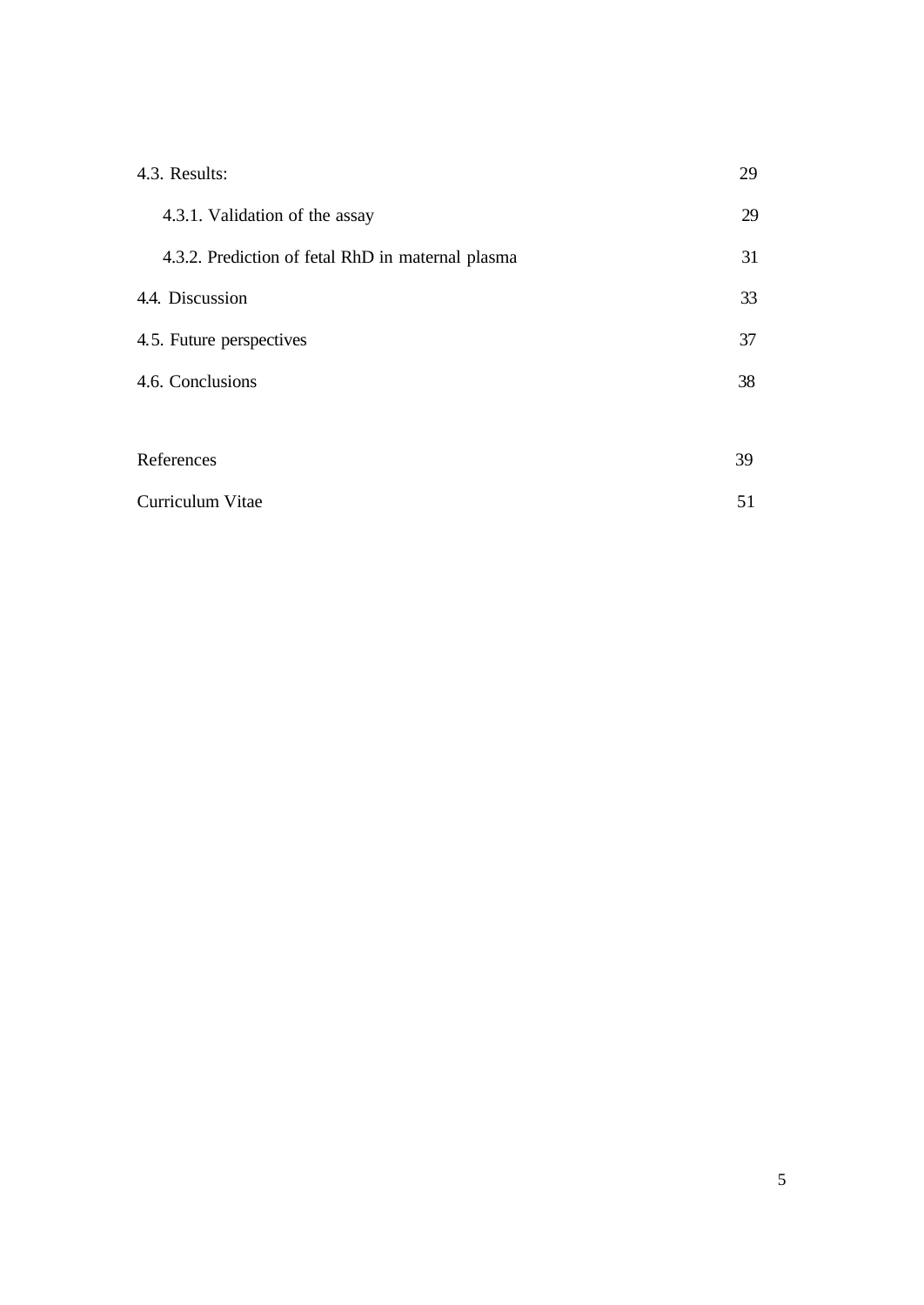### **1. Introduction**

 Prenatal diagnosis is now part of established obstetric practice in many countries. However, conventional methods of prenatal diagnosis of obtaining fetal tissues for genetic analysis, including amniocentesis and chorionic villus sampling, are invasive and constitute a finite risk to the unborn fetus<sup>1</sup>. At present, it is widely accepted that both intact fetal cells as well as cell-free fetal DNA are present in the maternal circulation and can be recovered for non-invasive prenatal genetic diagnosis<sup>2,96,97</sup>. However, the rarity of circulating fetal cells has limited the development and practical use of this approach. Fetal DNA is present in maternal plasma in much higher fractional concentration than fetal DNA in the cellular fraction of maternal blood. This important feature has made the robust detection of fetal DNA possible, even without special enrichment procedures.

 As a result of these developments, fetal DNA in maternal plasma has been used for the noninvasive prenatal diagnosis of sex-linked disorders and single gene disorders such as beta-thalassemia, congenital adrenal hyperplasia and achondroplasia<sup>3-5</sup>. In addition, quantitative aberrations of cell-free fetal DNA have also been found in various pregnancy-associated disorders, including preeclampsia, preterm labor and fetal trisomy  $21^{6,7}$ .

 Maternal plasma DNA analysis is also useful for the noninvasive prenatal determination of fetal RhD blood group status in RhD - negative pregnant women<sup>8</sup>. For the management of Hemolytic disease of the fetus and newborn (HDFN) a reliable non-invasive approach to determine fetal RhD genotype would be of great clinical value. RhD genotyping would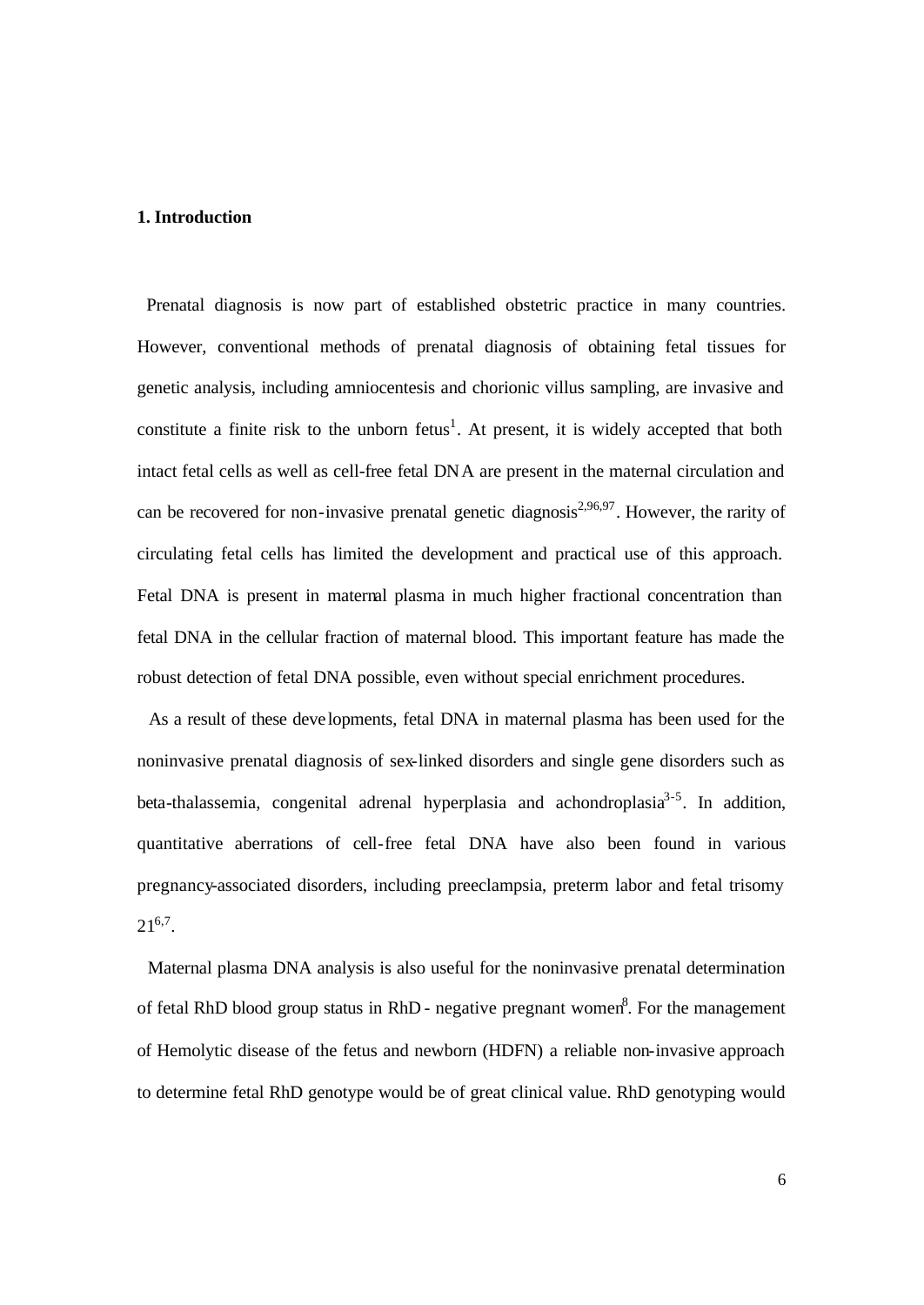also eliminate the routine administration of Rh-immunoglobulin in RhD-negative patients.

 This approach has been shown by many groups to be highly accurate (See Table 1), and has been introduced as a routine service in several centers in Europa<sup>49,53</sup>.

 In this thesis, the detail protocol of noninvasive detection of fetal RhD status using TaqMan® real-time polymerase chain reaction (PCR) technique is going to be described.

# **2. Rh status in Hemolytic disease of the fetus and newborn (HDFN).**

Hemolytic disease of the fetus and newborn (HDFN) represents one of the most significant examples in medicine of successful management of a disease and adequate prophylaxis. Nowadays, HDFN accounts for 5% of all perinatal deaths<sup>12</sup>. HDFN is a potentially fatal condition caused by maternal alloantibodies directed against paternally inherited antigens on fetal red cells. Rh system`s anti-D antibodies are responsible for the majority of clinically detectable HDFN cases. This situation is observed in Rh-negative mothers whose husbands are Rh-positive, and whose immunization occurred during pregnancy, abortion, postpartum or incompatible transfusion.

 The initial antibodies are of immunoglobin M (IgM) nature, with a high molecular weight and are unlikely to cross the placenta. As a result, they do not produce fetal hemolysis labely in pregnancy, the IgG antibodies cross the placenta and produce hemolysis. Antigen D has already developed by the  $35<sup>th</sup>$  to  $45<sup>th</sup>$  day of gestation, which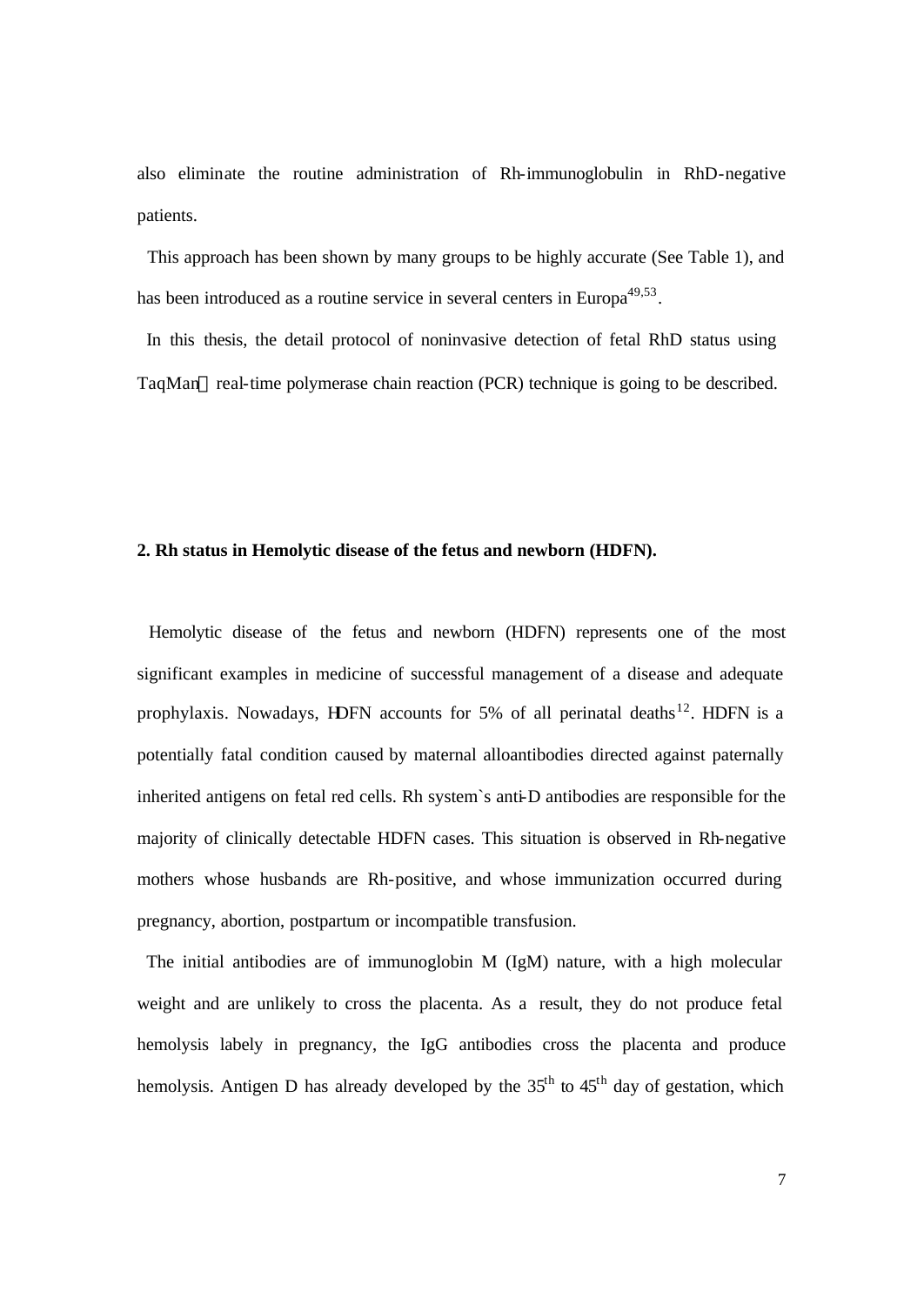explains why 4-5% of posabortion patients may become sensitized. Intravenous drug abuse can also lead to isoimmunization<sup>9</sup>. There are certain obstetrics events that can increase the risk, such as placenta preavia, ruptured placental membranes, external version, cesarean section, manual removal of placenta and in the early stages of pregnancy-abortion, ectopic pregnancy and all invasive procedures  $10,12$ . For example, amniocentesis is associated with a 0,5-1% risk of spontaneous abortion and, moreover, is associated with a 17% risk of transplacental haemorrhage, which, if the fetus were RhDpositive, could boost the maternal anti-D, enhancing the risk of severe HDFN. Chorionic villus sampling (CVS) is associated with a similar risk of spontaneous abortion, but a reduced risk of transplacental haemorrhage $1,10,12$ .

 On the other hand ABO incompatibility in an Rh-negative patient provides partial protection against primary anti Rh-isoimmunization, but not against a secondary immunologic response $10$ . There is also evidence that male fetuses have more severe HDFN than female fetuses $^{11}$ .

 According to the severity of hemolysis, HDFN will be anemic, icteroanemic, or hydropic. In hydropic HDFN, the hepatic parenchyma is replaced partially with secondary erythropoiesis tissue, which causes aportal and umbilical venous hypertension syndrom, as well as alterations in the metabolism of proteins, and decreased albumin. Both clinical conditions cause edema and ascitis, which are characteristic of hydrops. Frequently, fetal cardiac failure secondary to severe anemia is observed. The other two forms of HDFN, anemic and icteroanemic, are the result of a less severe hemolysis that does not compromise either the cardiocirculatory system or the protein metabolism.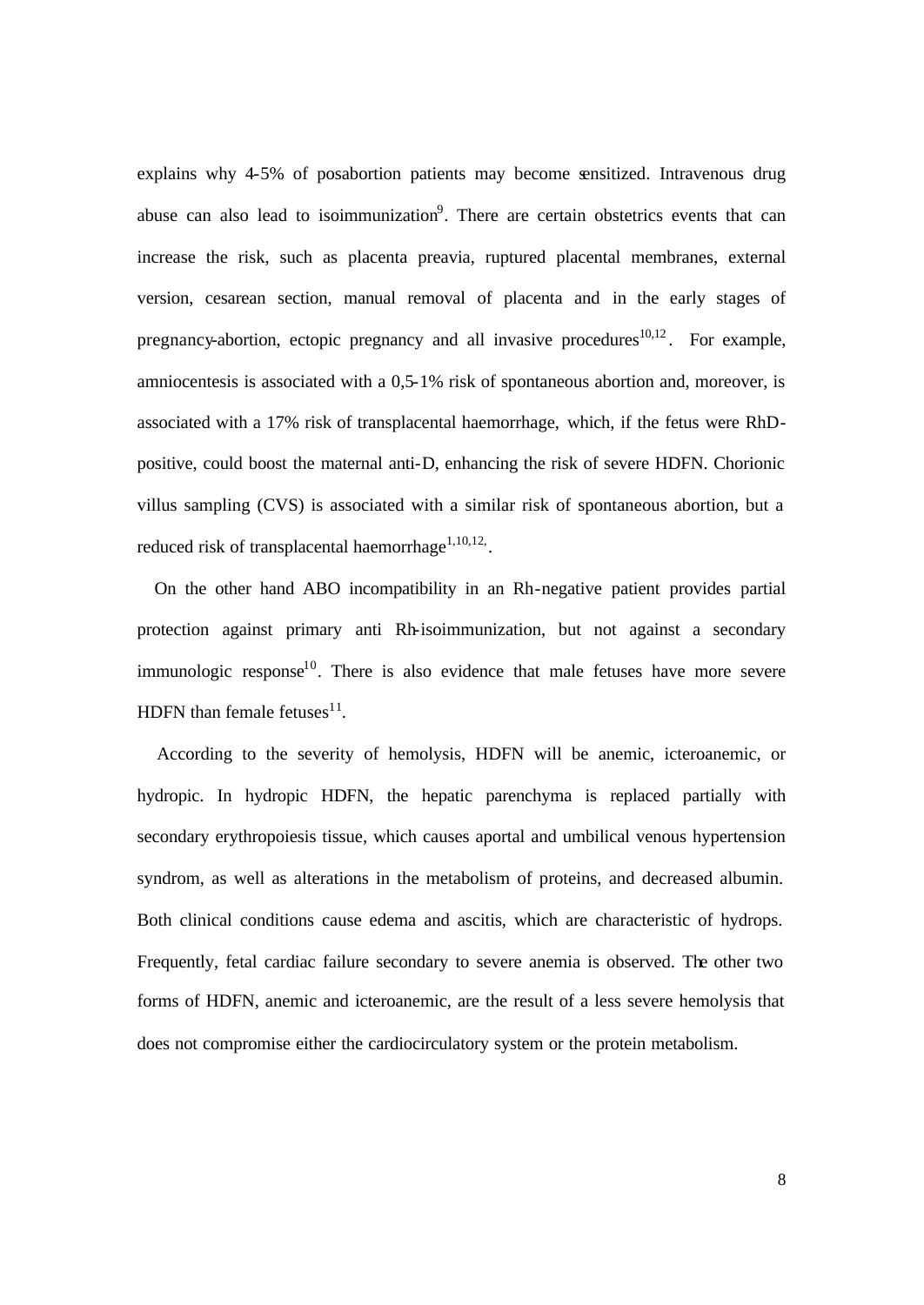When RhD sensitization occurs, careful follow-up of these mothers and judicious intervention can result in good outcomes for most pregnancies. At present, Doppler measurement of middle cerebral martery peak systolic velocity constitutes the follow-up method of choice for fetal anemia with 100% sensitivity and  $88\%$  specificity<sup>12</sup>. Spectral analysis of amniotic fluid (ΔΟD50) and ultrasound markers, such as polyhydramnion, cardiomegalia, splenohepatomegalia, ascitis, soft tissue edema are useful in the diagnosis of fetal anemia<sup>13</sup>. Intrauterine fetal transfusion is currently the therapy of choice in cases of severe anti-D isoimmunization. However, it has been reported, that transfusiol therapy before 32 weeks of gestation is associated with a higher fetal mortality rate<sup>14</sup>. Several studies have shown, that high-dose ϒ -globulin therapy followed by intrauterine fetal transfusions (IUTs) improves fetal survival<sup>15</sup>.

 Since 1960s Rhesus (Rh) D immunoglobulin (anti-D) has been used in women who are Rh D-negative to prevent Rh D immunisation after giving birth to a baby who is Rh-D positive. Anti-D immunoglobulin is a human blood product provided by a small group of immunised volunteer donors. Prevention of Rh D immunisation has been a major medical achievement, as Rh D immunisation was a significant cause of perinatal morbidity and mortality in subsequent pregnancies of affected women.

 In practice, the combination of antenatal and postnatal prophylaxis will prevent immunization in 96% of the high-risk cases. The remaining 4% corresponds to the absence or inappropriate administration of immunoglobulin when it is indicated. However administration of this human blood product carries a small but real risk of associated blood-borne infection and moreover worldwide supplies of RhD immunoglobulin are limited. Furthemore, about 40% of Caucasian population of the Rh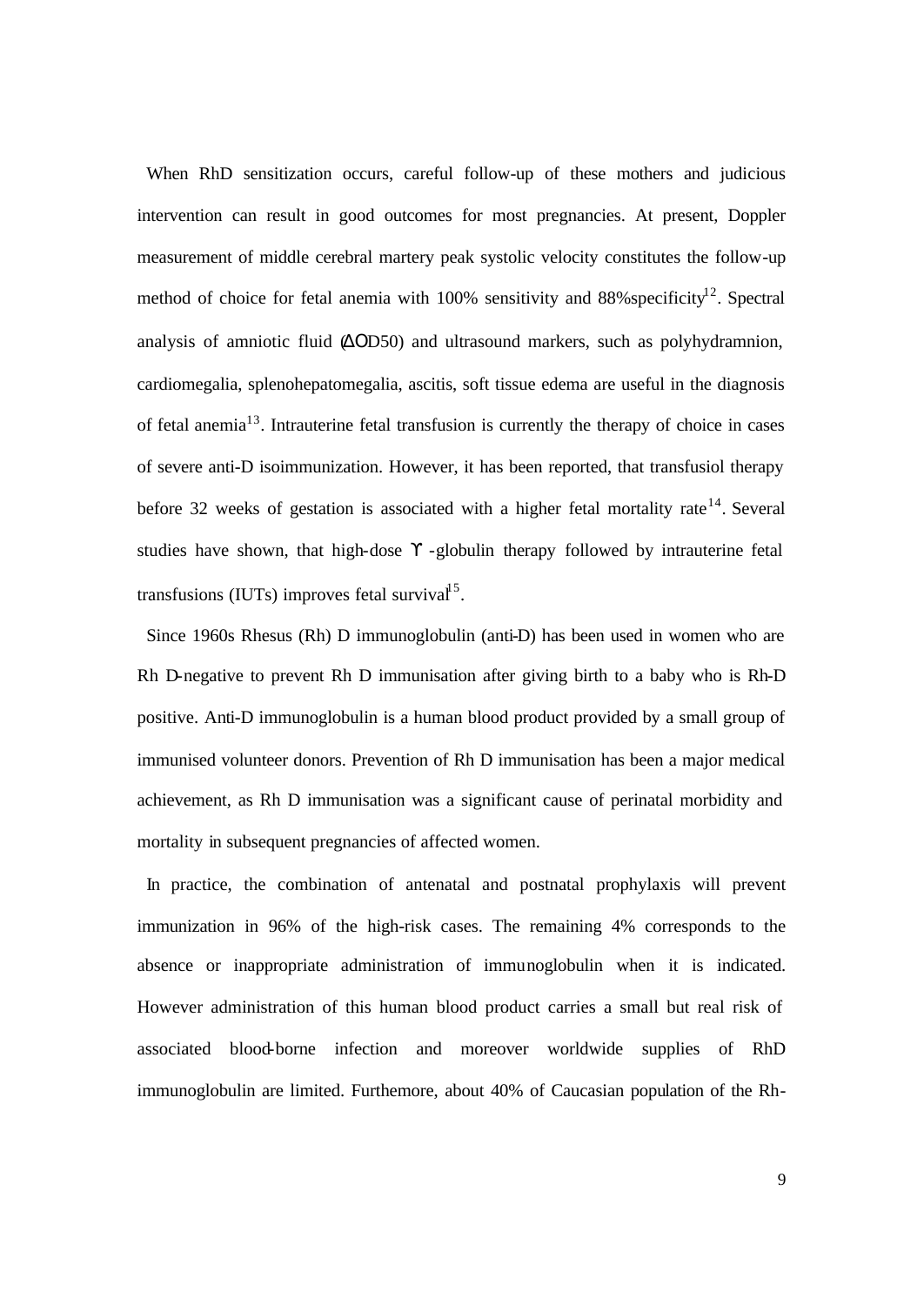negative women will receive unnecessary administration of antenatal anti-D as they carrying a D-negative child. Haemolytic disease of the fetus and newborn, despite Rhimmune prophylaxis, has not been eradicated, but the risk of alloimmunization has indeed decreased from 13% to  $0,16\%$   $16,17,21$ .

### **2.1. Fetal RhD gene diagnosis**

### **2.1.1. Invasive prenatal diagnosis**

 If the laboratory parameters such as titers or tests (an indirect Coombs test) on the biological activity are indicative of possible fetal hemolysis in RhD-negative patients, it is important to know the phenotype of the fetus. Before the molecular basis of the Rhantigens was known, the phenotype had to be determined by serological testing of fetal red cells, which could be obtained by cordocentesis or chorionic villus sampling.

 The elucidation of the molecular basis of the blood group systems allowed the development of PCR-based assays for blood group typing. These assays can be performed with fetal DNA obtained via invasive means, such as amniocentesis or chorionic villus sampling. The first application of fetal RhD genotyping was prenatal testing for fetal RhD status to indicate the requirement for anti-D prophylaxis and clinical management of pregnant women with anti- $D^{18}$ . Several methods for PCR-based RhD phenotyping have been published<sup>18,19</sup>. However all these methods were found to be expensive, invasive and present a risk to the mother and fetus<sup>1</sup>.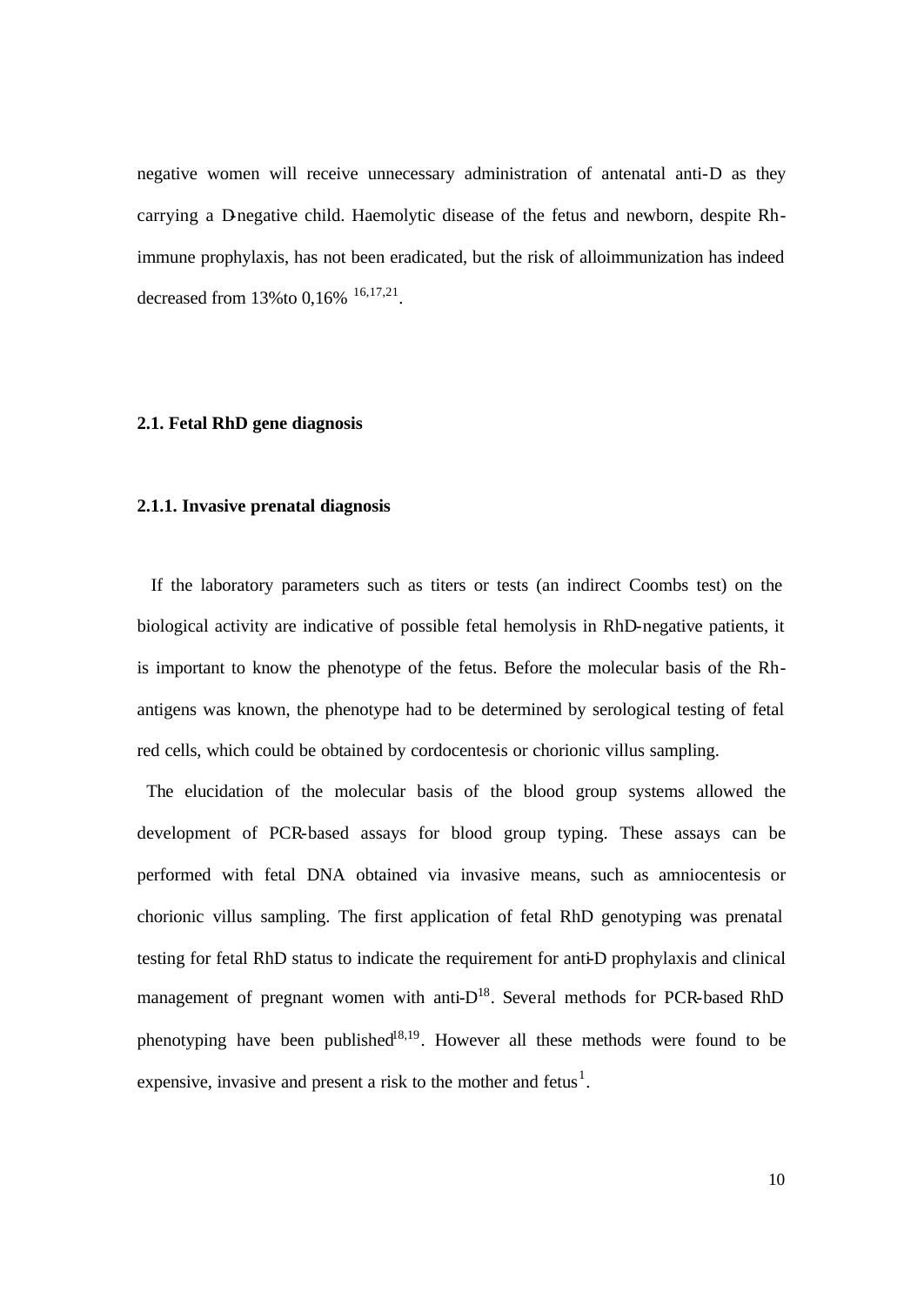### **2.1.2. Noninvasive prenatal diagnosis**

### **2.1.2.1. Fetal cells in maternal circulation**

 As early as 1893, Schmorl described the deportation of trophoblast sprouts into the pulmonary circulation of pregnant women<sup>20</sup>. At present, it is widely accepted that fetal cells are present in maternal blood<sup>96</sup>. Lo et al. were the first to describe that fetal sex can be determined by examing Ychromosome-specific PCR in fetal-cell DNA isolated from maternal samples<sup>97</sup>. Later this group showed that fetal RhD status can be determined by amplification of the RhD gene sequence in maternal DNA extracted from peripheral blood of pregnant women<sup>24</sup>. Meanwhile, several groups have performed the fetal RhD genotyping from maternal plasma $^{25,26}$ .

 However, the reported accuracy of these tests was low, with low specificity and sensitivity. This may be due to the scarcity of fetal cells (about1, 2 cell/ml maternal blood  $(2^7)$ . Moreover, it has been shown that the presence of fetal cells can persist post partum. Bianchi et al. reported the persistence of male CD34+ progenitor cells in maternal blood for as long as 27 years after delivery<sup>28</sup>. It is evident that these cells from previous pregnancies can lead to false-positive fetal blood group typing during a new pregnancy.

 In a large multi-centre trial investigating the approach of recovering fetal cells from the maternal circulation, the NIFTY study (national Institute of Child Health and Development Fetal Cell Isolation Study), various enrichment techniques using fluorescent-activated cell sorting (FACS) or magnetic activated cell sorting (MACS) and micromanipulation coupled to FISH analysis have been evaluated for clinical use<sup>22</sup>. Also, attempts at selectively culturing viable fetal cells from maternal peripheral blood have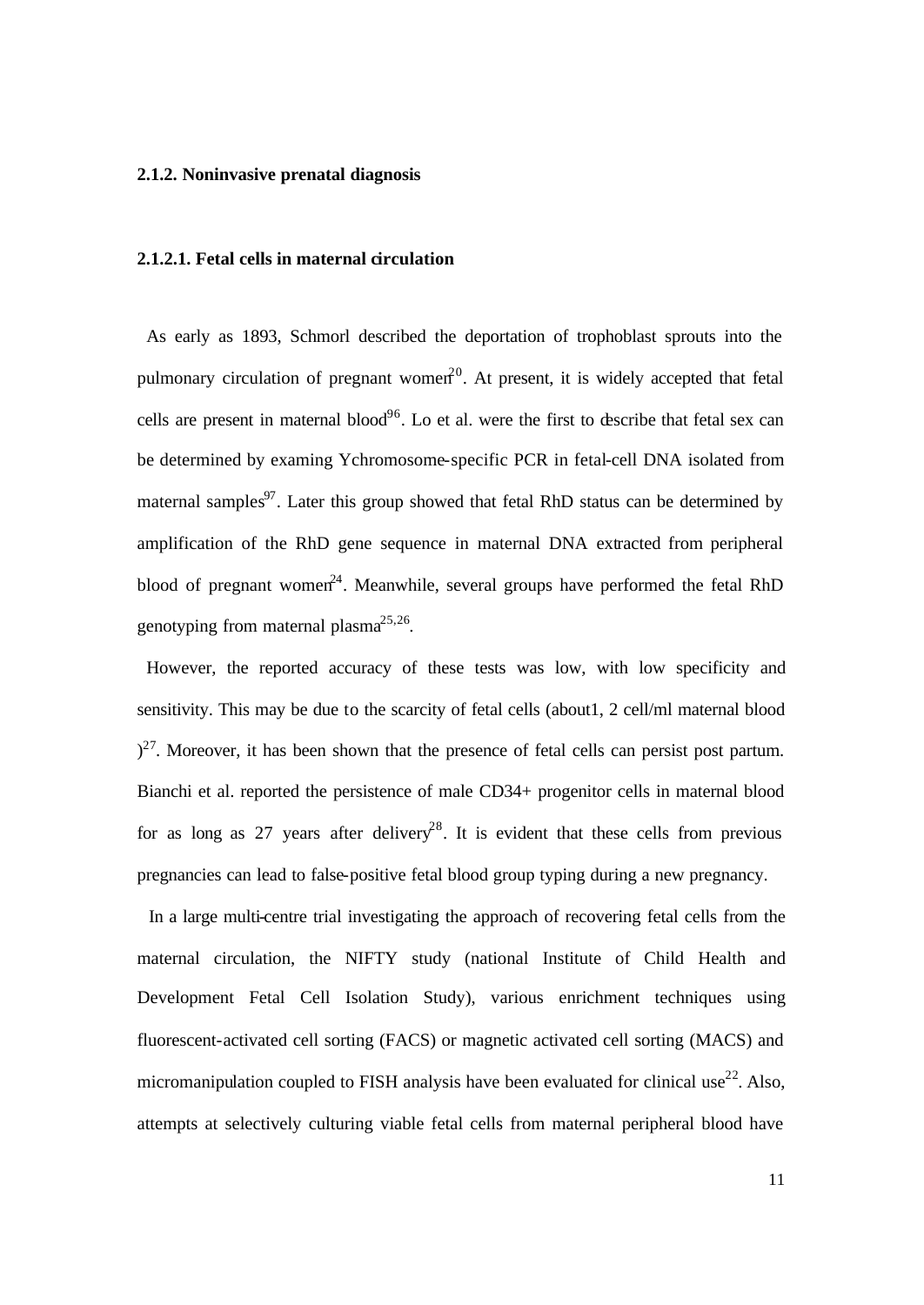been made<sup>23</sup>. This approach has proven to be too labor intensive, with discouragingly low detection and high false positive rates. Although the biologic availability of fetal cells has been demonstrated, the development of practical technology still requires further developments.

 In summary, despite the development of many ingenious methods for fetal cell isolation, no method has been described which is both sufficiently accurate and economical enough to be used on a large scale. This difficulty has been impeding the actual clinical utilization of non-invasive prenatal testing for fetal blood group status.

### **2.1.2.3. Cell - free fetal DNA in maternal plasma**

 The existence of cell free fetal DNA in the maternal circulation has opened new possibilities of non-invasive prenatal diagnosis. Cell-free fetal DNA in maternal circulation was first described by Lo et al. who demonstrated the presence of the Y sequences in maternal blood of women carrying male fetuses<sup>2</sup>. Subsequently this group have used quatitative real-time PCR analysis on SRY and β-globin gene sequences in women pregnant with a male fetus to show that fetal DNA represents  $\approx 3\%$  (mean 25 genome equivalents/ml; range: 3-69) of cell-free DNA in maternal plasma during the first trimester of pregnancy, rising to about 6%(mean 292 genome equivalents/ml; range: 77- 769) in the third trimester<sup>29</sup>.

 Further studies shown that cell-free fetal DNA can be detected in maternal plasma already at the  $5<sup>th</sup>$  week of gestation<sup>30</sup>, and is cleared rapidly from the maternal plasma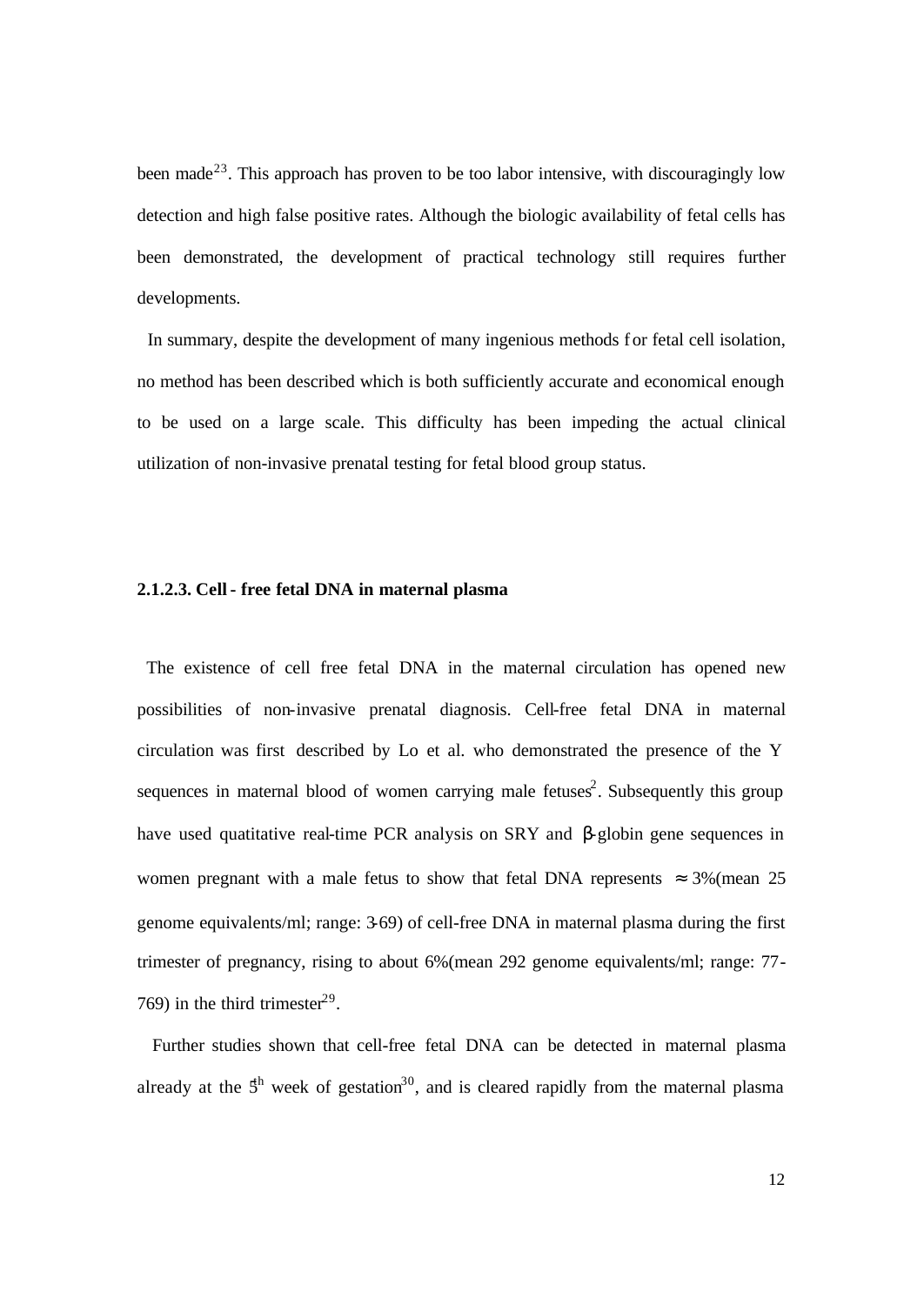following delivery, with a mean half-life of 16 min (range4-30min) following Caesarien section<sup>31</sup>, but generally between 10 and 100 h following vaginal delivery<sup>32</sup>.

Shortly after the discovery of circulating cell-free fetal  $DNA<sup>2</sup>$  in maternal blood in 1998 Lo et al. and Fass et al. demonstrated almost simultaneously that the RhD sequence could be reliably amplified from the plasma of pregnant women with high sensitivity and specificity<sup>8,35</sup>. Since then, many groups have replicated these findings and therefore many studies have been published on non-invasive prenatal RhD genotyping in relatively large patient series (See Table 1).

 The largest clinical experience in the noninvasive fetal RhD genotyping resides with the International Blood group Reference Laboratory (IBGRL) in Bristol, United Kingdom<sup>98</sup>. This group has been providing fetal blood group genotyping to obstetricians as part of the National Blood Service since 1995. In 2001, they implemented a clinical service for noninvasive diagnosis of RHD genotype based on initial work that showed 100%  $accuracy^{43}$ .

 Similar large-scale reports have been published reflecting multi-year experience in France<sup>44,45</sup>. Gautier et al. studied 283 RhD negative pregnant women with no false positive or negative results<sup>44</sup>. Rouillac- Le Sciellour et al. performed lange-scale prediagnosis study and shown 99,5% diagnostic accuracy of multiplex fetal RhD genotyping using conventional and real-time PCR. The results showed that real-time PCR was more convenient for a diagnostic purpose however it hasn`t been found more sensitive than conventional PCR for the detection of plasma DNA in early pregnancy<sup>45</sup>.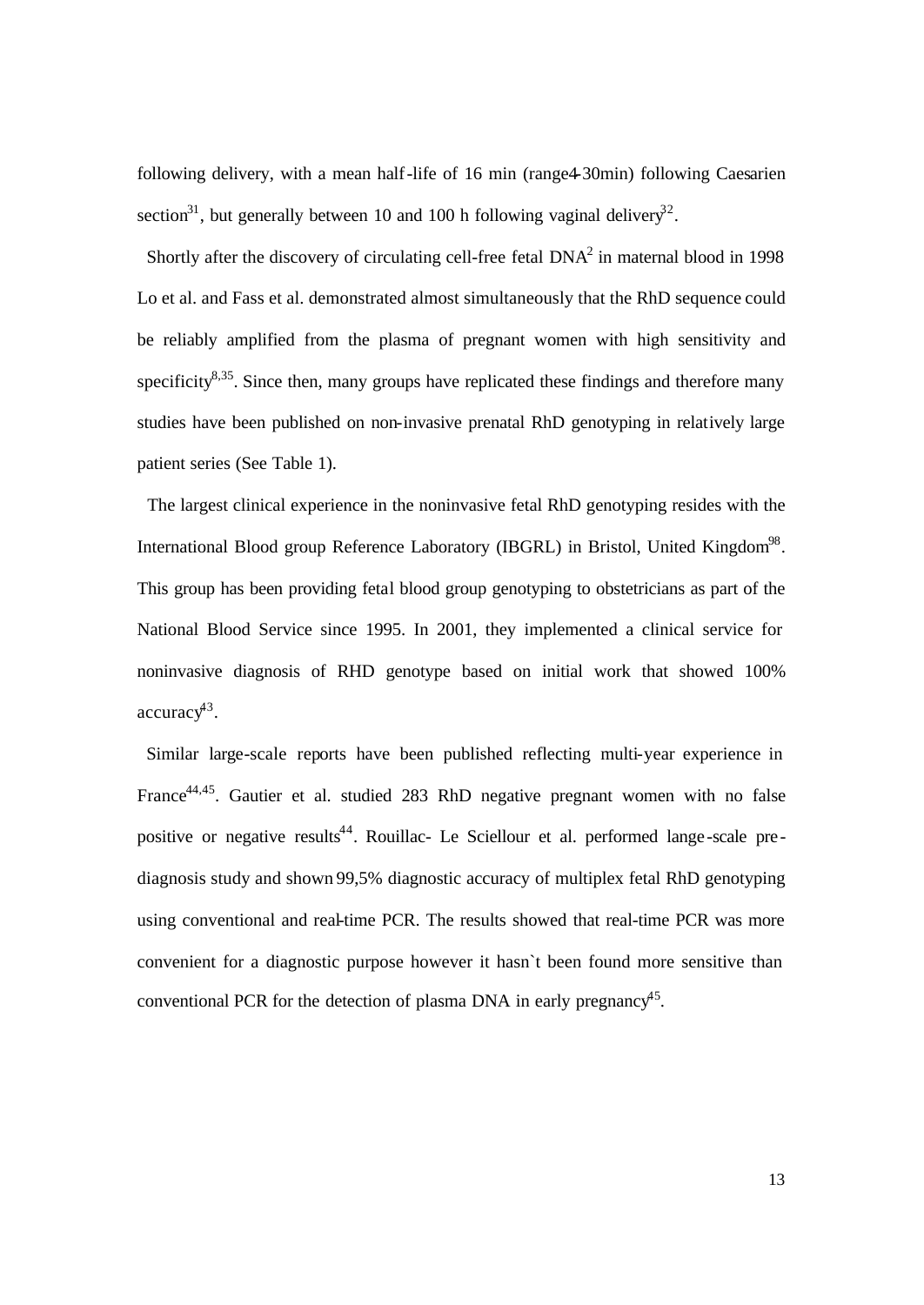The group from Netherlands tested 2,359 plasma samples from D-negative pregnant women for the presence of RhD sequences at 30 weeks of gestation using an automated approach with the diagnostic accuracy of  $99,4\%$ <sup>46</sup>.

In 2006 Geifman-Holtzman et al. published "A meta-analysis " of diagnostic accuracy of noninvasive fetal Rh genotyping from maternal blood<sup>61</sup>. The results of this metaanalysis demonstrated that the diagnostic test of determining fetal RhD type using freefetal DNA in maternal blood is 94,8%. The various strategies developed to target the RhD gene by range from uniplex to multiplex PCR system. However the various groups using the same protocol have shown the different diagnostic accuracies of this test (See Table 1). Several group have used more than 1 protocol to determine fetal status from materal blood<sup>36-39</sup>. Interestingly the best diagnostic accuracies were demonstrated in the first trimester, while it is supposed that false negative cases of this test are mainly due to a lack of fetal DNA in the maternal sample due to early gestation<sup>62</sup>.

 The meta-analysis shows that the accuracy of fetal RhD determination decreased with the use of maternal whole blood, RNA, or fetal cell from maternal blood and maternal serum and plasma were found to be the best source for accurate diagnosis of fetal RhD type.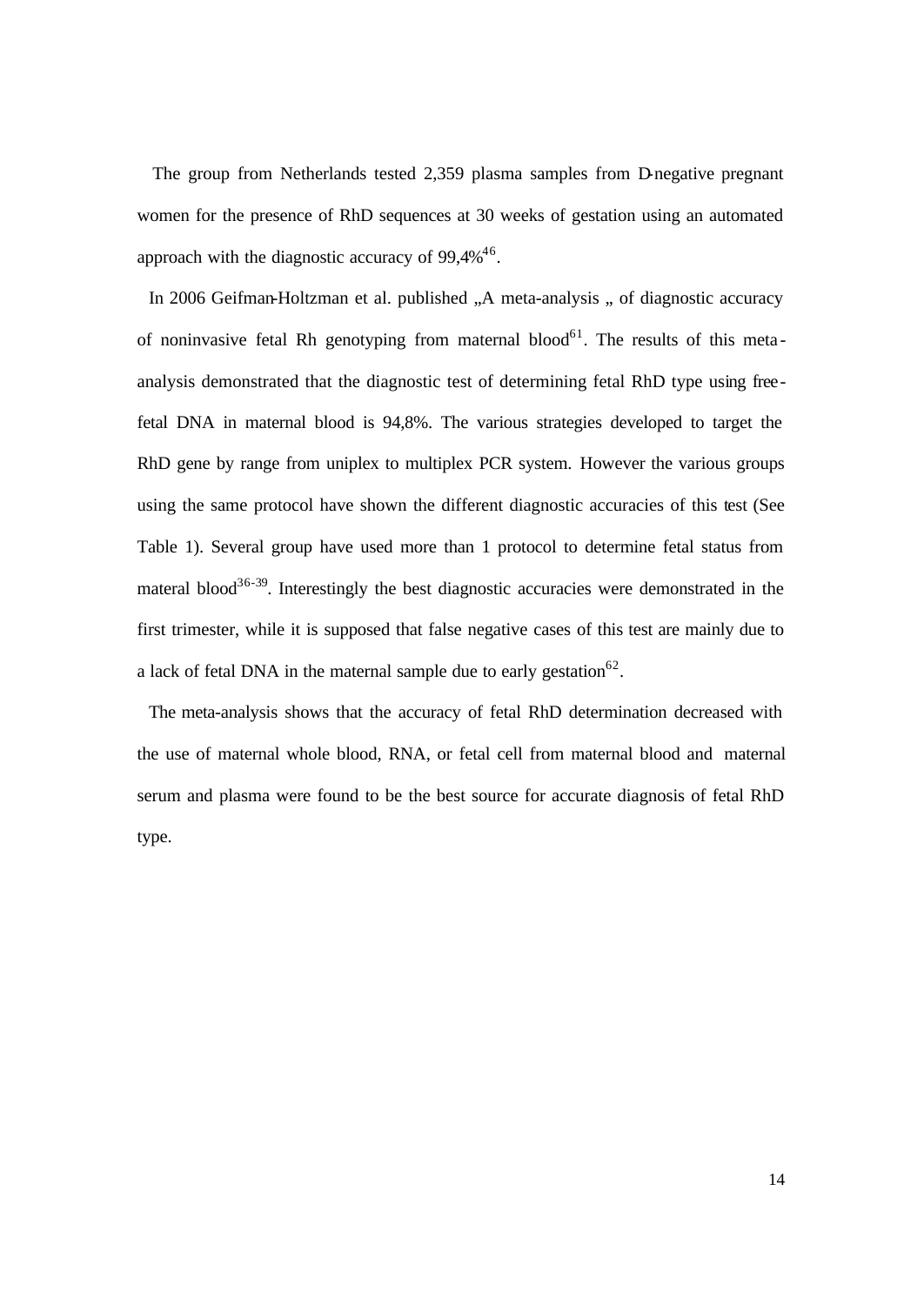| References                                             | Methods                                   | No.tested | Gestation<br>(weeks)                  | RhD                    | Accuracy    | Controls                             |
|--------------------------------------------------------|-------------------------------------------|-----------|---------------------------------------|------------------------|-------------|--------------------------------------|
| Lo et al. $19988$<br>Fass et<br>al.1998 $^{\text{3}}$  | Real-time PCR<br><b>PCR</b>               | 57<br>31  | $7 - 41$<br>$16 - 17$                 | exon10<br>exon 7       | 96%<br>100% | <b>HBB</b><br>None                   |
| Bischoff et<br>al.1999 $\frac{3}{2}$                   | Nested PCR<br>Fluerescence<br>PCR;(serum) | 20        | 15-36                                 | exon 7                 | 70%         | <b>RHCE</b>                          |
| Zhong et<br>al. $2000^{40}$                            | <b>Nested RCR</b>                         | 22        | $10 - 21$                             | exon 7                 | 95%         | SRY, HBB                             |
| Zhang et<br>$a1.2000^{46}$                             | Real-timePCR                              | 58        | All three<br>trimesters               | exon 7                 | 98%         | None                                 |
| Nelson et<br>al.2001 $4$                               | <b>PCR</b>                                | 26        | $9 - 34$                              | exon 10                | 100%        | None                                 |
| Finning et<br>al.2002 <sup>8</sup>                     | Real-time PCR                             | 137       | 8-42                                  | exons 4,5,6,10         | 100%        | SRY                                  |
| Costa et<br>al.2002 $2^{\circ}$                        | Real-time PCR                             | 102       | $8 - 14$                              | exon 10                | 100%        | Mouse galt                           |
| Legler et<br>a1.2002 <sup>41</sup>                     | Real-time PCR                             | 27        | 11-38                                 | $exons$ 4.7            | 96%         | E.coli plasmid<br>DNA, RHCE, C, c, E |
| Turner et<br>$a1.2003^8$                               | Real-time PCR                             | 31        | < 20                                  | exon 10                | 90%         | <b>ACTB</b>                          |
| Johnson et<br>$a1.2003^{37}$                           | <b>PCR</b>                                | 47        | 18-40                                 | exons 4, 5, 10         | 91%         | None                                 |
| Siva et<br>$a1.2003^{50}$                              | <b>PCR</b>                                | 26        | $15 - 17$                             | exons $10, 7$          | 98%         | $SRY, \beta$ -globin                 |
| Randen et                                              | Real-time PCR                             | 114       | $6 - 38$                              | exon 7                 | 92%         | SRY                                  |
| al.2004 $\rm{^{49}}$<br>Rijinders et<br>$a1.2004^{38}$ | Real-time PCR                             | 72        | $11 - 19$                             | exon 7                 | 99%         | SRY, ALB                             |
| Rouillac et                                            | Real-time PCR                             | 893       | All three                             | exons $7,10$           | 98,9%       | None                                 |
| al. $2004^{\frac{5}{6}}$<br>Guz et al.<br>$2004^{58}$  | Real-time PCR                             | 45        | trimestres<br>All three<br>trimesters | exons 7,10             | 100%        | SRY, GSTM1,<br><b>RHCE</b>           |
| Finnin g et<br>al.2004 $\frac{5}{2}$                   | Real-time PCR                             | 283       | All three                             | exons 4, 5, 10         | 98%         | SRY, CCR5                            |
| Harper et<br>$a1.2004^{5}$                             | Real-time PCR                             | 2         | trimesters<br>18                      | exons 4, 5, 10         | 100%        | SRY                                  |
| Clausen et<br>al. $2005^{51}$                          | Real-time PCR                             | 56        | $15 - 16$                             | exons7,10              | 100%        | None                                 |
| Hromadnikova<br>et al. $2005^{39}$                     | Real-time PCR                             | 45        | $11-40$                               | exons 7,10             | 100%        | RHCE, SRY                            |
| Zhou et al.<br>$2005^{52}$                             | Real-time PCR                             | 98        | 14-42                                 | exons $4,5$ 10         | 94%         | SRY, GAPD, IDPs                      |
| Gautier et al.<br>200544                               | Real-time PCR                             | 274       | All three<br>trimesters               | exon 10                | 100%        | None                                 |
| Hromadnikova<br>et al. $2005^{78}$                     | Real-time PCR                             | 45        | $11-40$                               | exons 7,10             | 100%        | RHCE, SRY,<br>GLO                    |
| Hromadnikova<br>et al. $2005^{7}$                      | Real-time PCR                             | 23        | 11-37                                 | exons 7,10             | 100%        | RHCE, GLO                            |
| Gonzalez et al.<br>$2005^{54}$                         | Real-time PCR                             | 20        | $11 - 16$                             | exon 7                 | 100%        | $\beta$ -globin                      |
| Brojer et al.<br>$2005^{55}$                           | Real-time PCR                             | 255       | All three<br>trimesters               | exons 7,10<br>intron 4 | 99%         | $SRY$ , $\beta$ -actin               |
| Minon et al.<br>200592                                 | Real-time PCR                             | 218       | All three<br>trimesters               | exons 4,5, 10          | 100%        | None                                 |
| Lazar et al.<br>200757                                 | Real-time PCR                             | 30        | $11 - 22$                             | Exon 7                 | 95%         | None                                 |
|                                                        |                                           |           |                                       |                        |             | 15                                   |

# **Table 1 Published studies on RhD genotyping from fetal plasma in maternal plasma**

15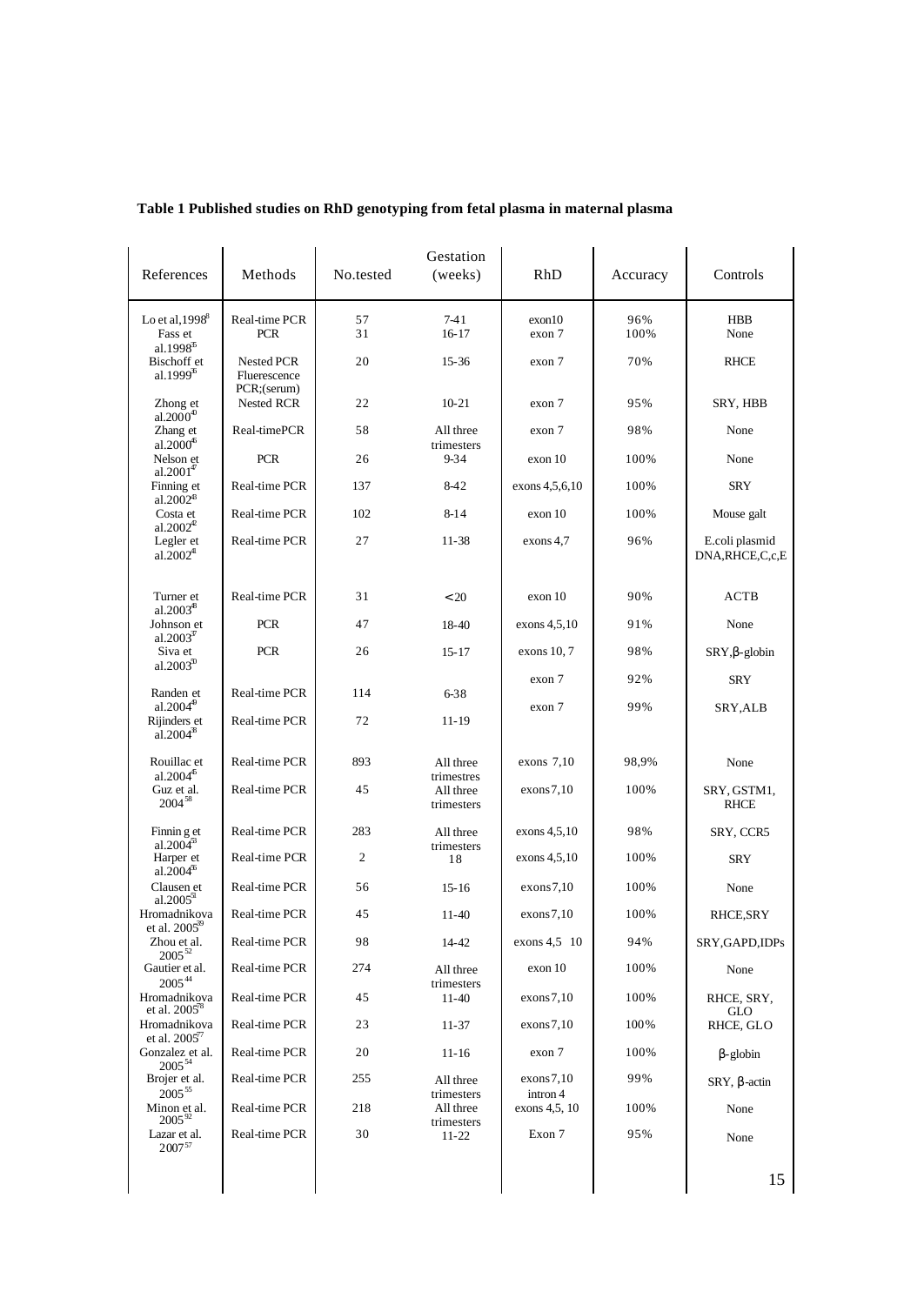The meta-analysis results show that the test meets gold standard criteria: it is accurate, precise, and has high sensitivity and low false-positive and low false-negative results. A false-positive result is probably the "preferred" mistake of this test as it does not carry the same risk as a false -negative result. In the studies that were reviewed, the explanation for false-positive were gene variation, presence of atypical mutation, or gene deletion. The studies show that the diacnostic accuracy of fetal RhD typing using cell-free fetal DNA in maternal plasma is more sensitive than using fetal cells. This is due to high concentration of cell-free fetal DNA in plasma and unlike fetal cells in maternal blood, plasma DNA analysis is not complicated by the effects of persistence from prior pregnancies. Moreover this approach was found to be rapid and not too labor intensive.

 In some cases, where there is a high risk that the fetus may be affected by HDFN, it is great value to know whether the woman`s RhD-positive partner is hetero-or homozygous (56% in white populations) for the RhD gene. If the father is heterozygous for the Dantigen, the fetus has a 50% chance of being RhD -negative and therefore only in cases of paternal RhD heterozygosity would be important to perform the fetal noninvasive RhD typing in maternal plasma for the detection of foetal RhD status. In small pilot studies, different approaches have been suggested for the determination of the zygosity of the RhD gene<sup> $47,59$ </sup>. In 2000, Pertl et al. have schown that quantitative PCR assays, in particular real-time TaqMan PCR can be used to determine the RhD zygosity. The results have shown that the fluorescent PCR-based DNA test allows accurate and rapid determination of zygosity for the RhD gene $60$ .

 Since the success with detecting plasma DNA, a number of investigators have turned their attention to plasma RNA. In 2000 Poon et al. were the first to show that fetal RNA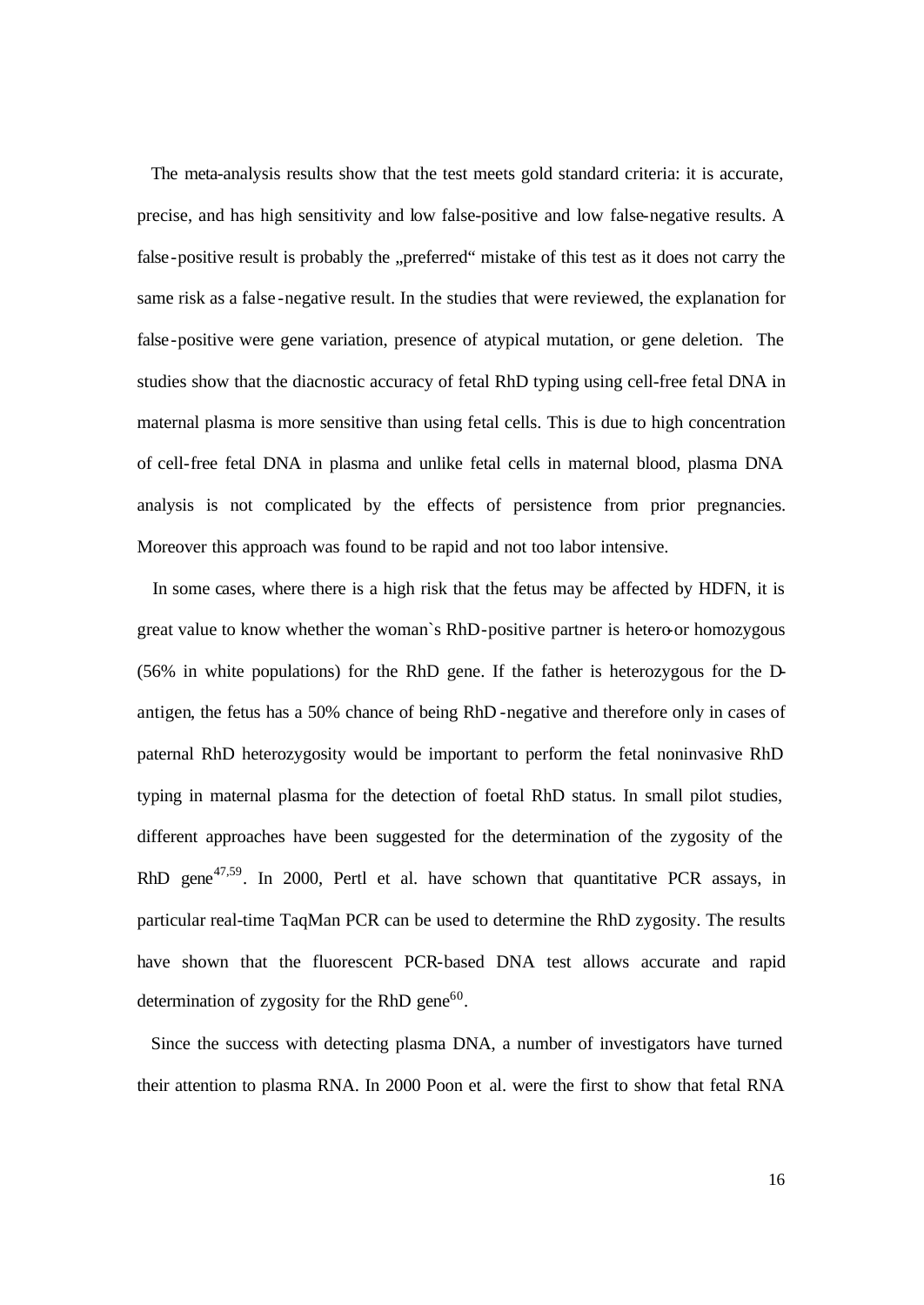is present in the plasma of pregnant woman<sup>33</sup>, subsequently Ng et al. have shown that mRNA expressed by the placenta is readily detectable in maternal plasma<sup>34</sup>. It is supposed that mRNA measurement in maternal plasma may be a useful tool for noninvasive prenatal gene expressing profiling and it is expected that plasma RNA markers will be developed over the next few years. But in 2005 Chiu et al. demonstrated that fetal RhD mRNA is not detectable in maternal plasma and therefore this approach couldn't be used for the prenatat fetal RhD genotyping<sup>89</sup>.

## **3. Genetic aspects of RhD gene**

The Rh blood group system is the most polymorphic of the human blood groups, consisting of at least 45 independent antigens and, next to ABO, is the most clinically significant in transfusion medicine.

 The history of the Rh system began in 1941 with its discovery as the cause of severe jaundice and fetal demise, i.e. erythroblastosis fetalis<sup>64</sup>.

 The antigens of the Rh system are located on the surface of the erythrocyte, although they are thought to be part of the trophoblast<sup>65</sup>. The genetic basis of the Rh blood group proteins has been intensely investigated in the past decade, and the polymorphisms responsible for most of the antigens have now been determined  $\theta^4$ .

 Two genes (RhD, RhCE) in close proximity on chromosome 1 encode the erythrocyte Rh proteins, RhD and RhCE; one carries the D antigen, and the other carries CE antigen in various combinations (ce, ce, cE or  $CE$ )<sup>66</sup>. The genes each have ten exons, are 97%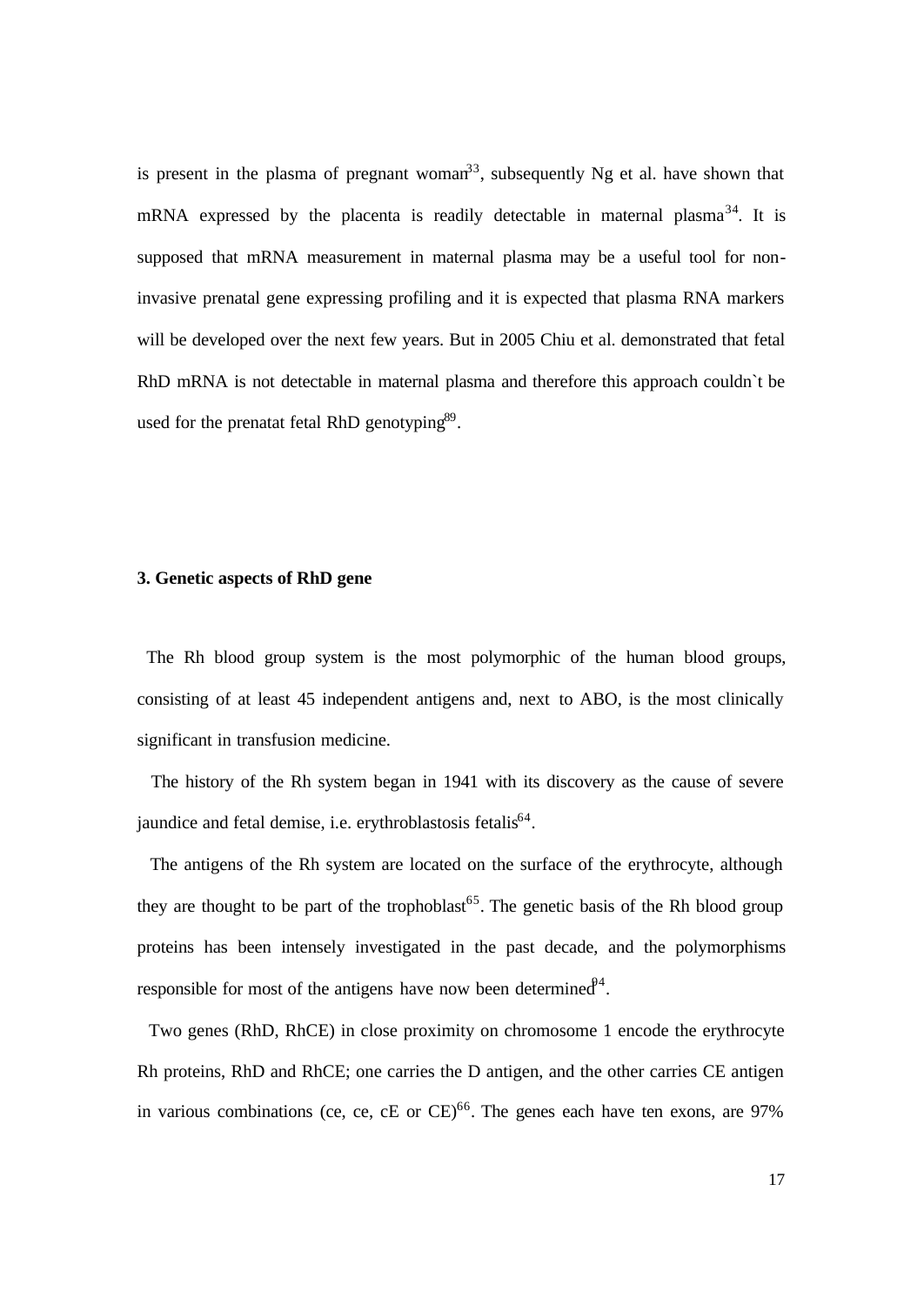identical, and arose via gene duplication. RhD and RhCE proteins differ by 32-35 of 416 amino acids. This is in contrast to most blood group antigens, which are encoded by single genes with alleles that differ by only one or a few amino acids. Individuals who lack RhD protein, "Rh or D negative", most often have a complete deletion of the RhD gene (See Figure 1). Exceptions to this rule occur when the gene is present but not translated, not expressed (RhD pseudogene -RhDΨ) or when the epitopes of the antigen are composed of weak D (epitopes weakly expressed) or partial D (epitopes are absent) phenotypes<sup>67</sup>.

 The D antigen comprises numerous epitopes on the six extracellular loops of the polytopic RhD protein. There are many variants of D, which fall, in general into two types: weak D, in which all D epitopes are expressed weakly; and partial D, where some or many D epitopes are absent. Weak D usually arises from missense mutations in RhD, encoding amino acid substitutions in non-extracellular domains of the RhD protein<sup>68</sup>, whereas most types of partial D arise from hybrid genes in which part of RhD is replaced by the equivalent region of RhCE, changing amino acid sequences in the extracellular domains<sup>69</sup>. Some partial D phenotypes are a lso caused by simple amino acid substitutions in extracellular domains. The complete absence of some D epitopes in partial D makes it possible for those D-positive individuals to produce a D-like antibody, following immunization with normal D-positive red cells expressing all D epitopes.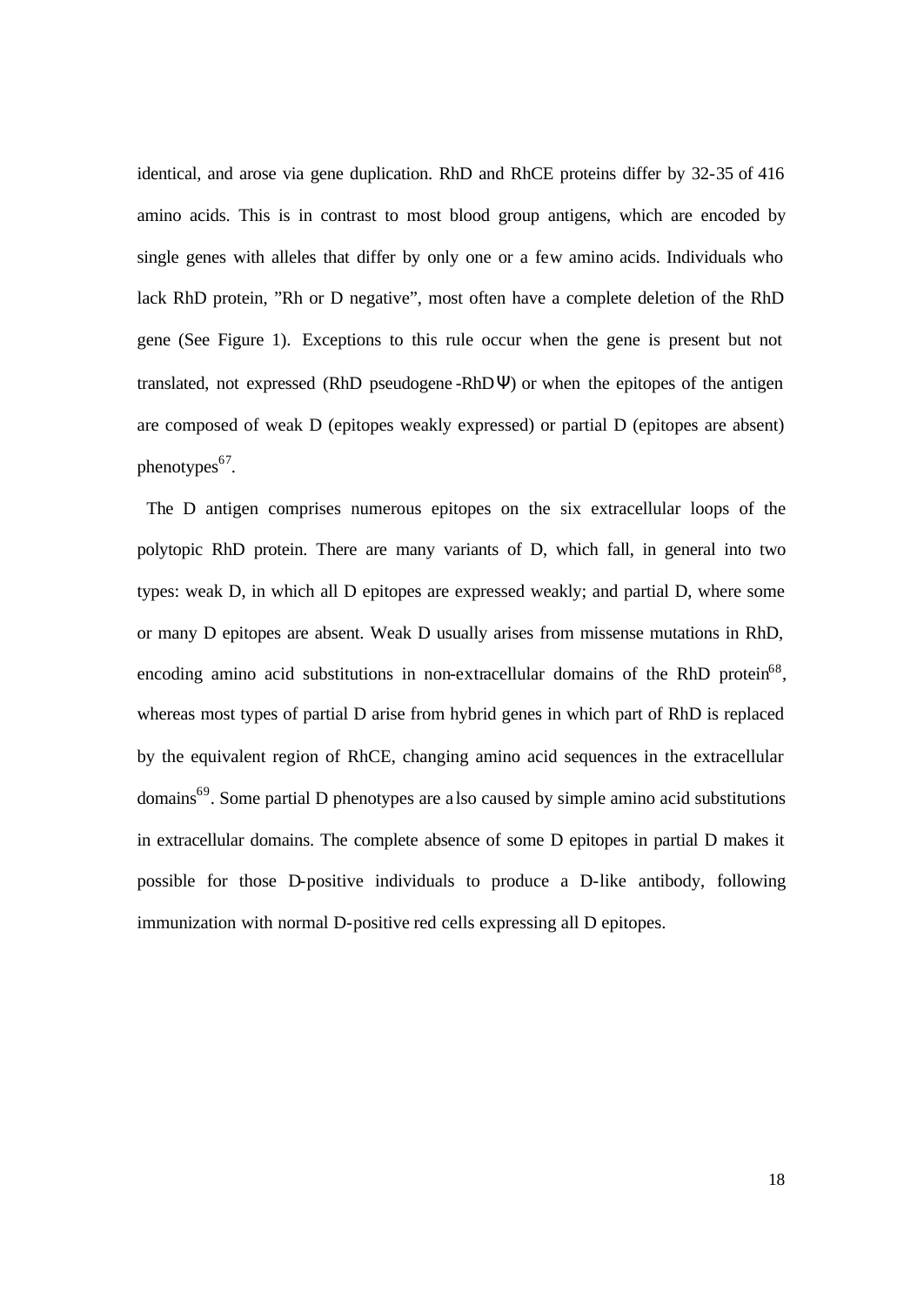

**Rearranged RH Haplotypes** 

Avent and Reid

Blood,15 January 2000; Volume 95, Number 2

#### **Figure 1. Rearrangements at the Rh locus giving rise to D-negative and Rh deletion haplotypes.**

The structures of the RH locus (located at  $1p34-36$ ) that have been defined in various Dnegative phenotypes and rare Rh antigen deletion phenotypes are depicted. Each RH gene is represented as 10 boxes, each box representing an exon, where RhCE is shown as gray, RhD as black. Crosshatched boxes depict silent RhD alleles (eg, RhD Q41X). The position of microinsertions or deletions of DNA that cause or are indicative of D-negative phenotypes are shown as triagles. Because exon 8 of RhCE and RhD are of identical sequence and their origins are not possible to define, they are shaded according to the gene loci position.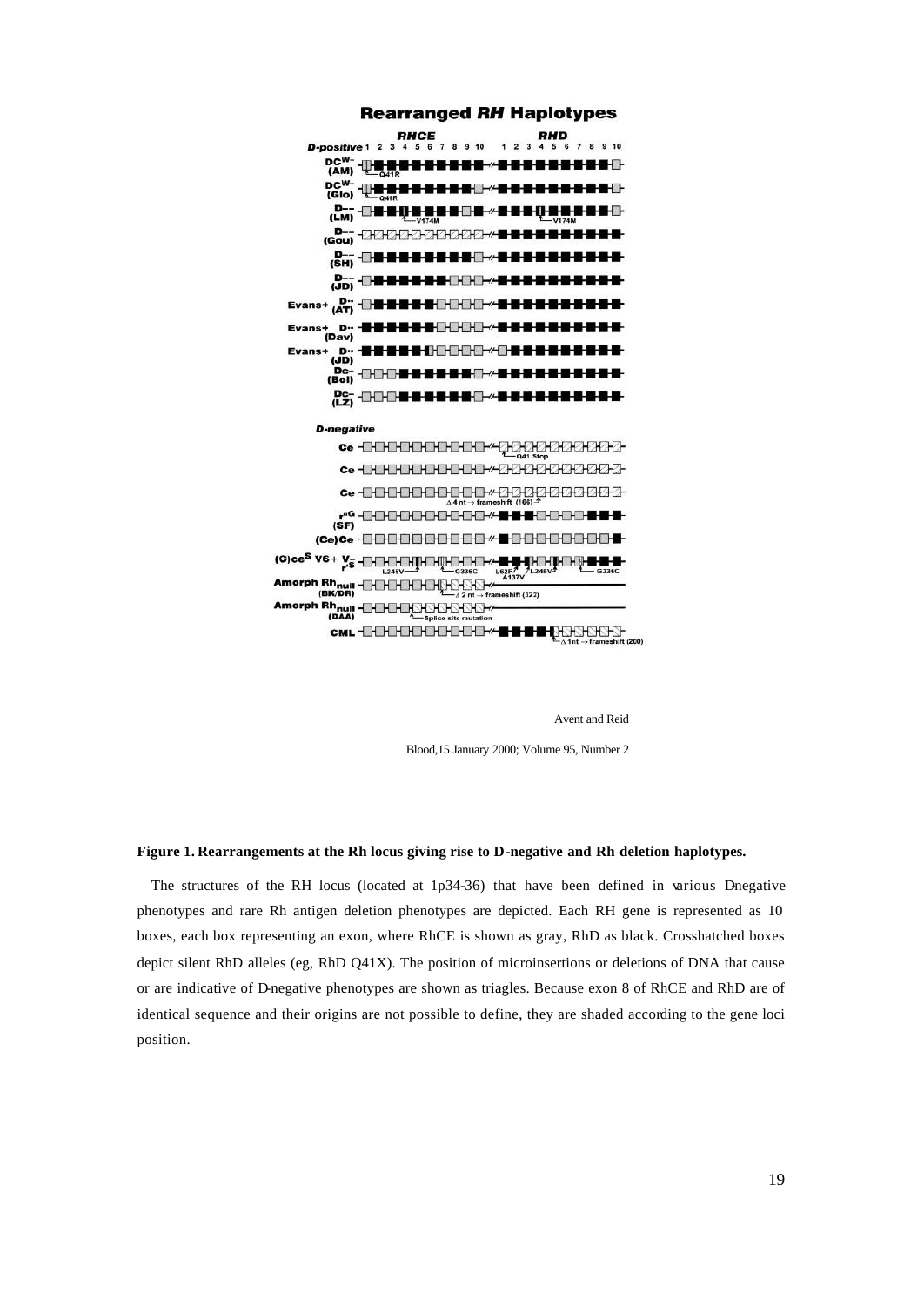In 2000 Singleton et al. identified an inactive RhD gene, so-called pseudogene (RhD $\psi$ ) in Rh D-negative Africans. RhDΨ contains all 10 exons, but is inactive because of two inactivating mutations, a 37-bp duplication in exon 4 and a nonsense mutation (Y269X) in exon 6, there are also four characteristic single nucleotide polymorphism (SNPs) in exons 4 and 5; another gene that is relatively common in Africans and produces no RhD antigen, despite the presence of some RhD exons, is RhD-CE-D<sup>s</sup>, this hybrid gene comprises exons 1 and 2, the 5' end of exon 3, and exons 9 and 10 from RhD, and the 3' end of exon 3 and exons  $4-8$  from RhCE<sup>70</sup>.

 In general D-negative is prevalent in Caucasians (15-17%), but less common in Black Africans (5%) and Asians (3%). The D-negative phenotype has arisen numerous times, and multiple genetic events are responsible for loss of RhD expression in different populations. Caucasians have a deletion of the entire RhD gene<sup>71</sup>, but Africans and Asians often have an inactive or silent RhD. Approximately 66% of South African, Dnegative, Black persons have RhDΨ. In Asians, 10-30% of D-negative phenotype are Del and have very low levels of D antigen not detectable by standard typing but these adsorb and elute anti-D, hence the name. Del often result from a mutation causing reduced synthesis of the 3`region of RhD. Del are less frequently in Europeans (0,027%) and result from an amino acid change,  $M2951^{72}$ .

 After RhD, the two Rh antibodies that most commonly cause HDFN are anti-Rhc and anti-RhE. Anti-K of the kell blood group system is also a major cause of HDFN. Many other blood group polymorphisms, including S/s, E/e, Kp/KP, Js/Js, Fy/Fy, Jk/JK, Di/Di and Co/Co, result from SNPs and are associated with HDFN, but only on rare occasions <sup>69</sup>. It would be feasible to develop non-invasive methods for all these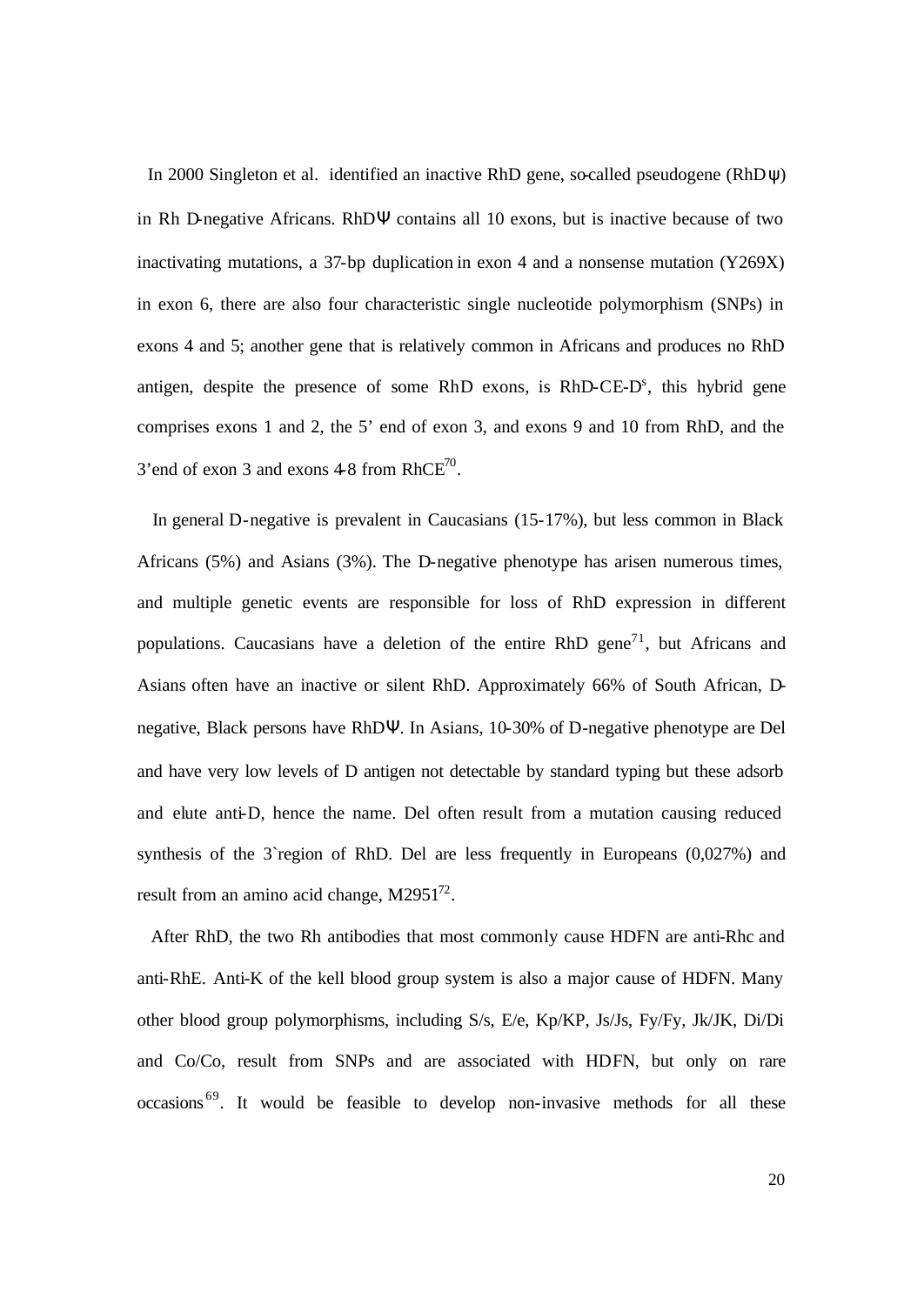polymorphisms, but the demand would be extremely low owing to the rarity of severe disease $93$ .

### **4. RhD test with TaqMan® real-time PCR**

### **4.1. Summary**

Determination of fetal RhD status is extremely important for prenatal RhD prophylaxis and for the treatment of RhD-sensitized pregnant women whose partners are heterozygous for the RhD gene. The discovery of cell-free fetal DNA in maternal plasma provides the possibility for non-invasive detection of fetal RhD status. In the present study, we examined a relatively large number of maternal plasma samples at risk for HDFN caused by RhD-alloimmunization with TaqMan® real-time-PCR assay. The aim was to establish a rapid and accurate method for the detection of the fetal RhD in Rhnegative pregnant women and to further analyse the realibility of clinical application.

 We studied 233 non-sensitized RhD-negative pregnant women and their fetuses (Gestation age: 6-40, mean: 26,24). DNA was extracted using automated Magna Pure TM LC Instrument. Fetal RhD status was detected using uniplex exon 7 TaqMan® real-time PCR assay and were comfirmed by the serological analysis on cord blood after delivery in all RhD-negative pregnant women. One sample was excluded due to controversial results from two examinations. Among 232 RhD-negative women, the results from 230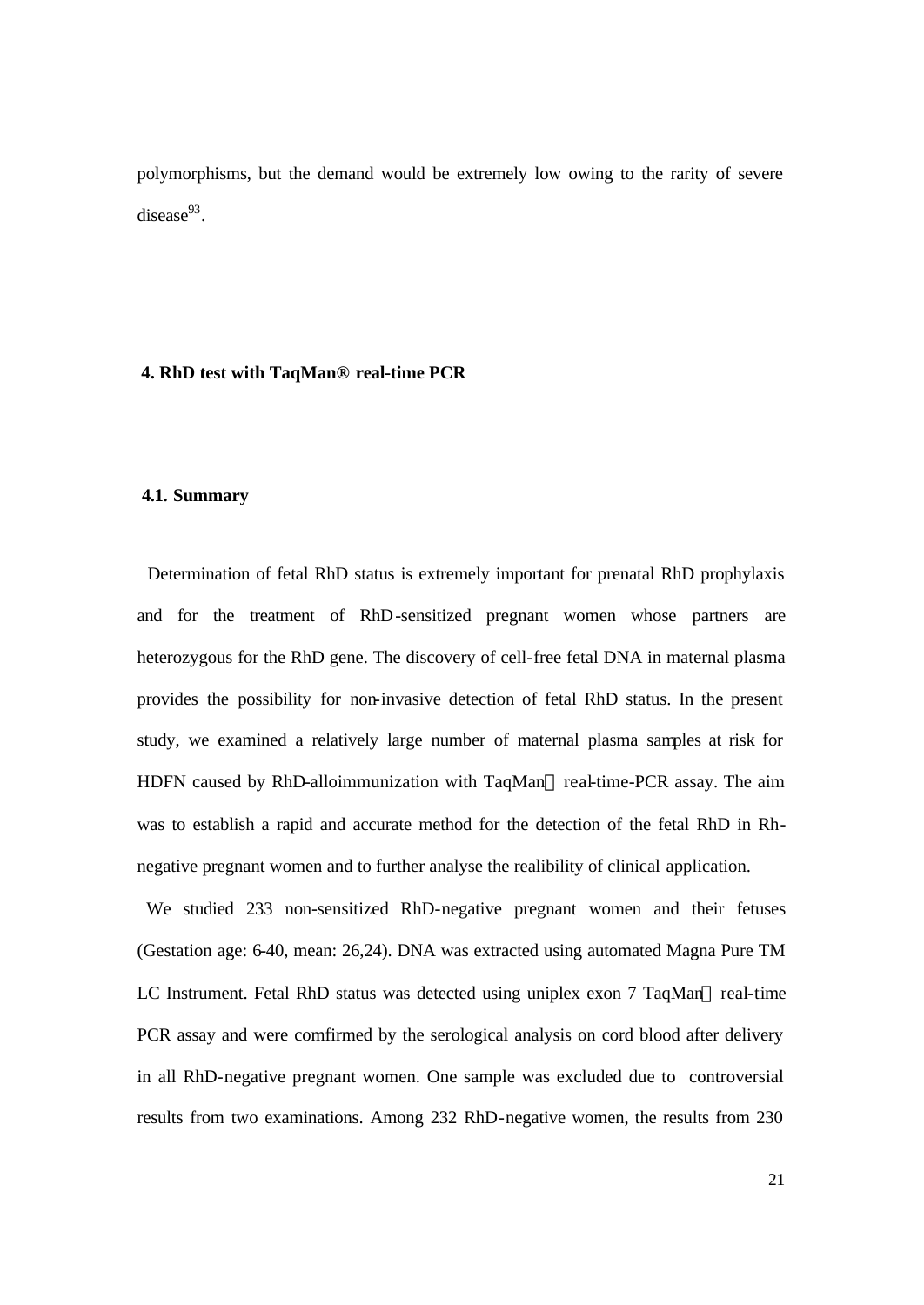samples were concordant with the results of serologic analysis. Two were scored as false negative. We achieved a 98% of sensitivity and 100% of specificity. The presence or absence of the fetal RhD gene could be correctly determined in 99,4% of cases. Our results have shown that non-invasive fetal RhD genotyping can be performed rapidly and reliably using cell-free fetal DNA in maternal plasma with TaqMan® real-time-PCR assay.

### **4.2. Materials and methods**

### **4.2.1. Sample collection**

Between spring 2006 and autumn 2007 the multi-centre study was evaluated at the Department of Transfusion Medicine, University of Goettingen, Germany. The study was approved by the Ethics Committee of the local institution Goettingen and informed consent was obtained from all study patients. 15ml EDTA- blood samples were collected from 1000 RhD negative pregnant woman. All blood samples were centrifuged at 3500rpm for 10 minutes. The plasma was transfered without disturbing the buffy coat and recentrifuged again at 14.000rpm for 45 minutes, afterwords plasma was collected in a new 2ml tubes and stored at -80°C and buffy coat was stored at -80°C as well.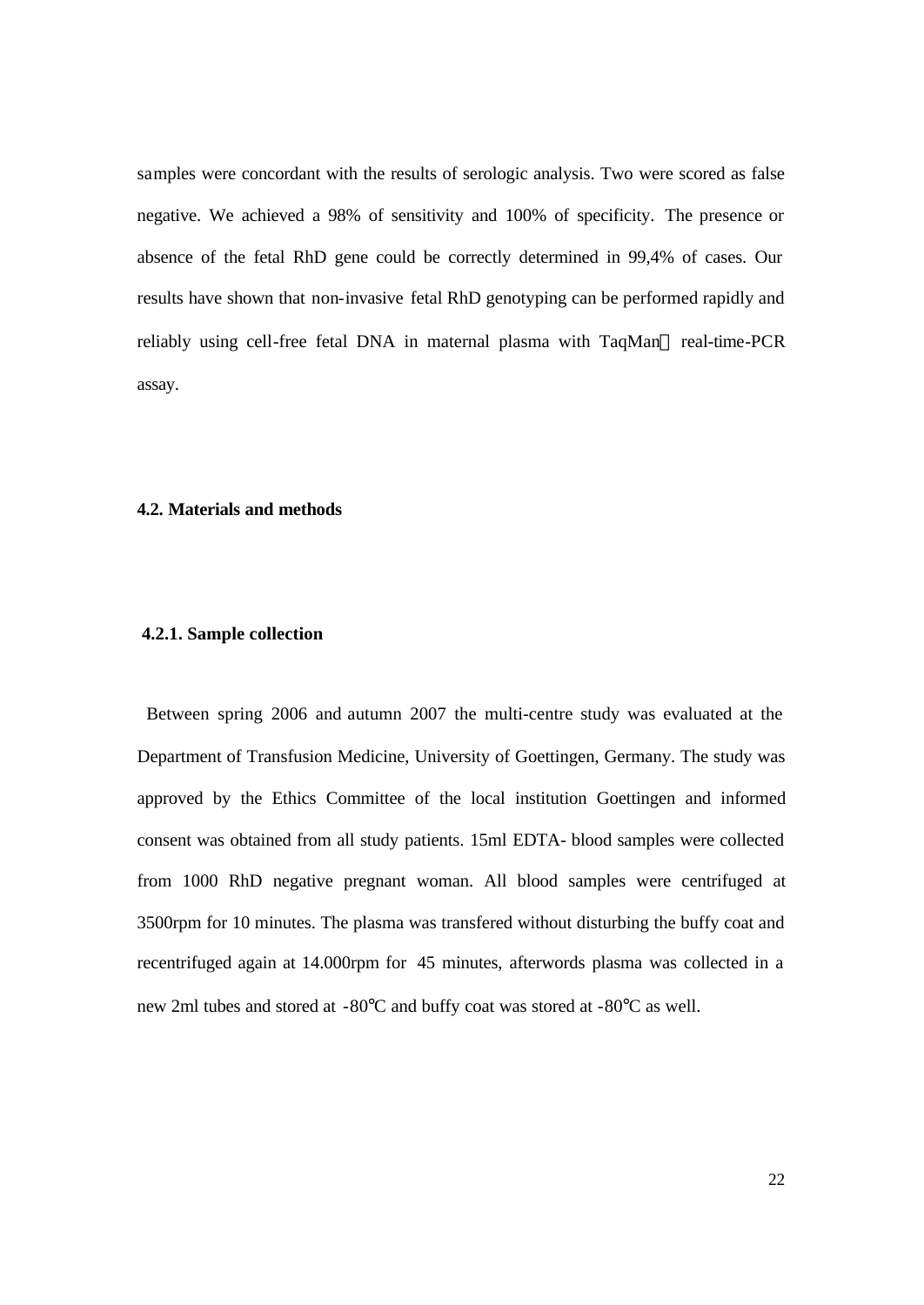233 plasma samples from non-sensitized RhD-negative pregnant women in the  $6<sup>h</sup>$  to  $40<sup>th</sup>$  weeks (mean: 26,24) of pregnancy were transported in Basel (University Women's Hospital) from Goettingen in dryice and were stored at -70°C until further proccesing.

# **4.2.2. DNA isolation**

 DNA was isolated with the automated Magna Pure TM LC Instrument (Roche Applied Science). It is an automated system employing robotics, precision pipettors and glass magnetic particals to purify nucleic acids from a variety of sample materials (whole blood, blood cells, culture cells)(See Figure 2). To isolate cell-free fetal DNA from maternal plasma we used''Magna Pure LC Total Nucleic Acid Isolatoin Kit –Large Volume,'' the extraction protocol with a specimen volume of 1000 μl plasma; purified nucleic acid was deluted in 200 μl of low salt elution buffer. Other details, such as reagent volumes and number of reaction tips needed for the run were automatically calculated by the software. DNA of 200 μl volume was frozen and kept at -20°C before to perform the real-time PCR.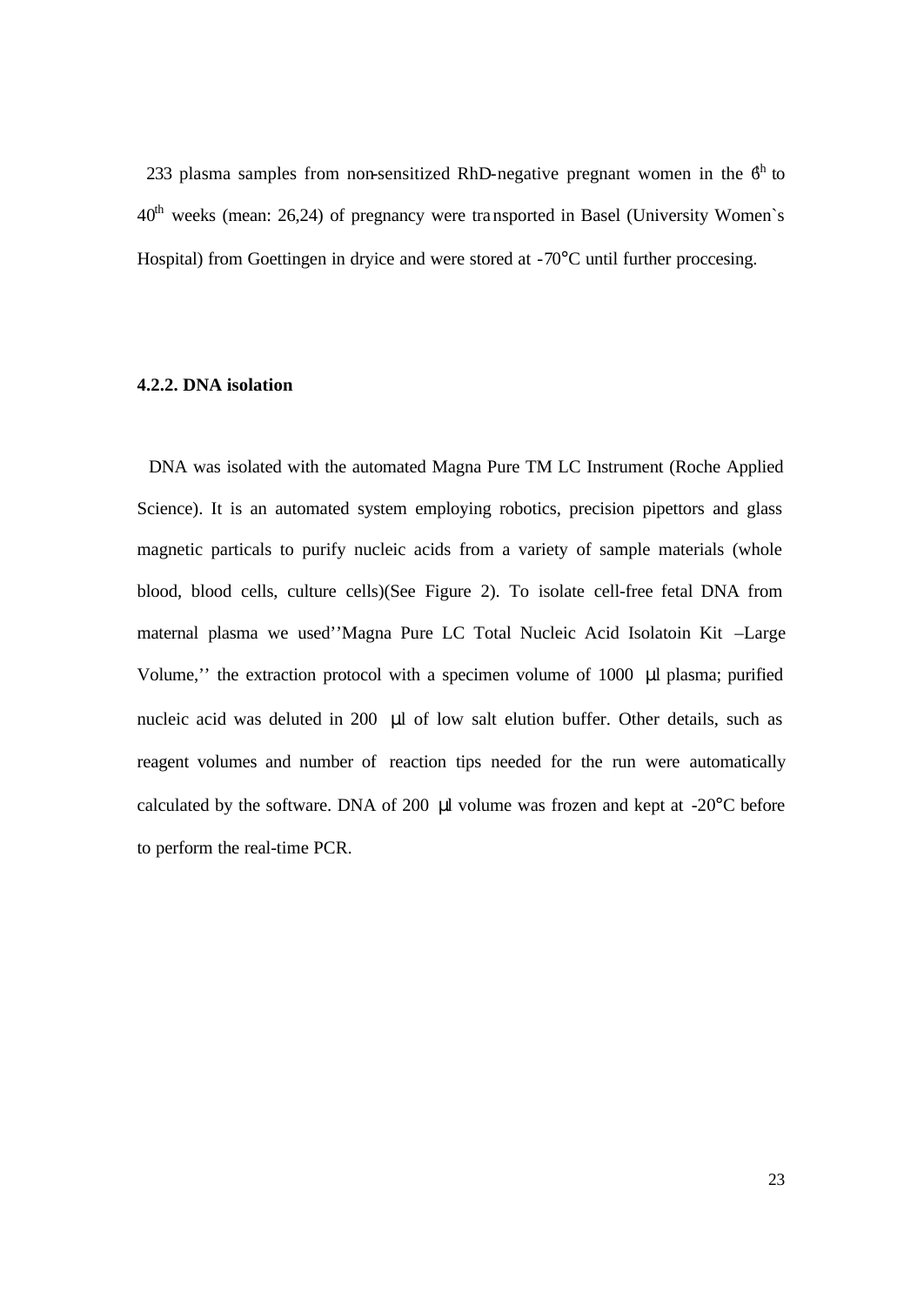

#### **Figure 2. The Stepps of a Magna Pure LC DNA isolation procedure**

The figure shows samples being dissolved and simultaneously stabilized by incubation with a buffer containing denaturing agents and unbound substances are removed by several washing steps; the purified nucleic acids are then eluted in alow salt buffer.

### **4.2.3. TaqManâ real-time PCR analysis**

The non-invasive fetal Rh exon 7 genotyping was performed by the use of TaqMan® real-time PCR (Model 7000, Applied Biosystems), which is a combined thermal cycler and fluorescence detector with the ability to monitor the progress of individual PCR reactions optically.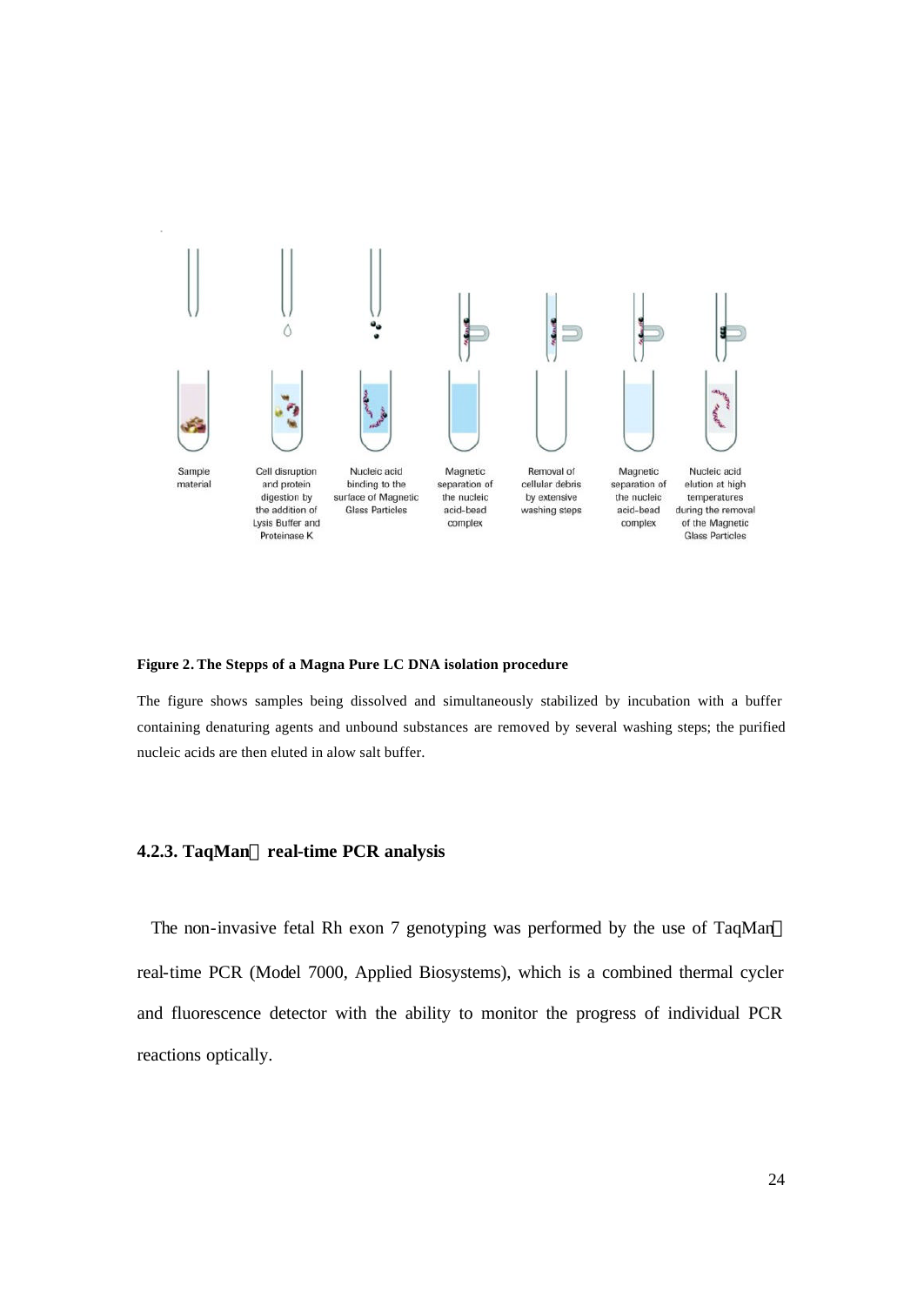In TaqMan chemistry<sup>73</sup>, a hybridization probe included in the PCR is cleaved by the 5' nuclease activity of Taq DNA polymerase only if the probe target is being amplified. Using a fluorogenetic probe, first synthesized by Lee et al.<sup>74,75</sup>, enables cleavage of the probe to be detected without post-PCR processing (See Figure 3).

 It is already evident that the real-time PCR has a number of advantages in comparison to conventional PCR $37,45$ . The advantages of TaqMan Chemistry are as follows; specific hybridization between probe and target is required to generate fluorescent signal, probes can be labeled with different, distinguishable reporter dyes, which allows amplification of two distinct sequences in one reaction tube, post-PCR processing is eliminated, which reduces assay labor and material costs. The primary disadvantage of TaqMan Chemistry is that the synthesis of different probes is required for different sequences.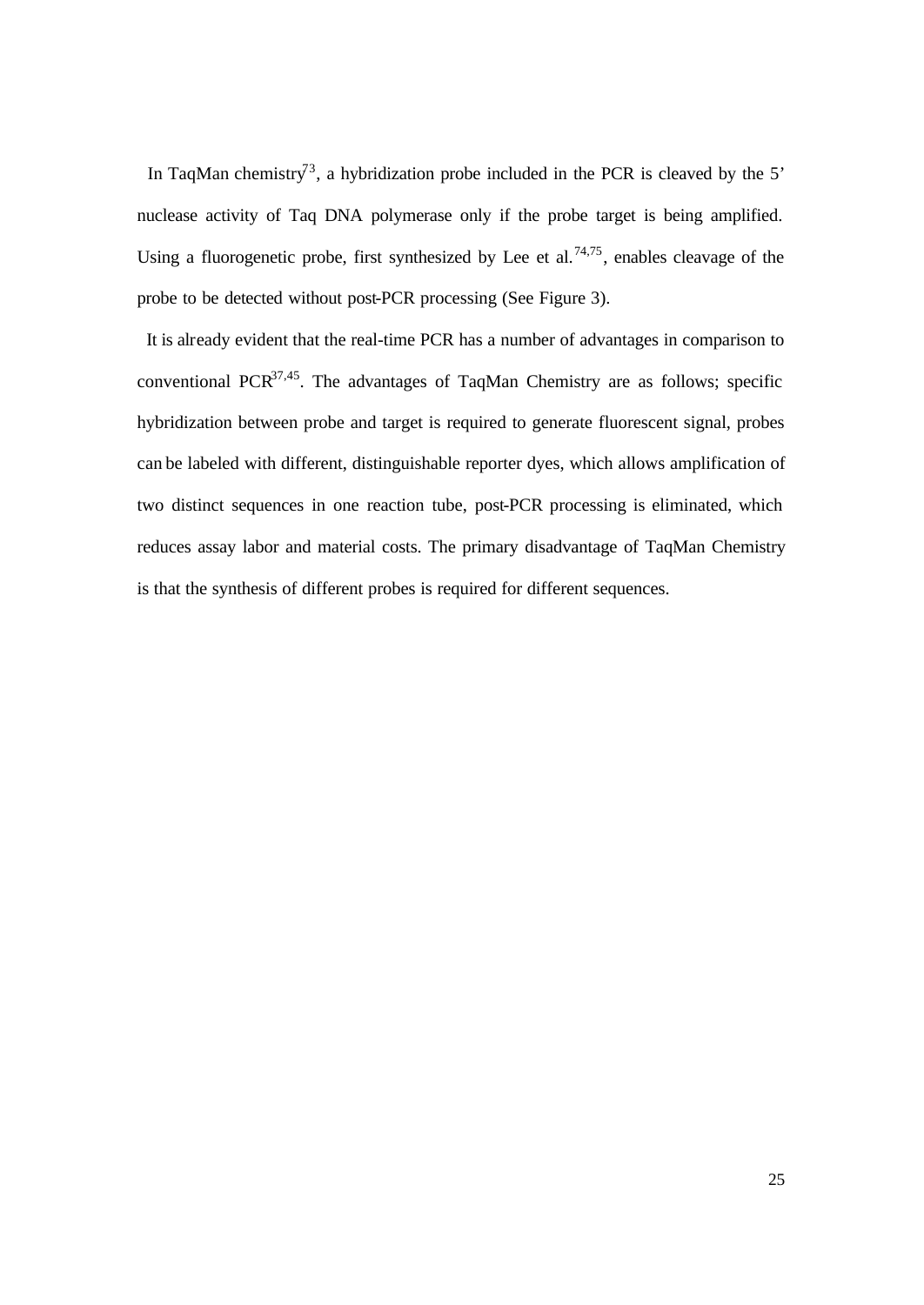

**Figure 3. 5'Nuclease Assay**

The figure shows that Taqman Probe and Primers anneal and extension begins. When the enzyme reaches the probe, the 5`nuclease activity of the enzyme begins to displace the probe. Cleavage of the probe begins and Reporter starts to fluoresce as it is separated from Quencher.

 For the detection of fetal RhD status we used uniplex RhD exon 7 genotyping TaqMan system, which consisted of amplification forward primer, reverse primer and dual-labeled fluorescent probe, FAM [6 carboxyfluorescein] and TAMRA [6 carboxytetramethylrhodamine] were the fluorescent reporter dye and quencher dye (See Table 2). The primers and probe were targeted toward the 3'untranslated region (exon 7)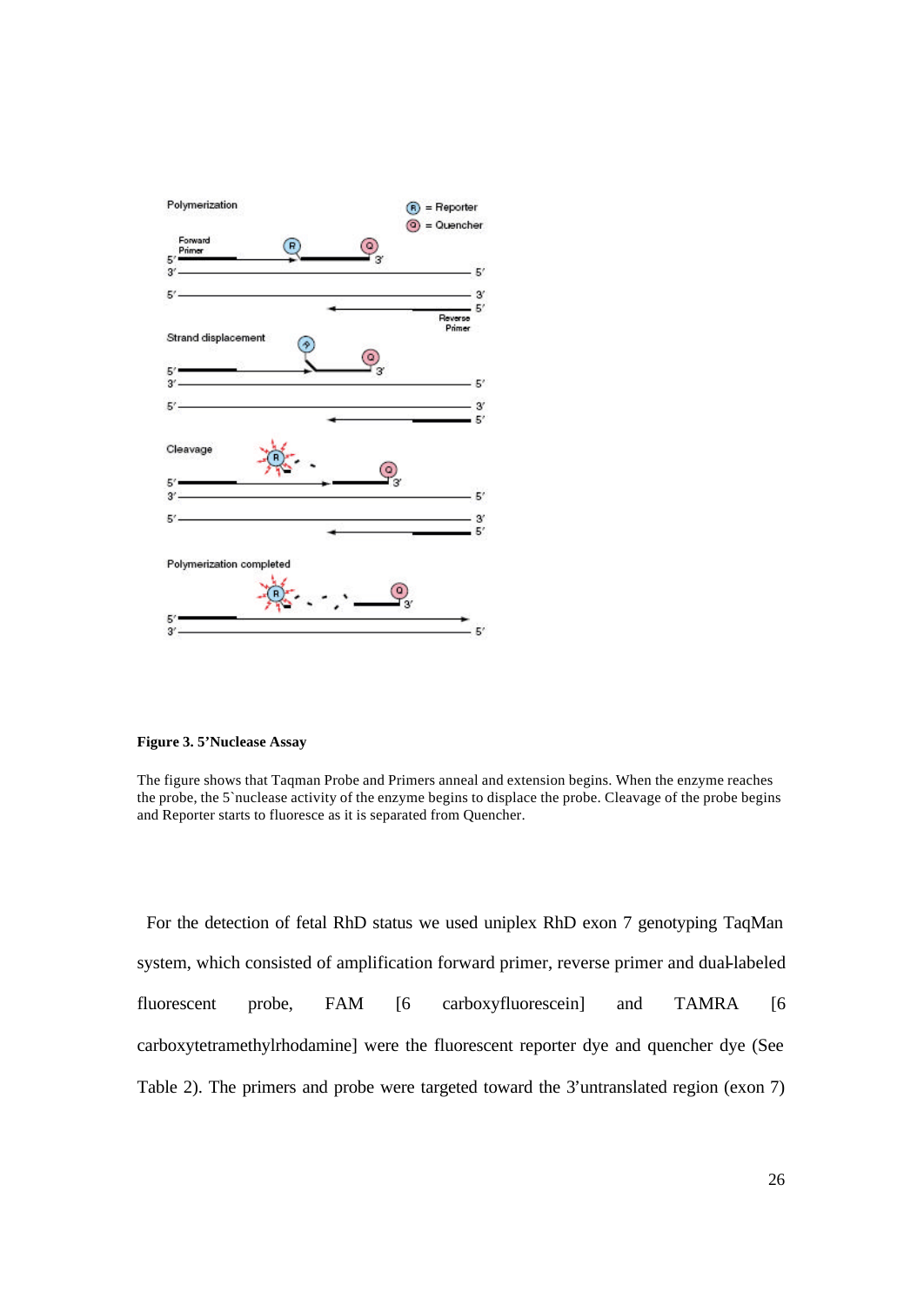of the RhD gene. Taqman amplification reaction were set up in a reaction volume of 25 μl containing 2x Taqman Universal PCR master Mix (Perkin-Elmer) corresponding to 3,5 mmol/L MgCl2, 100μmol/1 dNTPs, 0,025 U/μL AmpliTaq Gold and 0,01 U/μL AmpErase; 300nM of nM of each primers, 100 nM of probe and 8μl of plasma DNA.

 Thermal cycling was initiated with a two-minute period of incubation at 50°C to allow time for the enzyme UNG (Uracil N-glycosyle), which destroys any contamination PCR amplicons (elimination of carryover dUTP labeled PCR products), to act.

 This Step was follwed by initial denaturation for 10 minutes at 95°C, required for activation of AmpliTaq Gold DNA polimarase; 40 cycles was used for the denaturation at 95°C for 15 seconds and finelly reannealing and extantion for 1 minute at 60°C. Amplification data were collected and analyzed by Sequence Detection System software (Applied Biosystems).

| Table 2. Primers and probe used in the detection of the RhD gene |  |  |  |  |
|------------------------------------------------------------------|--|--|--|--|
|------------------------------------------------------------------|--|--|--|--|

| Gene       | Sequence                                       | Direction |
|------------|------------------------------------------------|-----------|
| RhD Exon 7 | 5'-ggg TgT TgT AAC CgA gTg CTg-3               | Forward   |
| RhD Exon 7 | $5$ -CCggCTCCgACggTATC-3                       | Reverse   |
| RhD Exon 7 | 5`FAM-CCC-ACA-gCT-CCA-TCA-Tgg-gCT-ACA-A-TAMRA3 | Reverse   |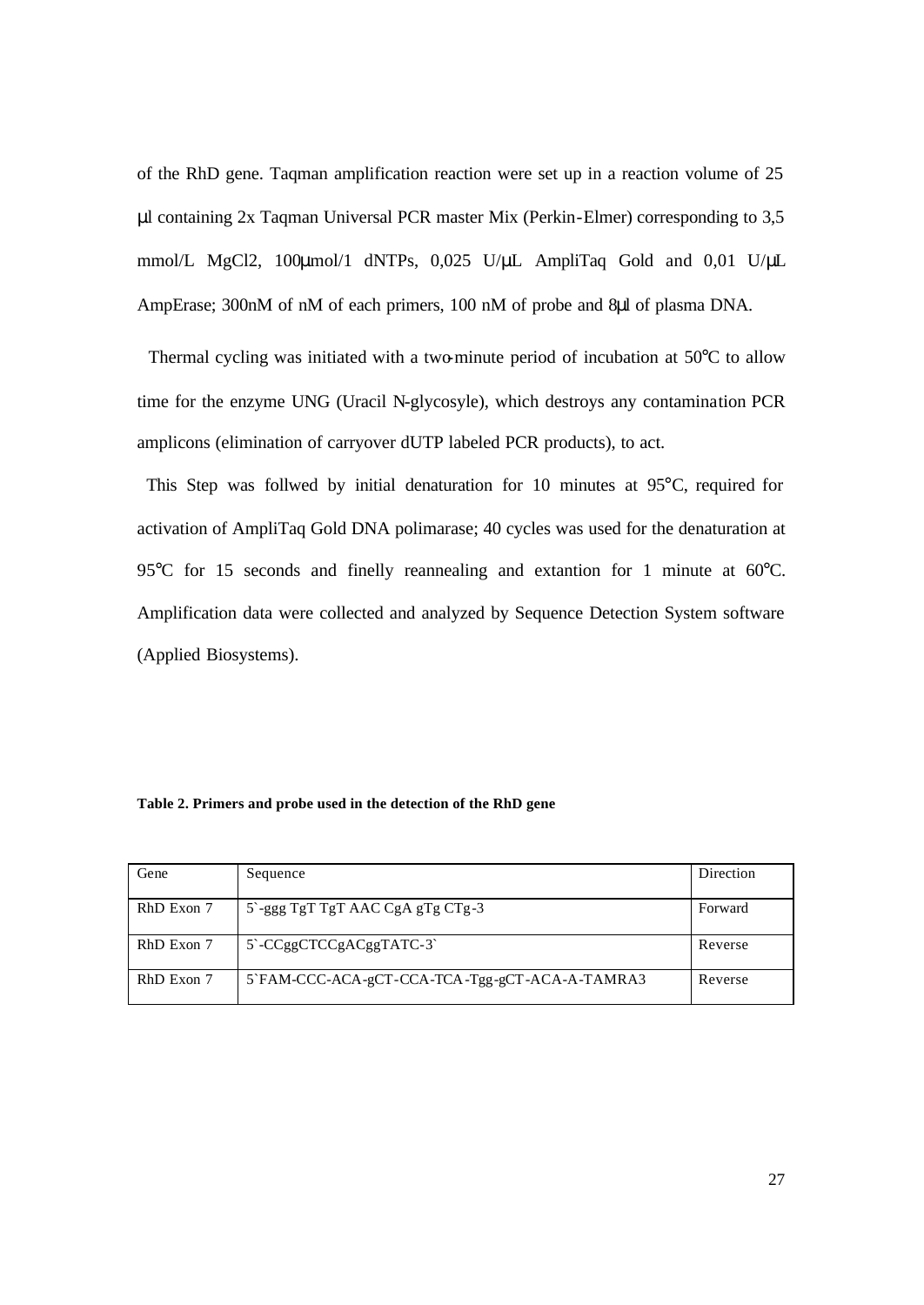### **4.2.4. Quality control**

 Plasma DNA isolation, PCR reaction mixtures and TaqMan real-time PCR reaction were performed in the separated aereas. Aerosol-resistent pipette tipps (Molecular BioProducts, San Diego, California. U.S.) were used throughout. All equipment and work areas were swabbed with DNA  $\text{Zap}^{\text{TM}}$ , PCR DNA Degradation Solution (Ambion, The RNA Company, An Applied Biosystems Business). The TaqMan® real-time PCR reagents including 2x mixture, primers and probes were prealiquoted into small volumes. During TaqMan® real-time PCR amplification, carry-over contamination was prevented by the use of uracil N-glycosylase, which destroyed uracil-containing PCR products. Negative controls using distilled sterile water were used to check for positive signals, which if present would indicate contamination occuring during the process. A serial dilution of gDNA has been used as a positive control as well as monitoring the sensitivity of the reaction in each individual amplification run.

### **4.2.5. Lab aquapments, consumables**

Sterile Serological Pipets 5-, 10-, 25ml (BD Sciences, Basel, Switzerland), Pipetboy (Integra Biosciences, Switzerland); Pipets 0,5-10μl, 0,1-2,5μl, 2-20μl, 20-200μl, 10- 100μl, 100-1000μl (Eppendorf Research, Germany), Pipet Tips 10, 20, 100, 200, 1000 (Eppendorf, Germany).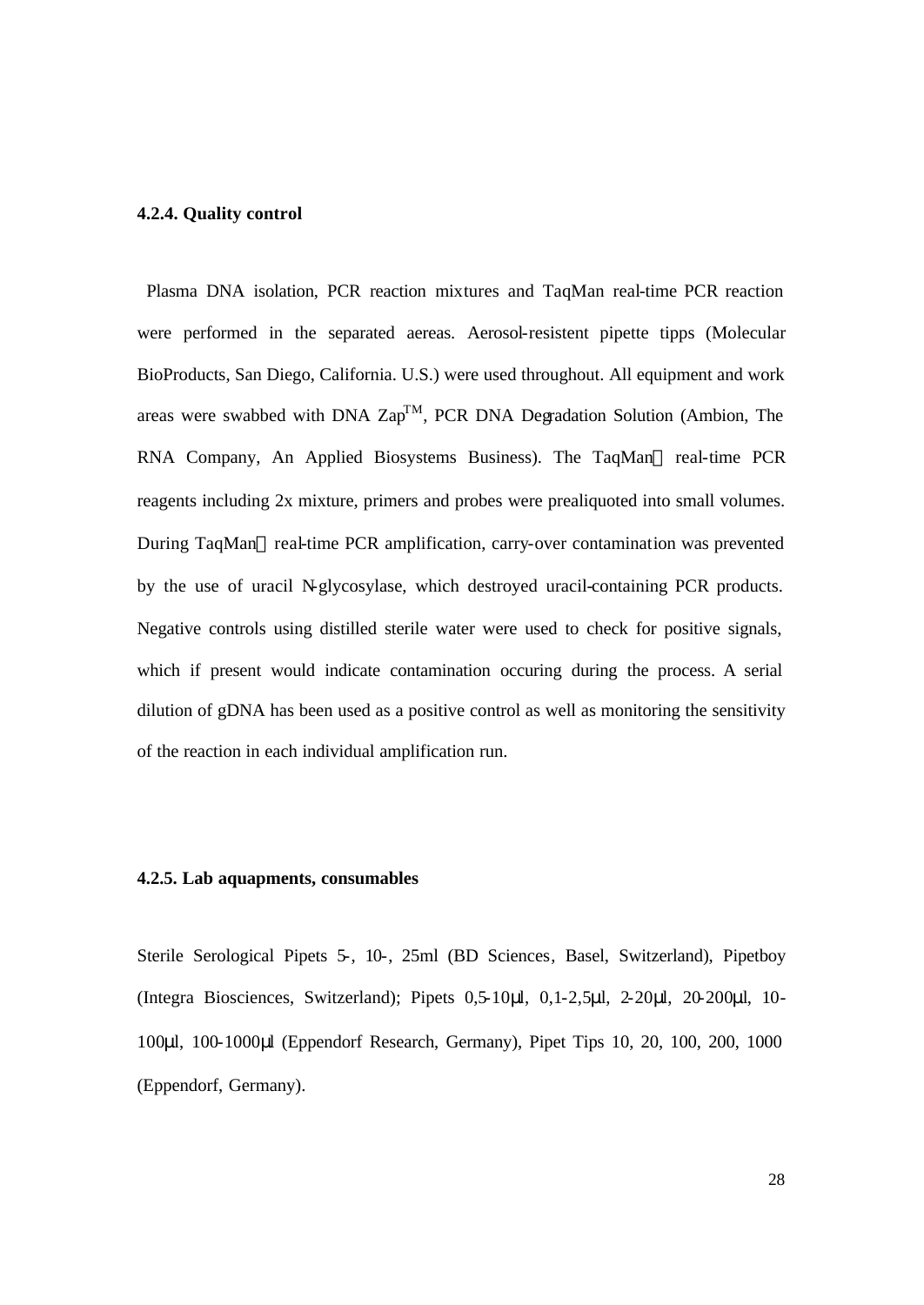Laminair flow (Q-BIO gene, Germany), Laminair flow (LaminAir<sup>®</sup> Hb 2460, Heraeus Instruments, Germany).

Benchtop centrifuge for 15-and 50 ml Falcon-tubes (MultlFUGE 3s, Heraeus, Germany), Benchtop centrifuge for 1,5- and 2ml eppendorf tubes (Centrifuge 5415 D, Eppendorf, Germany), Benchtop centrifuge for 1,5-and 2ml(Qualitron, INC, Korea)

Vortex Juergens ( Heidolph No. 54 119, Germany ).

Magna Pure LC (LCPG 0289 Roche Diagnostics GmbH), Magna Pure LC DNA Isolation Kit (No.03 310 515 001,Roche Diagnostics GmbH), MagNa Pure LC Cartridge Seal (03 118 827 001,Roche Diagnostics GmbH). Magna Pure LC Reagent Tubs;Tip Stannds,Tub Lids,Reaction Tips (Roche diagnostics GmbH).

ABI Prism®7000 Sequence detection System (Applied Biosystems, USA), PCR detection plate (Abgene, AB-1100,UK), Asolute QPCR Seal (Abgene,AB-1170,UK).

### **4.3. Results**

### **4.3.1. Validation of the assay**

To determine the sensitivity of RhD TaqMan® real-time-PCR analysis, genomic DNA from an RhD-positive subject was diluted serially in water. Subsequently the standard curve was constructed according 10-fold dilution series with known concentrations - 33ng, 3,3ng, 0,33ng, 0,033ng of gDNA. The software with the PCR instrument calculates the standard curve for each run based on the Threshold cycle (Ct) for each standard (See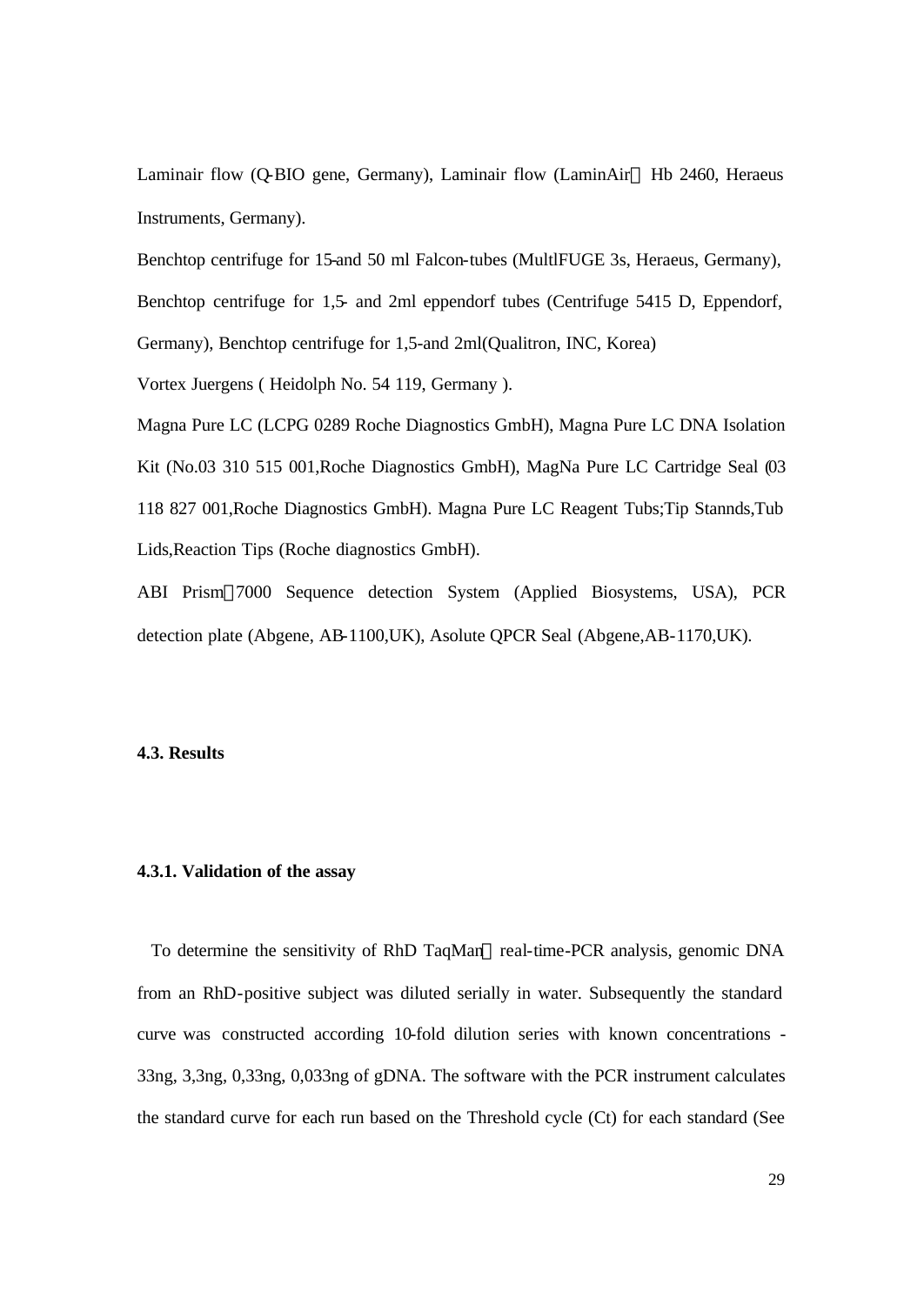Figure 4). Threshold cycles were measured in duplicates and were plotted against the known copy number of the standard sample. The generated standard curve covered a linear range of four orders of magnitude and showed linearity over the entire quantitation range (slope = -3,685). Based on these values, a linear regression line is plotted. The coefficient of linear regression  $(R^2)$  was equal to 0,9915 intercept equal to 40,525.



Log Quantity, copy number

### **Figure 4.Standard curve for the real-time PCR assay for fetal RhD typing**

Each dot represents the result of duplicate amplification of each dilution. Tenfold dilutions of standard DNA prior to amplification were used and are presented on the x-axis, whereas the corresponding Ct values are presented on the y-axis. The coefficient of determination  $(R^2)$ , the intercept and the slope value of the regression curve were calculated and are indicated.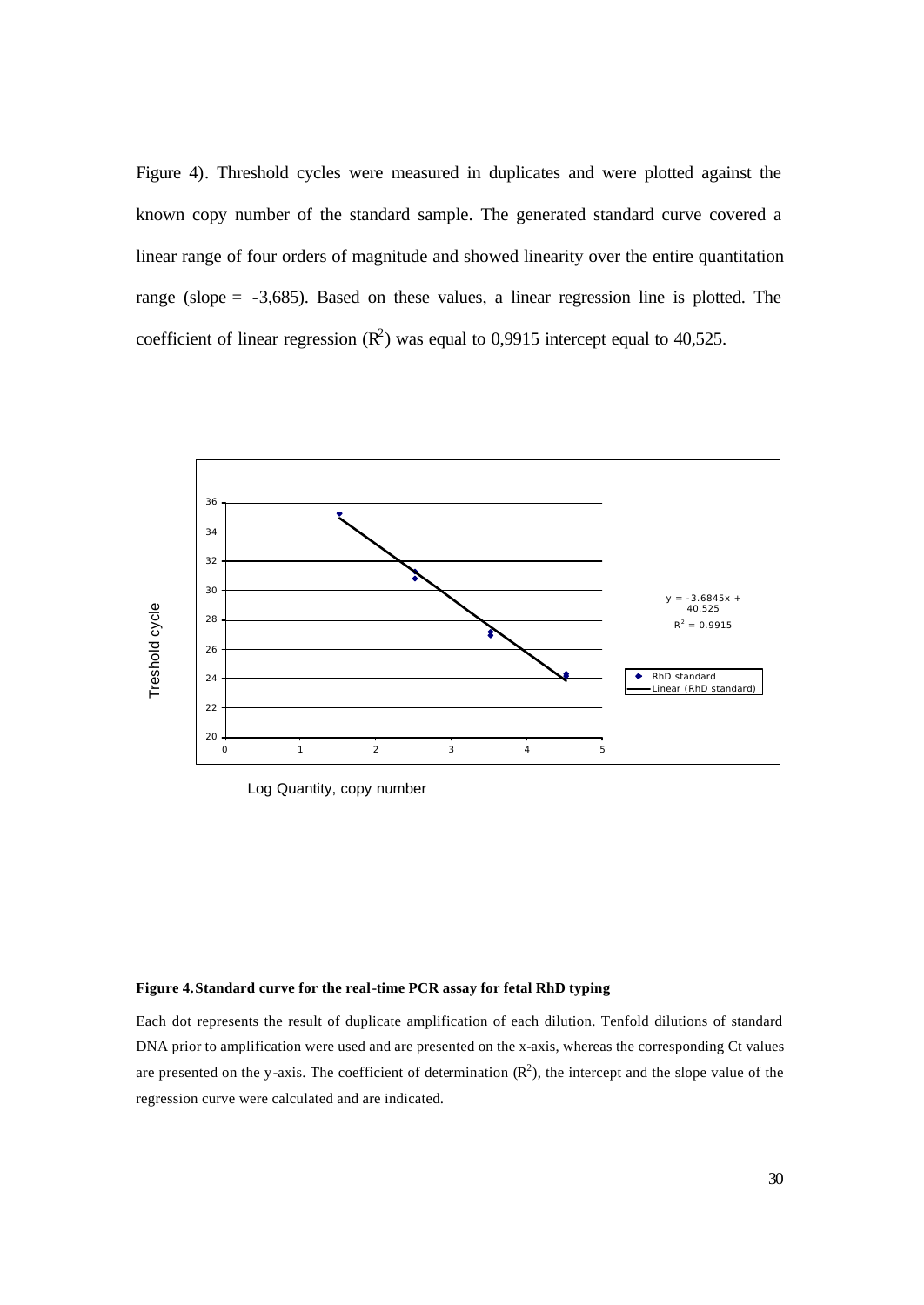### **4.3.2. Prediction of fetal RhD in maternal plasma**

 We examined 233 plasma samples from non-sensitized RhD-negative pregnant women with TaqMan® real-time PCR assay. A Ct value of less than 40 was taken as a positive amplification. The presence or absence of the fetal RhD gene was arbitrarily determined as follows: first the samples were examined in duplicate. If the both reactions presented as positive, we considered the fetus to be carrying the paternal RhD gene. If the both reactions were negative or one of the two was positive, the sample was repeated in another duplicate. In total, if the fetal RhD sequence was detectable in 2 or more of the four reactions, the result was scored as positive. Otherwise, it was considered to be negative (See Figure 5). Our results were confirmed by the analysis of serological test on cord blood after delivary, which have been performed by the clinical diagnostic laboratories in Germany.

 One sample (Gestation age: 25 weeks) was excluded due to controversial results from two examinations. Among 232 plasma samples, 3 were in their first trimester of pregnancy, 82 were from the second trimester and 147 were from the third trimester. 2 samples were scored as false negative and no false positive results were obtained (See Table 3). Our results indicated that the uniplex-TaqMan® real-time PCR assay achieved a sensitivity of 98% (158/156), and the specificity was 100% (74/74). As a whole, the fetal D-Status was correctly determined in 230 of 232 cases with the diagnostic accuracy of 99,4%. The false negative results were obtained at the  $25<sup>th</sup>$  and  $30<sup>th</sup>$  weeks of gestation.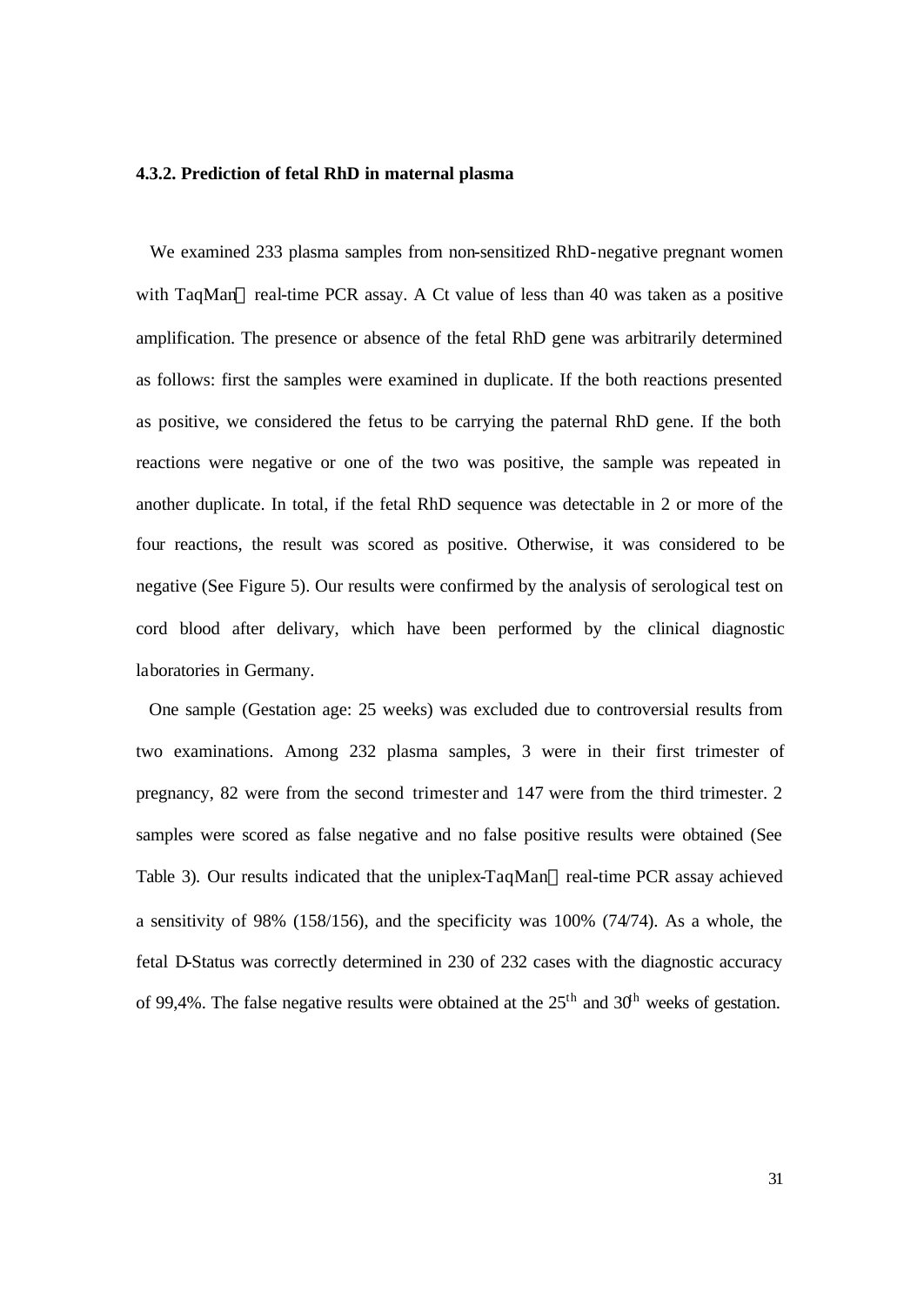

### **Figure 5. Amplification curve**

The figure shows the two replicates of the detected and undetected foetal RhD sequences.

The treshold line shows the level of detection or the point at which a reaction reaches a fluorescent intensity above background. The threshold line is set in the exponentioal phase of the amplification for the most accurate reading; The cycle at which the sample reaches this level is called the cycle Threshold, Ct and Baseline shows the point of initial cycles of PCR, in which there is the little change the fluorescence signal

|                              |           | Predicted RhD type/<br>Serological RhD type |                     |  |
|------------------------------|-----------|---------------------------------------------|---------------------|--|
| Gestation<br>age             | Positives | Negatives                                   | Concordance<br>(% ) |  |
| $1st$ trimester              | 3/3       | 0/0                                         | 100                 |  |
| $2nd$ trimester              | 60/60     | 22/22                                       | 100                 |  |
| 3 <sup>rd</sup><br>trimester | 93/95     | 52/52                                       | 98                  |  |

### **Table 3. Prediction of fetal RhD type in maternal plasma from RhD-negative pregnant women**

### **4.4. Discussion**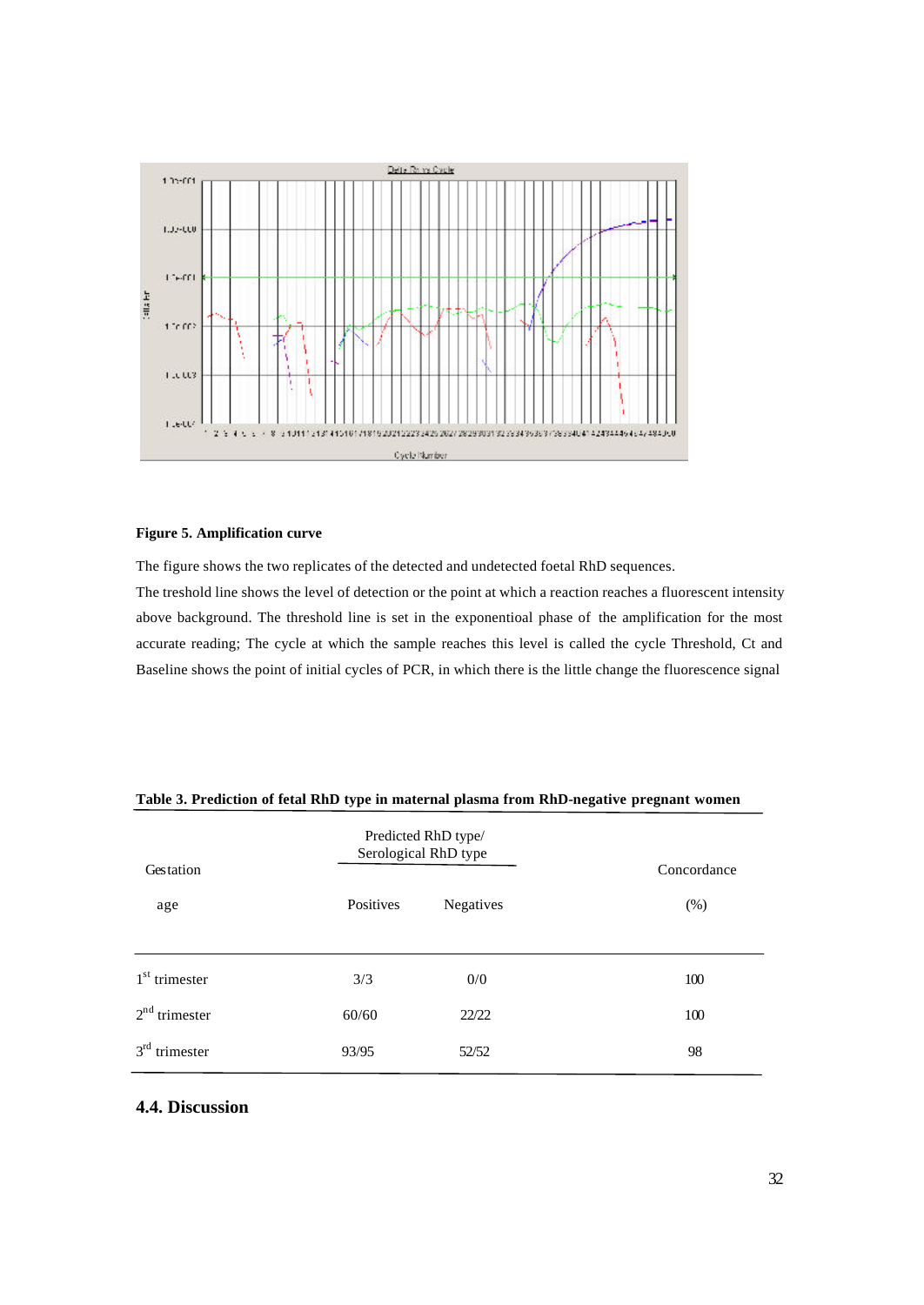To assist in the management of pregnancy when an RhD negative woman is pregnant with an RhD positive fetus, reliable and accurate non-invasive diagnostic methods to predict the fetal RhD type will be of great clinical value. It can be offered to the general RhD-negative obstetric population whose partners are RhD-positive, whether or not fetal tissue sampling is performed. Furthermore, this approach would be especially advantageous during the first trimester of pregnancy to plan for further investigation or treatment in obstetrical situations such as miscarriage, antenatal haemorrhage or pregnancy termination. Moreover, within the next few years, it is likely that fetal RhD screening of all D-pregnant women will become routine practice in countries where rouine antenatal anti-D prophylaxis is employed. A simple, non-invasive, fully automated method of predicting fetal RhD phenotype from maternal plasma would reduce wastage of anti-RhD Ig, making the test cost-effective. It has been supposed that the total cost of this assay could be around one half of the cost of antenatal immunoprophylaxis<sup>76</sup>. As mentioned above, administration of the anti-D immuniglobulin carries a small but real risk of associated blood-borne infection and moreover worldwide supplies of RhD immunoglobulin are limited.

 Several studies appeared during recent years on non-invasive prenatal RhD genotyping in relatively large patient series (See Table 1.). These results have shown that fetal RhD genotype could be determined with a high level of accuracy (close to 100%), by the analysis of cell-free fetal DNA in maternal plasma with real-time PCR. Several studies have shown that the best diagnostic accuracy of the RhD typing is in the first trimester<sup>42</sup> or at the beginning of the second trimester<sup>63</sup>. Thus the early availability of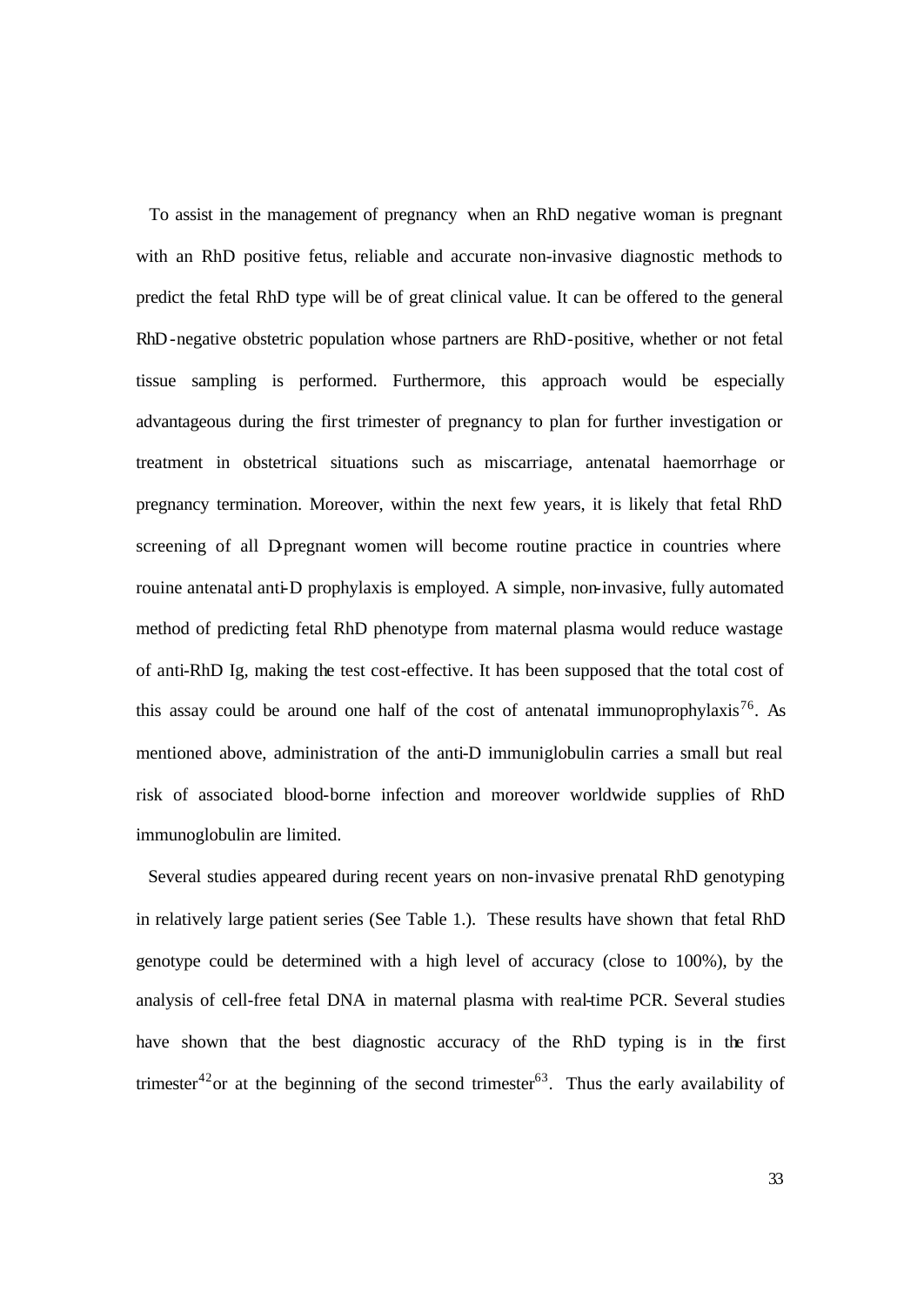such reliable results gives clinicians sufficient time to plan for further tests or treatment of sensitized RhD-negative patients such as fetal-blood sampling and fetal transfusion, which are usually performed at the beginning or in the middle of second trimester.

 In this study, we examined a large number of RhD-negative maternal plamsa samples from non-sensitized RhD-negative pregnant women with TaqMan real time PCR assay. Our results have indicated that an analysis of 233 maternal plasma samples (6 to 40 weeks of gestation) resulted in a sensitivity of 98% and a specificity of 100%. One case was excluded due to controversial results from two examinations. Our first analysis for this sample confidently showed that the fetus inherited the paternal RhD gene. The CT numbers were 35, 36, 37, 38 in quadruplicate. However, the clinical outcome confirmed that the fetal RhD gene was negative. We re-aquired another 1ml aliquot of plasma from this sample in the University Women's Hospital, Goettingen Germany. We re-performed the analysis with the same procedure for plasma DNA isolation as well as TaqMan real time PCR assay. However, the results showed that no fetal RhD gene could be detected in maternal plasma in the second analysis. The causes could be due to the sample mishandling or contamination when the plasma was processed.

 The false-negative results were scored from two samples taken at 25 and 30 weeks of gestation age respectively. In our study, we have used an automated Method- "Magna Pure TM LC Instrument" for DNA isolation. Magna Pure has been proved by different groups to be more efficient and has been considered as a quick nucleic acid extraction system in comparison of manual isolation of cell-free DNA involving spin columns<sup>79,80</sup>.1 ml of plasma was used for DNA isolation and the DNA was eluted into 200 µl of elution buffer. 8 µl of the eluted plasma DNA was used for TaqMan real time PCR assay. Thus,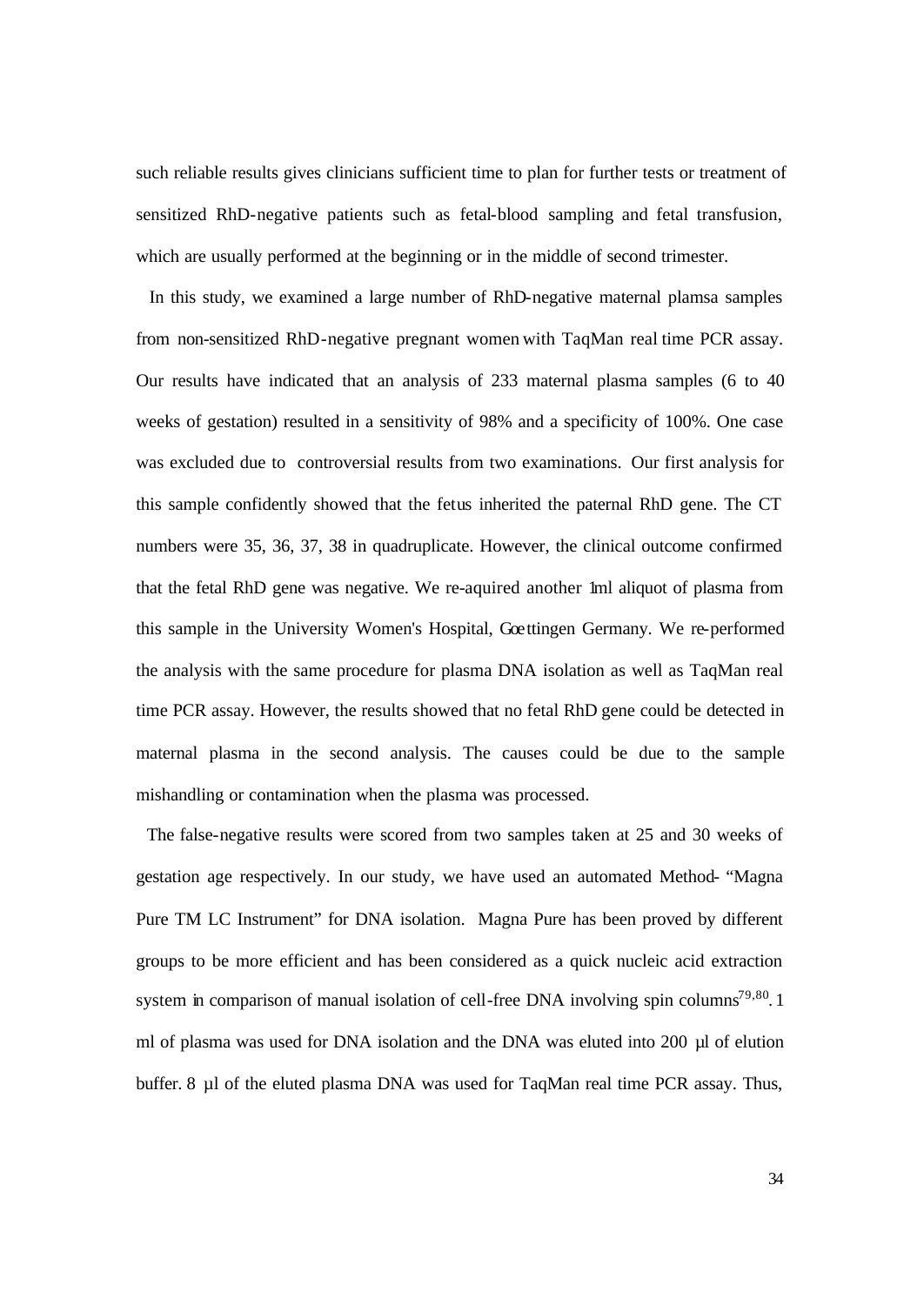the amount of the template DNA might have been too small for achieving a higher sensitivity. In addition, the different individuals contain variable concentration of cellfree fetal DNA in plasma. In future, the use of large volume of plasma for DNA isolation as well as the increase of the template DNA alone with the PCR total reaction volume might improve the sensitivity.

 To avoid false negative results caused by insufficient cell-free fetal DNA, the possible need for an internal positive control to demonstrate whether a particular maternal plasma sample actually contains a detectable concentration of cell-free fetal DNA has been repeatedly discussed. Researchers have been using the Y chromosome -specific sequences from male fetuses as an internal positive control<sup>40</sup>. This approach is obviously not applicable for the 50% of pregnancies involving female fetuses. Other potentials for internal controls that detect DNA sequences in fetal DNA inherited from the father and not present in the mother are insertion and deletion polymorphisms  $81$  and short tandem repeat sequences $82$ . The recent successful development of fetal epigenic markers: maspin gene<sup>83</sup> and RASSF1A sequences<sup>84</sup>, hold promise as a universal way to confirm that fetal (placental) DNA is present in maternal plasma. When applied to prenatal RhD genotyping, these markers allowed the detection of false-negative results caused by low fetal DNA concentrations in maternal plasma. These developments hold promise to allow the eventual widespread utilization of maternal plasma DNA analysis for the noninvasive prenatal diagnosis of blood group mismatches between the mother and fetus.

We did not include in our study the real-time PCR with primers for RhDΨ present in most D-individuals of African descent, because there were no such persons in our group.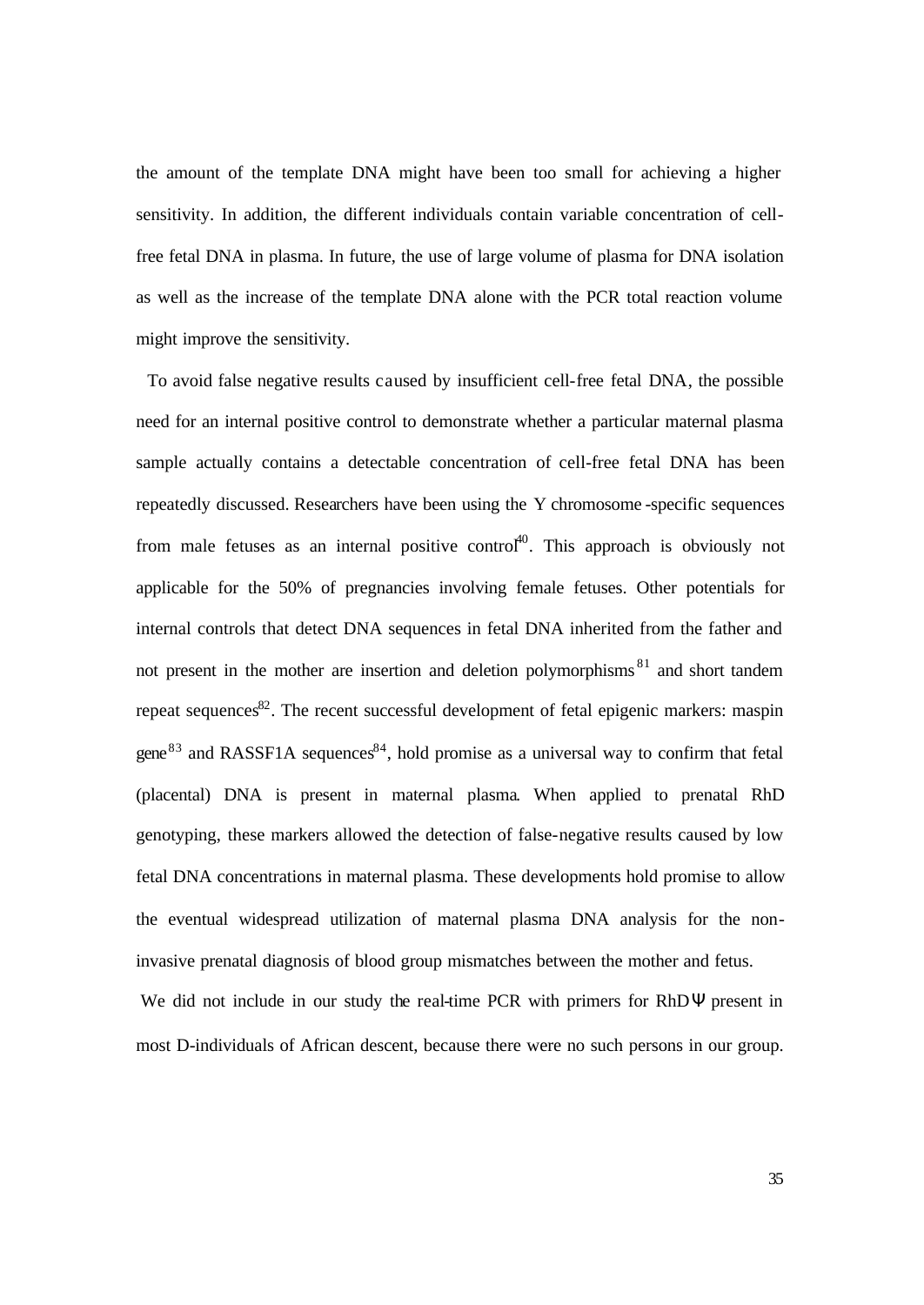In general, there are very few such individuals in our population, but we may consider RhDΨ typing in the future, because of increasing migration of people.

In general the diagnostical accuracy of uniplex RhD detection using RhD exon 7 TaqMan system was as high as that of multiplex RhD PCR system. However several groups have achieved 100% diagnostic accuracies using uniplex exon 7 and multiplex RhD typing (See Table 1). The prenatal laboratory of Women`s Hospital Basel, where this work has been performed, has run a series of studies for RhD typing. This group has used several protocols including uniplex and multiplex PCR using several internal controls; determination of paternal zygosity has been also performed  $40,90,91,95$ . These studies show that at present, it is impossible to achieve 100% diagnostic accuracy in this test. But in general we supposed that using either multiplex RhD genotyping or the increased concentration of primers and probes might improve the sensitivity of this test.

 It is important to note that this testing strategy has been already introduced as a routine clinical service in a number of European centers $43,93$ . A number of authorities have called for an even wider application of this technology<sup>85</sup>. The major ethical issues that will need to be addressed arise from the inevitable small number of incorrect results. "False positives" will be of minimal importance, as the mother will receive anti-D prophylaxis that is not required, but "false negatives" will mean that therapy will not be given to a Dnegative woman carrying a D-positive fetus.

Understanding and overcoming the limitations of prenatal diagnosis of fetal RhD determination from maternal plasma has the potential to make this test the gold standard test for fetal Rh genotyping because it is accurate, precise and has high sensitivity and specificity and low false-negative and positive results.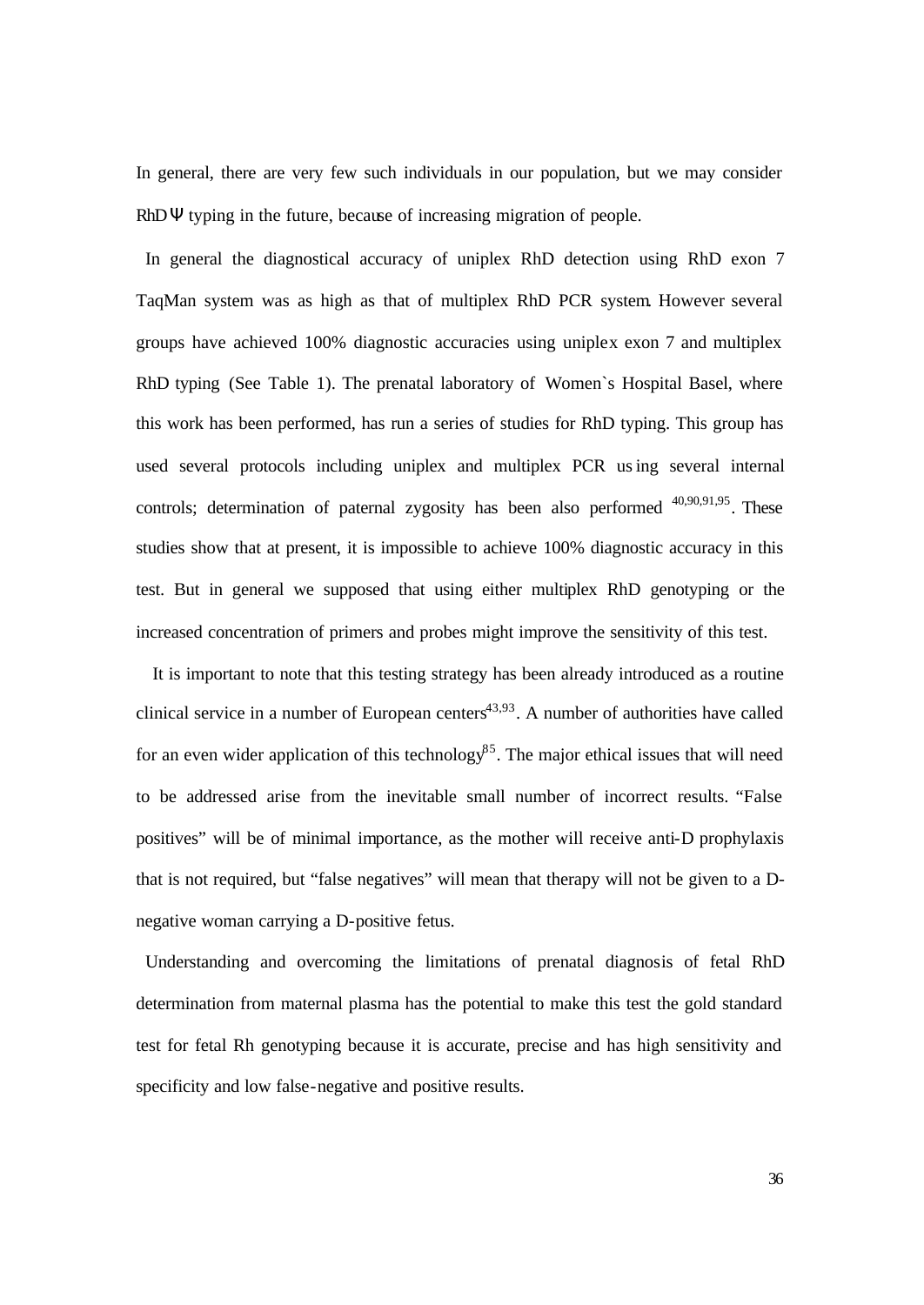# **4.5. Future perspectives**

 Cell-free fetal DNA presents only about 3% of total maternal plasma DNA. Due to the predominance of maternal DNA background, only the fetal DNA sequences, which are completely absent from maternal genome, such as Y-chromosome specific gene, or RhD gene in RhD-negative pregnant women, has been reliably detected with real-time PCR assay. However, those fetal genes, which are slightly different from maternal genome, such as fetal single gene mutations, are difficult to detect just by conventional real- time PCR-based methods. For other blood group genotyping, e.g. fetal KEL1 gene, RhEC gene, new technologies have to be developed.

 Matrix-assisted laser-desorption and ionization time-of-flight mass spectrometry  $(MALDI-TOF MS)^{87}$  has emerged as a new platform for fetal genotyping using cell-free fetal DNA in maternal plasma. Our group has examined a relatively large number of maternal plasma samples from pregnancies at risk for HFND caused by KEL1 alloimmunization with MALDI-TOF MS assay (manuscript accepted). This technology is also potentially applicable to the prenatal diagnosis of fetal RhD genotyping<sup>88</sup>. Compared to real-time PCR, the major disadvantage of this technology is the requirement of expensive instrument as well as the costy comsumable reagents.

 As molecular methods for predicting blood group phenotypes are becoming more widely used in the clinical laboratory, it is important that they are properly regulated. One form of regulation must be an external quality assurance schema, a standard requirement for national clinical laboratory accreditation schemes. A European network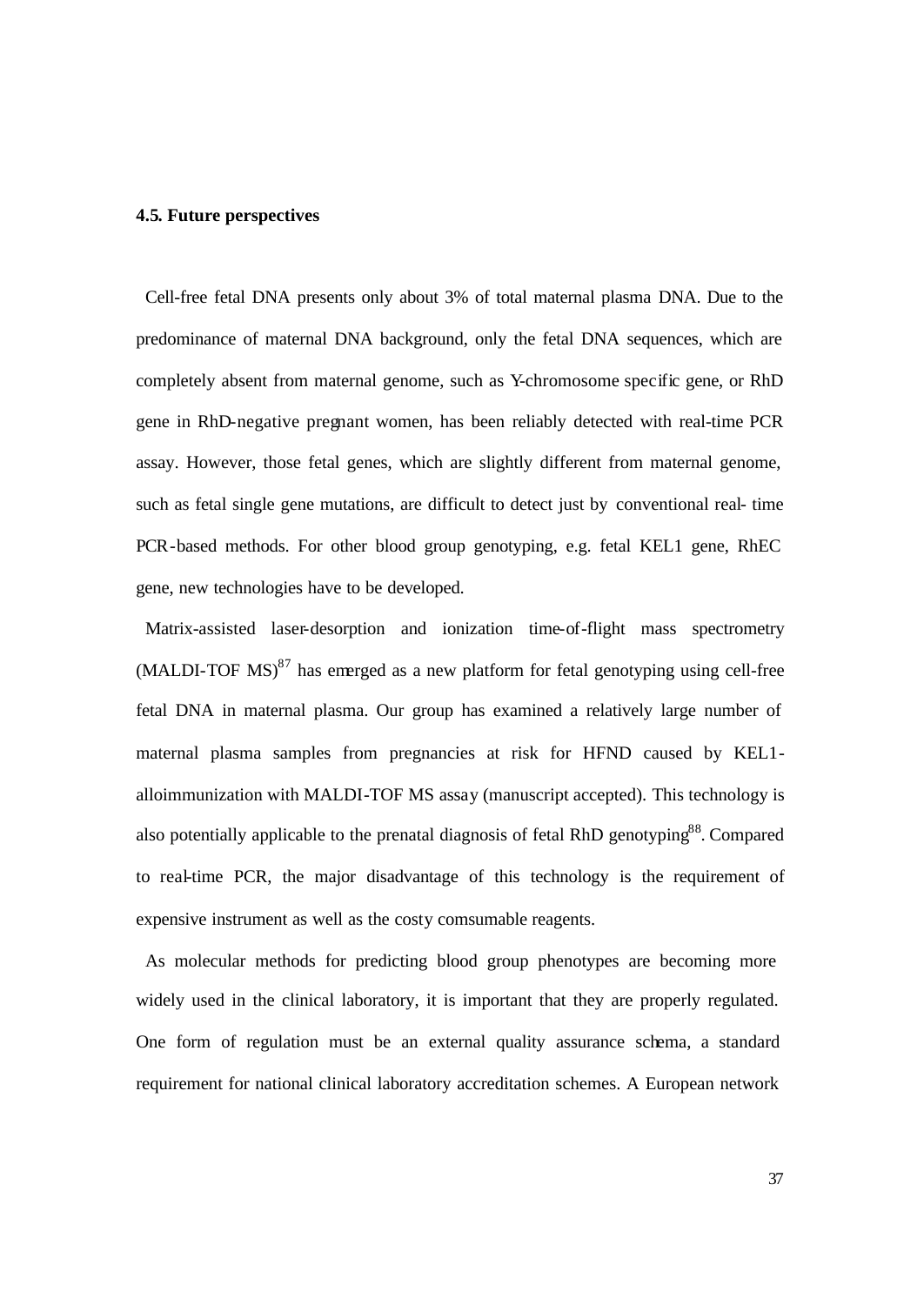of excellence on special non-invasive advances in fetal and neonatal evaluation, funded by the European Union, has been established. This provides money for research, meetings and workshops <sup>86</sup>, to enhance communication among workers in the field.

 In the future it would be very useful to have a single standardized assay among the laboratories for the non-invasive fetal RhD detection with the diagnostic accuracy of 100%.

## **4.6. Conclusions**

 The "Holy Grail" within prenatal diagnosis has been non-invasive access to fetal genetic material. Many years have been spent trying to isolate fetal cells for this purpose, with only very limited success. The molecular detection of RhD blood group using cellfree fetal DNA with real time PCR technology is the first example in which non-invasive prenatal diagnosis has been successfully taken from research into clinical practice and promises the prospect of many important applications and developments over the next few years.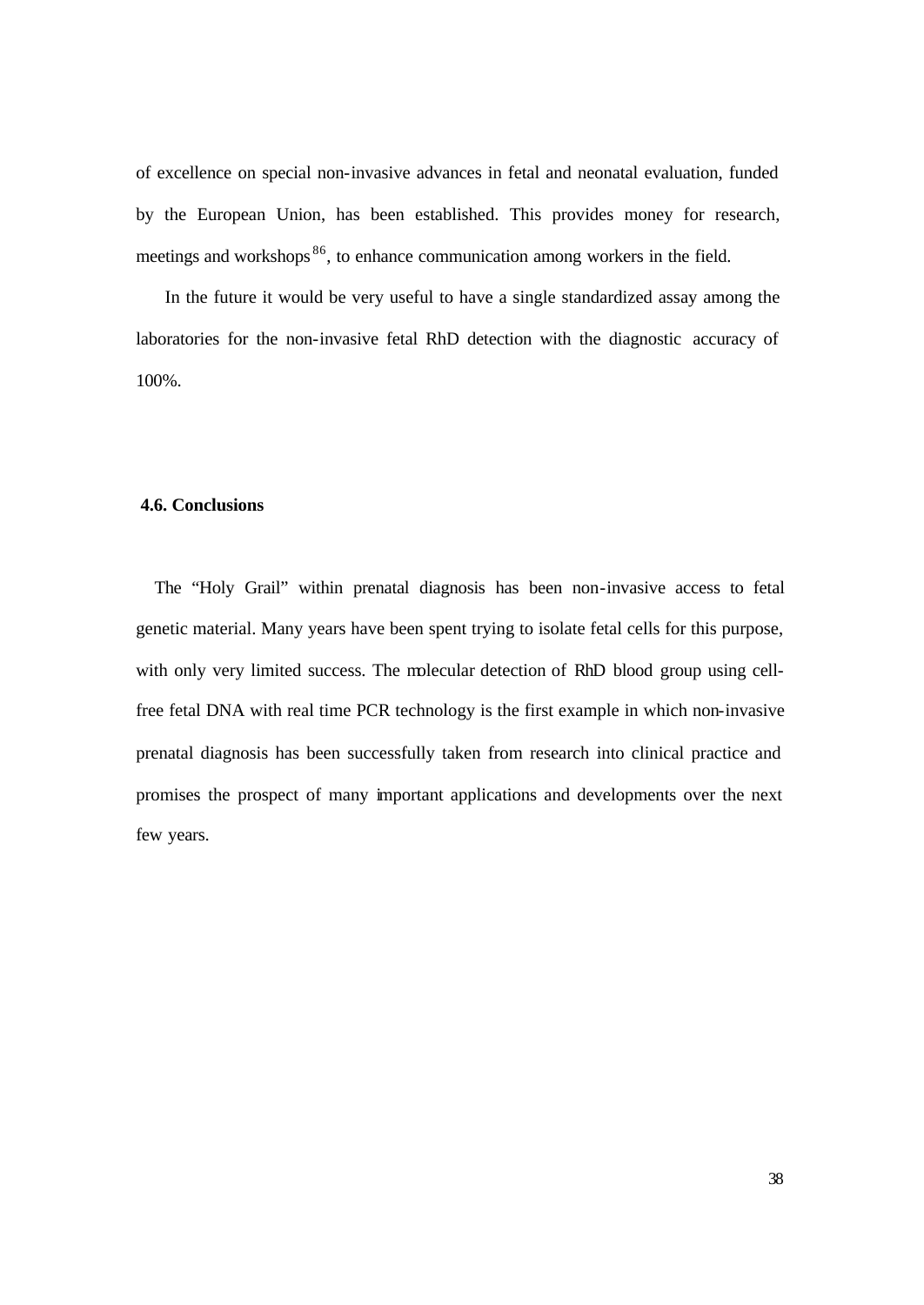### **References:**

- 1. Evans MI, Wapner RJ. Invasive prenatal diagnostic procedures 2005. Semin perinatol, 2005;29:215-18
- 2. Lo YMD, Corbetta N, Chamberlain PF, et al. Presence of fetal DNA in maternal plasma and serum. Lancet 1997;350:485-7.
- 3. J.M. Costa, A. Benachi and E. Gautier, New strategy for prenatal diagnosis of X linked disorders, N. Engl. J. Med. 346 (2002), p. 1502.
- 4. Saito H, Sekizawa A, Morimoto T, Suzuki M, Yanaihara T (2000) Prenatal DNA diagnosis of a single-gene disorder from maternal plasma. Lancet 356:1170.
- 5. Rijnders RJ, van der Schoot CE, Bossers B, de Vroede MA, Christiaens GC (2001) Fetal sex determination from maternal plasma in pregnancies at risk for congenital adrenal hyperplasia. Obstet Gynecol 98:374–378.
- 6. Lo YM, Leung TN, Tein MS, Sargent IL, Zhang J, Lau TK, Haines CJ, et al. (1999c) Quantitative abnormalities of fetal DNA in maternal serum in preeclampsia. Clin Chem

7. Lo YM, Lau TK, Zhang J, Leung TN, Chang AM, Hjelm NM, Elmes RS, et al. (1999b)

 Increased fetal DNA concentrations in the plasma of pregnant women carrying fetuses with trisomy 21. Clin Chem 45:1747–1751.

8. Lo YM, Hjelm NM, Fidler C, Sargent IL, Murphy MF, Chamberlain P, et al. Prenatal diagnosis of fetal RhD status by molecular analysis of maternal plasma. N Engl J Med

 <sup>45:184–188.</sup>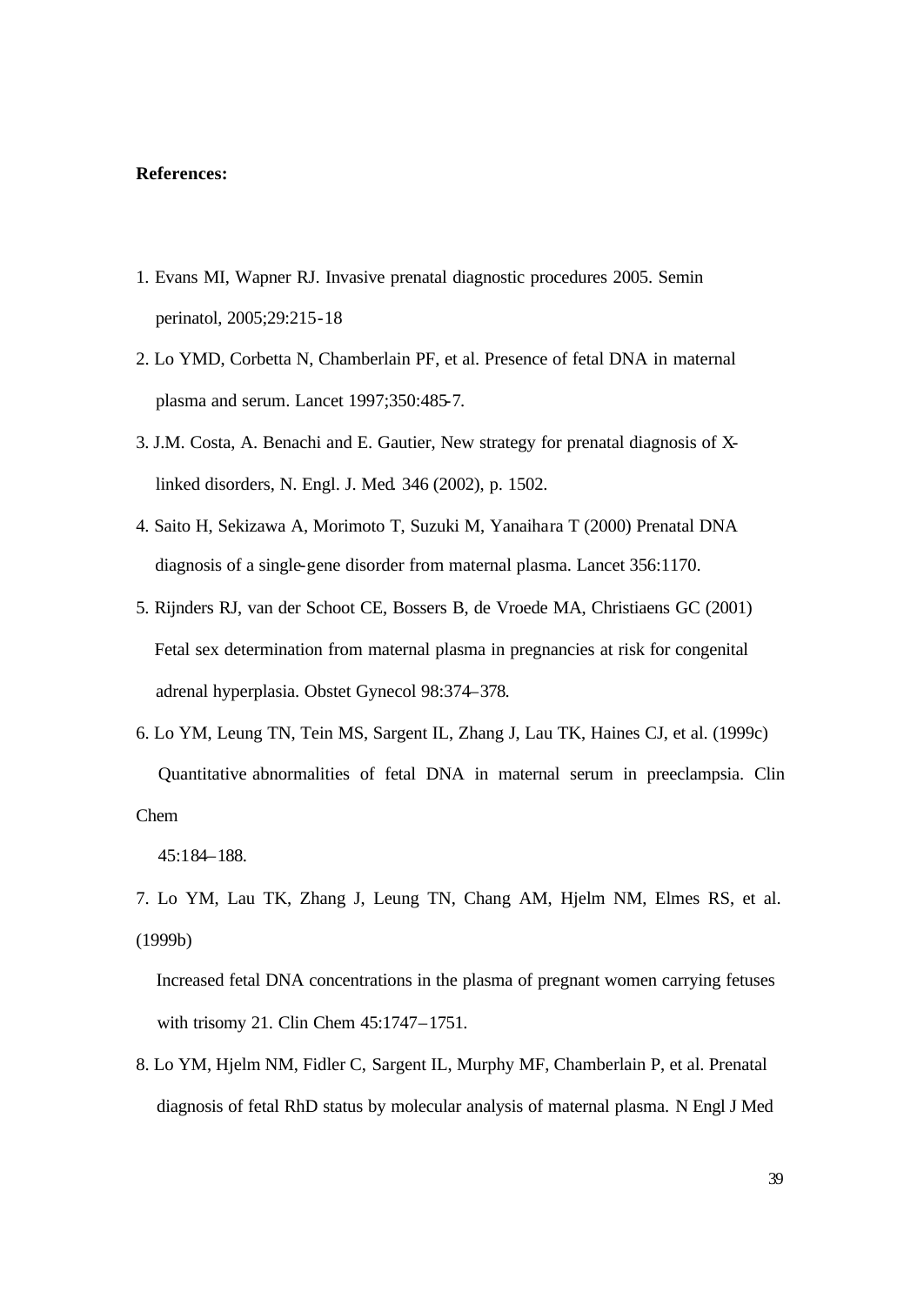1998;339:1734-8.

- 9. Hohlfeld P, Wirthner D, Tissot JA. Perinatal hemolytic disease: Physiopathology. J Gynecolol Obstet Biol Reprod 1998; 27(2):135-43.
- 10. H.Schneider, P.Husslein, K. T. M. Schneider; Geburtshilfe, 2006; 3. Auflage
- 11. Ulm B, Svolba G,Ulm HR, Bernaschek G,Panzer S.Male fetuses are particulary affected by maternal alloimmunization to D antigen.Tranfusion 1999;39:169-73.
- 12. Asim Kurjak, Frank A. Chervenak. Textbook of perinatal Medicine; 2006 Informa UK Ltd.Volume 1.
- 13. Voto LS.Ultrasonography in Rh haemolytic disease. Maternal –Fetal Medicine Department, Juan A. Fernàndez Hospital, University of Buenos Aires, School of Medicine, Buenos Aires, Argentine.
- 14. Klumper FJ, van Kamp K, Vandenbussche FP, et al. Benefits and risks of fetal red cell transfusion after 32 weeks gestetion. Eur J Obstet Gynecol Reprod Biol 2000; 92(1): 91-6.
- 15. Margulies M, Voto LS, Mathet E ; High-dose intravenous IgG for the treatment of severe alloimmunization. Vox Sang 1991; 61:181-9.
- 16. MacKenzie IZ,Bowell P,gregory H,Patt G,Guest C, Entwistle CC. Routine antenatal Rhesus D immunoglobulin prophylaxis; the results of a prospective 10 year study.Br.J Obstet gynaecol 1999;106:492-7.
- 17. National blood Authority. Guidlines on the prophylactic use of Rh D immunoglobulin (anti D) in obstetrics –June 2003.Canberra:NBA,2003.
- 18. Bennett, P.R., Le Van Kim, C., Colin, Y., Warwick, R.M., Cherif-Zahar, B., Fisk, N.M., Cartron, J.-P. (1993) Prenatal determination of fetal RhD type by DNA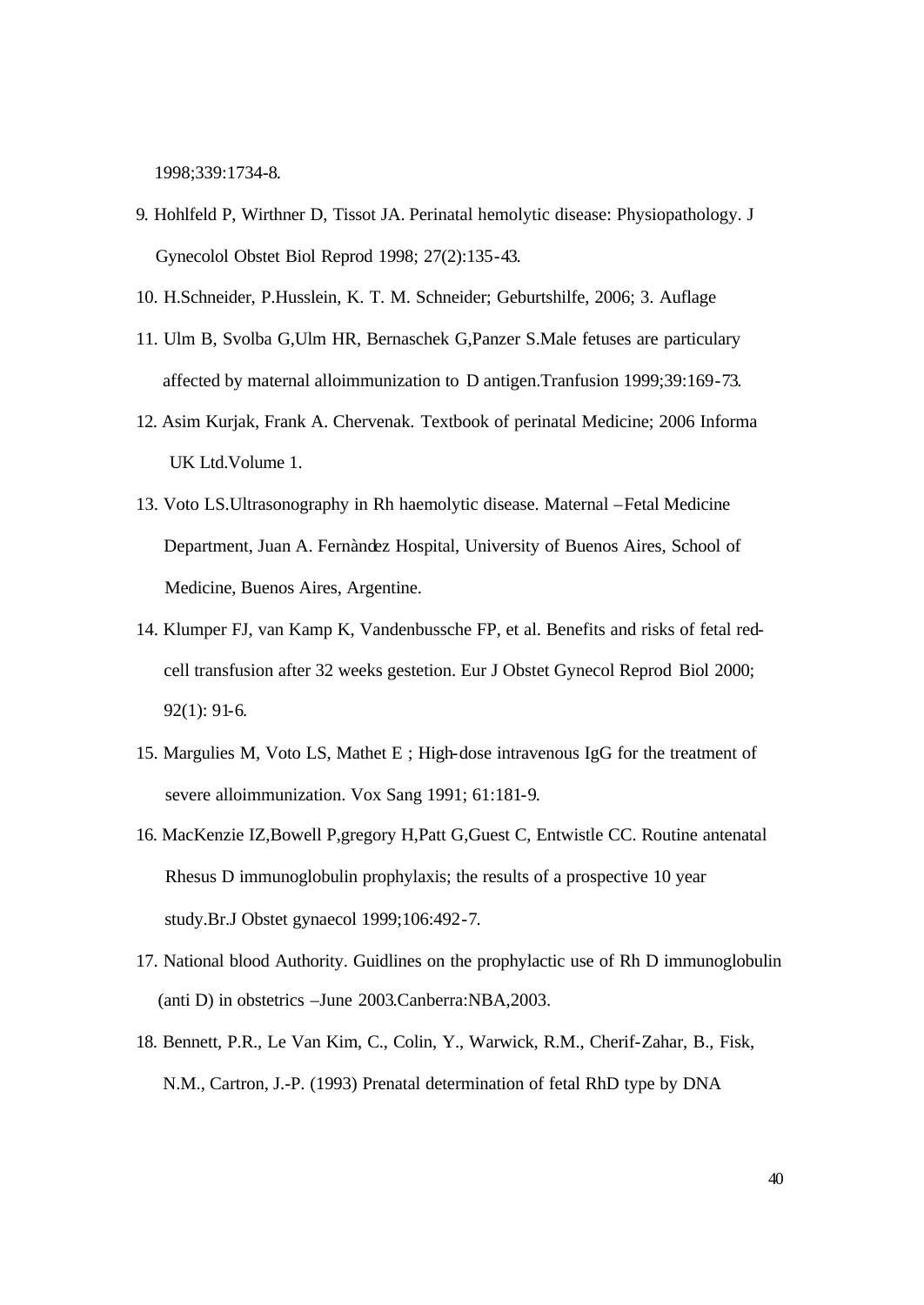amplification. New England Journal of Medicine, 329, 607 610.

- 19. B. Brambati, MC Anelli, L Tului and G. Colombo, Fetal RhD typing by DNA amplification in chorionic villus sample, Lancet 344 (1994), pp. 959–960.
- 20. Schmorl G.Pathologisch-anatomische Untersuchung über Präeklampsia.Leipzig, Vogel,1893.
- 21. J.T. Queenan, Noninvasive fetal Rh genotyping : the time has come, Obstet Gynecol106(2005), pp. 682-683.
- 22. Holzgreve W, Zhong XY, Troeger C, Haari I, Kiefer V, Hahn S; Fetal cells in maternal Blood. An Overview of the Basel Experience; Basel, Karger, 2001, pp28-36.
- 23. Coata G, Tilesi F, Tabilio A, G.C. Di Renzo; Fetal CD34+Cell Culture and Identification from maternal blood. Basel, Karger, 2001, pp 91-96.
- 24. Lo YM, Bowell PJ, Selinger M, Mackenzie IZ, Chamberlein P, Gillmer MD, et al. Prenatal determination of fetal RhD status by analysis of peripheral blood of rhesus negative mothers. Lancet 1993;341:1147-8.
- 25. Geifman-Holtzman O., Bernstein Ira M., Berry Stenley M., Eliezer J. Holtzman et al. Fetal RhD genotyping in fetal cells flow sorted from maternal blood; American Journal of Obstetrics and Gynecology; Volume 174, Issue 3, March 1996, Pages 818- 822.
- 26. Sekizava A, Watanabe A, Kimura T, Sato H, Yanaihara T, Sato T. Prenatal diagnosis of the fetal RhD blood type using a single fetal nucleated erythrocyte from maternal blood. Obstet gynecol 1996,87:501-5.
- 27. Bianchi DW, Williams JM, Sullivan LM, Hanson FW, Klinger KW, Shuber AP. PCR quantitation of fetal cells in materna l blood in normal and aneploid pregnancies.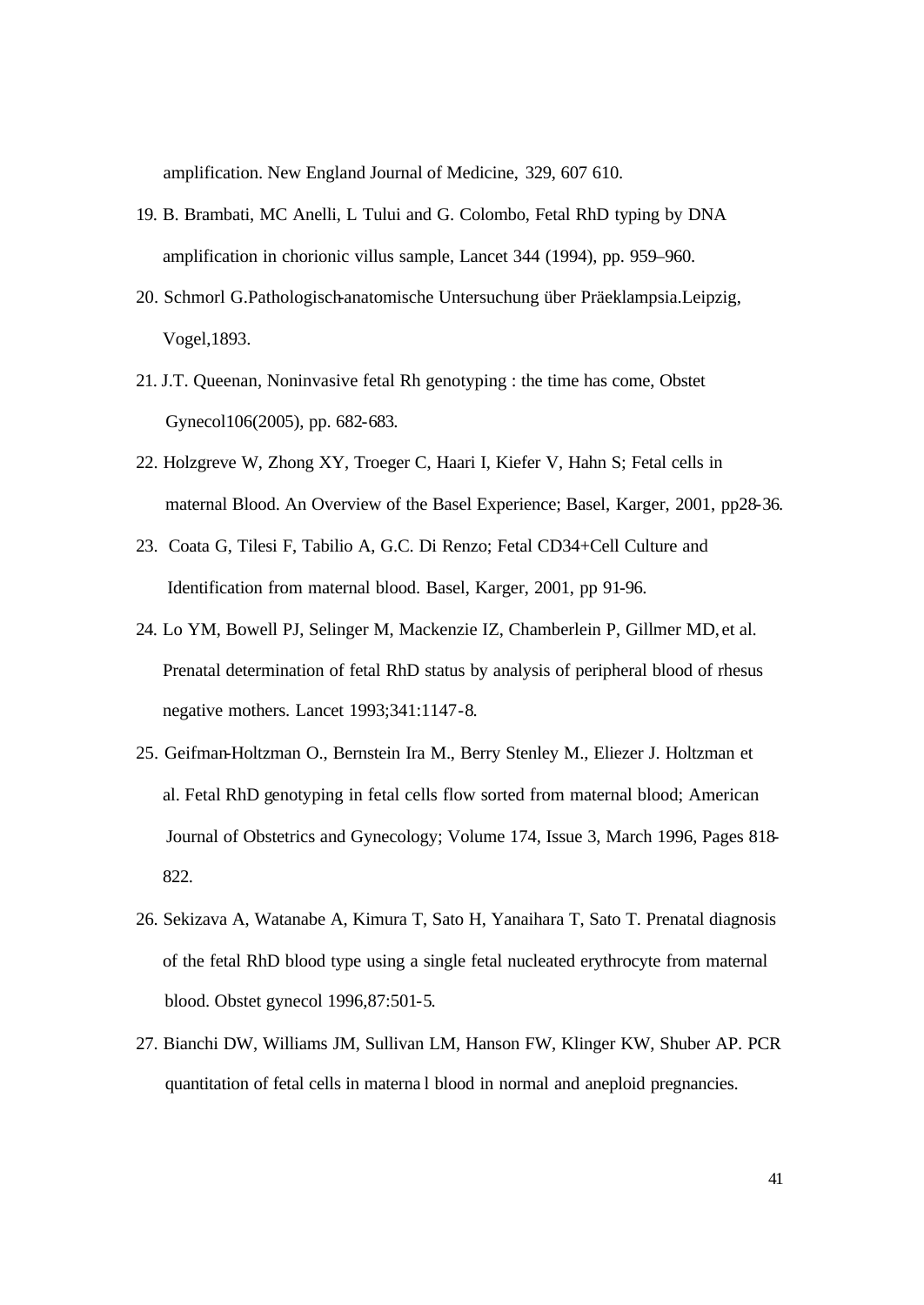- 28. Bianchi DW, Zickwolf GK, Weil GJ, Sylvester S, DeMaria MA. Male fetal progenitor cells persist in maternal blood for as long 27 years postpartum. Proc Natl Acad Sci USA 1996;93:705-8.
- 29. Lo YM, Tein MSC, Lau TK, Haines CJ, Leung TN, Poon PMK, Wainscoat JS, Johnson PJ, Chang AMZ, Hjelm NM: Quantitative analysis of fetal DNA in maternal plasma and serum: implications for noninvasive prenatal diagnosis. Am J Hum Genet 1998; 62: 768–775.
- 30. R.J. Rijnders, R.B. Van Der Luijt, E.D. Peters, J.K. Goeree, C.E. Van Der Schoot and J.K. Ploos Van Amstel et al*.*, Earliest gestational age for fetal sexing in cell-free maternal plasma, Prenat. Diagn*.* 23 (2003), pp. 1042–1044.
- 31. Lo YMD, Zhanf J, Leung TN, Lau TK, Chang AMZ, Hjelm NM: Rapid clearance of fetal DNA from maternal plasma. Am J Hum Genet 1999; 64: 218–224.
- 32. Nelson M, Eagle C, Langshaw M, Popp H, Kroneberg H: Genotyping fetal DNA by non-invasive means: extraction from maternal plasma. Vox Sang 2001; 80: 112–116.
- 33. Poon LL, Leung TN, Lau TK, Lo YM (2000) Presence of fetal RNA in maternal plasma. Clin Chem 46:1832–1834.
- 34. Ng EKO, Tsui NBY, Lau TK, Leung TN, Chiu RWK, Panesar NS, Lit LCW, et al. (2003b) mRNA of placental origin is readily detectable in maternal plasma. Proc Natl Acad Sci USA 100:4748–4753.
- 35. Fass BH, Beuling EA, Christiaens GC, von dem Borne AE, van der Schoot CE. Detection of fetal RhD-specific sequences in maternal plasma. Lancet 1998;352:1196.
- 36. F.Z. Bischoff, D.D. Nguyen, D. Marguezi-Do, K.J. Moise Jr., J.L. Simpson and S. Elias, Noninvasive determination of fetal RhD status using fetal DNA in maternal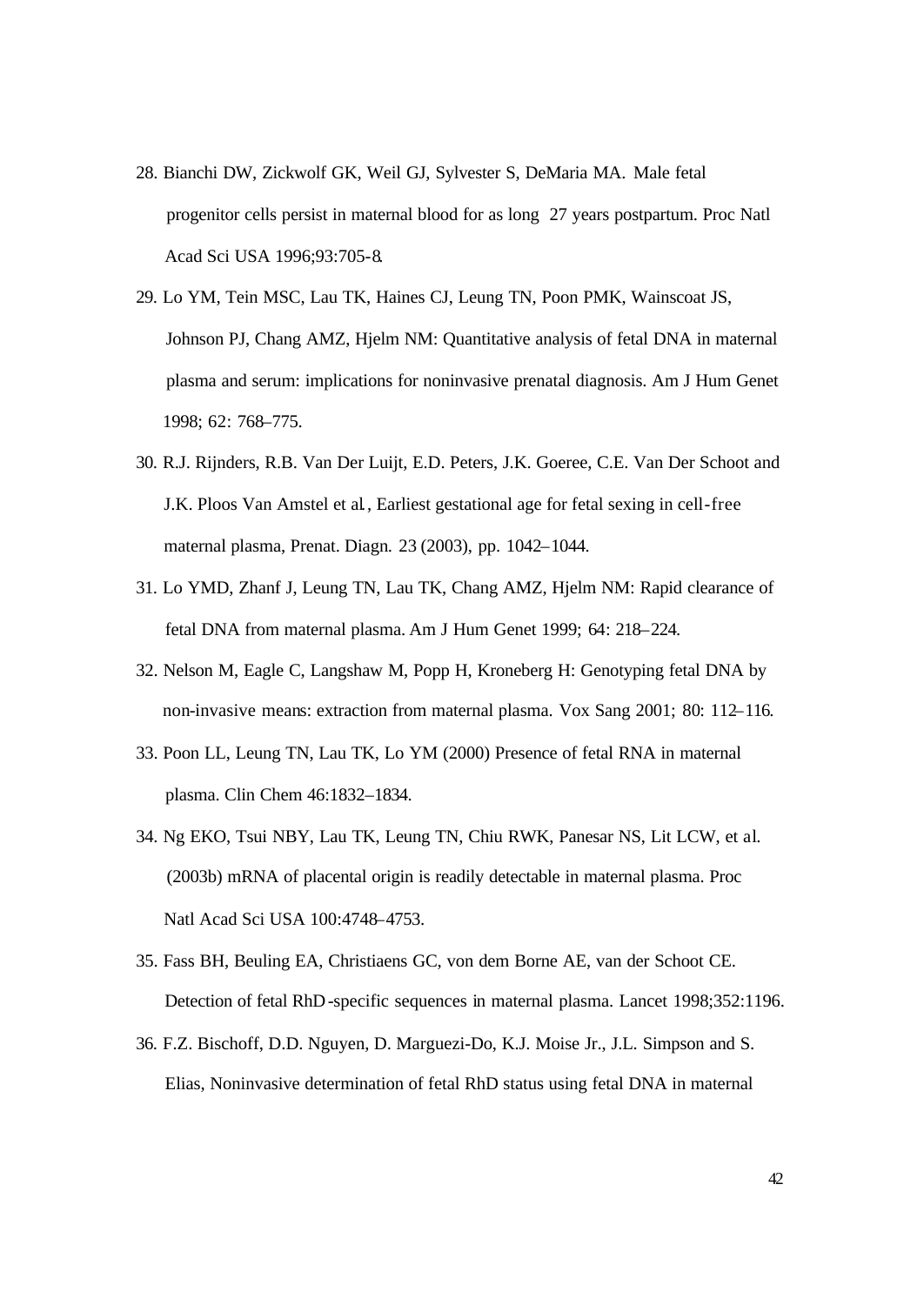serum and PCR, J Soc Gynecol Investig 6 (1999), pp. 64–69.

- 37. L. Johnson, S.A. McCracken, J.M. Morris, N.B. Woodland and R.L. Flower, Variation in the reliability of RHD antenatal genotyping using the polymerase chain reaction and targeting multiple exons of the RHD gene, Vox Sang 85 (2003), pp. 222–223.
- 38. R.J. Rijnders, G.C. Christiaens, B. Bossers, J.J. van der Smagt, C.E. van der Schoot and M. de Haas, Clinical applications of cell-free fetal DNA from maternal plasma, Obstet Gynecol 103 (2004), pp. 157–164.
- 39. I.Hromadnikova, L. Vechetova, K. Vesela, B. Benesova, J. Doucha and E. Kulovany et al*.*, Non-invasive fetal RHD exon 7 and exon 10 genotyping using real time PCR testing of fetal DNA in maternal plasma, Fetal Diagn Ther 20 (2005), pp. 275–280.
- 40. X.Y. Zhong, W. Holzgreve and S. Hahn, Detection of fetal Rhesus D and sex using fetal DNA from maternal plasma by multiplex polymerase chain reaction, BJOG 107 (2000), pp. 766–769.
- 41. Legler TJ, Lynen R, Maas J-H, Pindur G, Kulenkampff D, Suren A, Osmers R, Köhler M: Prediction of fetal Rh D and Rh CcEe phenotype from maternal plasma with real-time polymerase chain reaction. Transfus Apheresis Sci 2002; 27: 217223.
- 42. Costa J-M, Giovangrandi Y, Ernault P, Lohma nn L, Nataf V, El Halali N, Gautier E: Fetal RHD genotyping in maternal serum during the first trimester of pregnancy. Br J Haematol 2002; 119: 255–260.
- 43. Finning KM, Martin PG, Soothill PW, Avent ND. Prediction of fetal D status from maternal plasma: introduction of a new noninvasive fetal RHD genotyping service.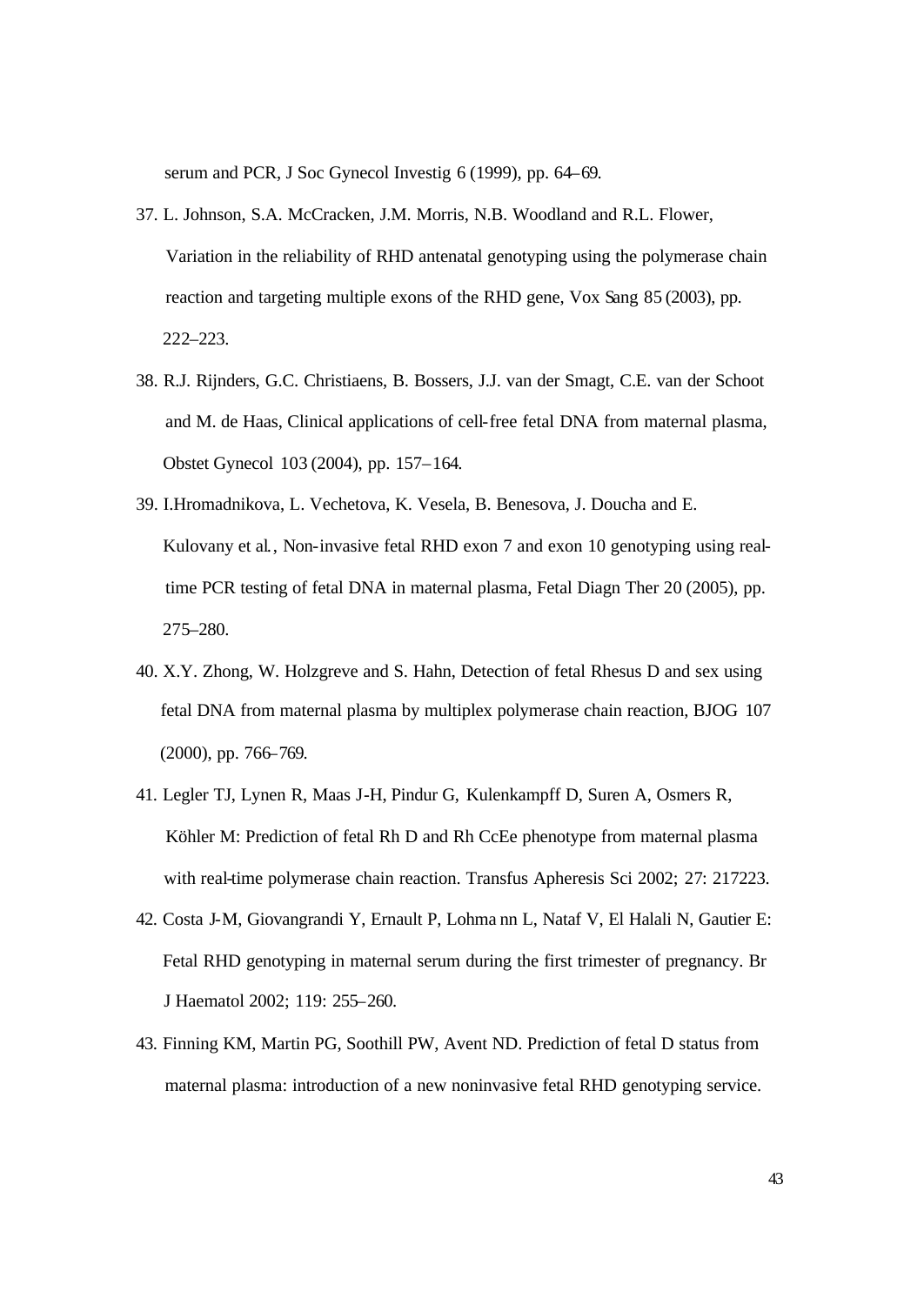Transfusion 2002;42:1079–85.

44. Gautier E, Benachi A, Giovangrandi Y, Ernault P, Olivi M, Gaillon T, et al. Fetal RhD

 genotyping by maternal serum analysis: a two-year experience. Am J Obstet Gynecol 2005;192:666–9.

- 45. Rouillac-Le Sciellour C, Puillandre P, Gillot R, Baulard C, Metral S, Le Van Kim C, et
	- al. Large-scale pre-diagnosis study of fetal RHD genotyping by PCR on plasma DNA from RhD-negative pregnant women. Mol Diagn 2004;8:23–31.
- 46. Zhang J, Fidler C, Murphy MF, Chamberlain PF, Sargent IL, Redman CWG, Hjelm NM, Wainscoat JS, Lo YMD: Determination of fetal RhD status by maternal plasma DNA analysis. Ann NY Acad Sci 2000; 906: 153–155.
- 47. Nelson M, Eagle C, Langshaw M, Popp H, Kroneberg H: Genotyping fetal DNA by non-invasive means: extraction from maternal plasma. Vox Sang 2001; 80: 112–116.
- 48. Turner MJ, Martin CM, O'Leary JJ: Detection of fetal Rhesus D gene in whole blood of women booking for routine antenatal care. Eur J Obstet Gynecol Reprod Biol 2003; 108: 29–32.
- 49. Randen I, Hauge R, Kjeldsen-Kragh J, Fagerhol MK: Prenatal genotyping of RHD and SRY using maternal blood. Vox Sang 2003; 85: 300–306.
- 50. S.C. Siva, S.I. Johnson, S.A. McCracken and J.M. Morris, Evaluation of the clinical usefulness of isolation of fetal DNA from the maternal circulation, Aust N Z J Obstet Gynaecol 43 (2003), pp. 10–15.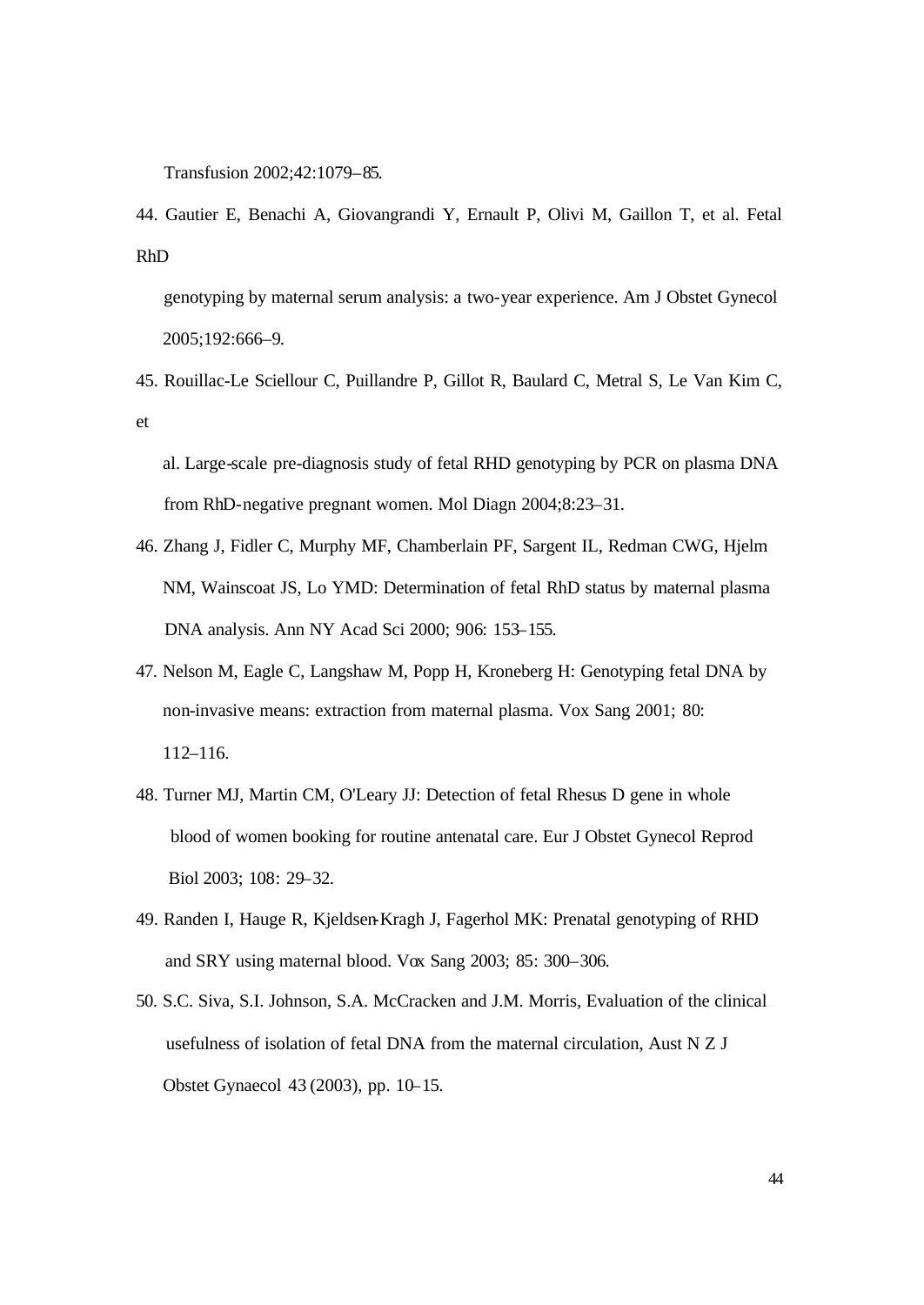- 51. F.B. Clausen, G.R. Krog, K. Rieneck, L.K. Nielsen, R. Lundquist and K. Finning et al., Reliable test for prenatal prediction of fetal RhD type using maternal plasma from RhD negative women, Prenat Diagn 25 (2005), pp. 1040–1044.
- 52. L. Zhou, J.A. Thorson, C. Nugent, R.D. Davenport, S.H. Butch and W.J. Judd, Noninvasive prenatal RHD genotyping by real-time polymerase chain reaction using plasma from D-negative pregnant women, Am J Obstet Gynecol 193 (2005), pp. 1966–1971.
- 53. K. Finning, P. Martin and G. Daniels, A clinical service in the UK to predict fetal Rh (Rhesus) D blood group using free fetal DNA in maternal plasma, Ann N Y Acad Sci 1022 (2004), pp. 119–123.
- 54. C. Gonzalez-Gonzalez, M. Garcia-Hoyos, M.J. Trujillo-Tiehas, I. Lorda-Sanchez, M.R. de Alba and F. Infantes et al*.*, Application of fetal DNA detection in maternal plasma: a prenatal diagnosis unit experience, J Histochem Cytochem 53 (2005), pp. 307–314.
- 55. E. Brojer, B. Zupanska, K. Gus, A. Orzinska and A. Kalinska et al*.*, Noninvasive determination of fetal RHD status byexamination of cell-free DNA in maternal plasma, Transfusion 45 (2005), pp. 1473–1480.
- 56. T.C. Harper, K.M. Finning, P. Martin and K.J. Moise Jr., Use of maternal plasma for noninvasive determination of fetal RhD status, Am J Obstet Gynecol 191 (2004), pp. 1730–1732.
- 57. Lazar L, Nagy B, Ban Z et al. Non invasive detection of fetal Rh using real-time PCR method; Orv Hetil. 2007 Mar 18;148(11):49-500.
- 58. Guz K, Brojer E, Zupanska B; Non-invasive fetal RhD typing and RhD negative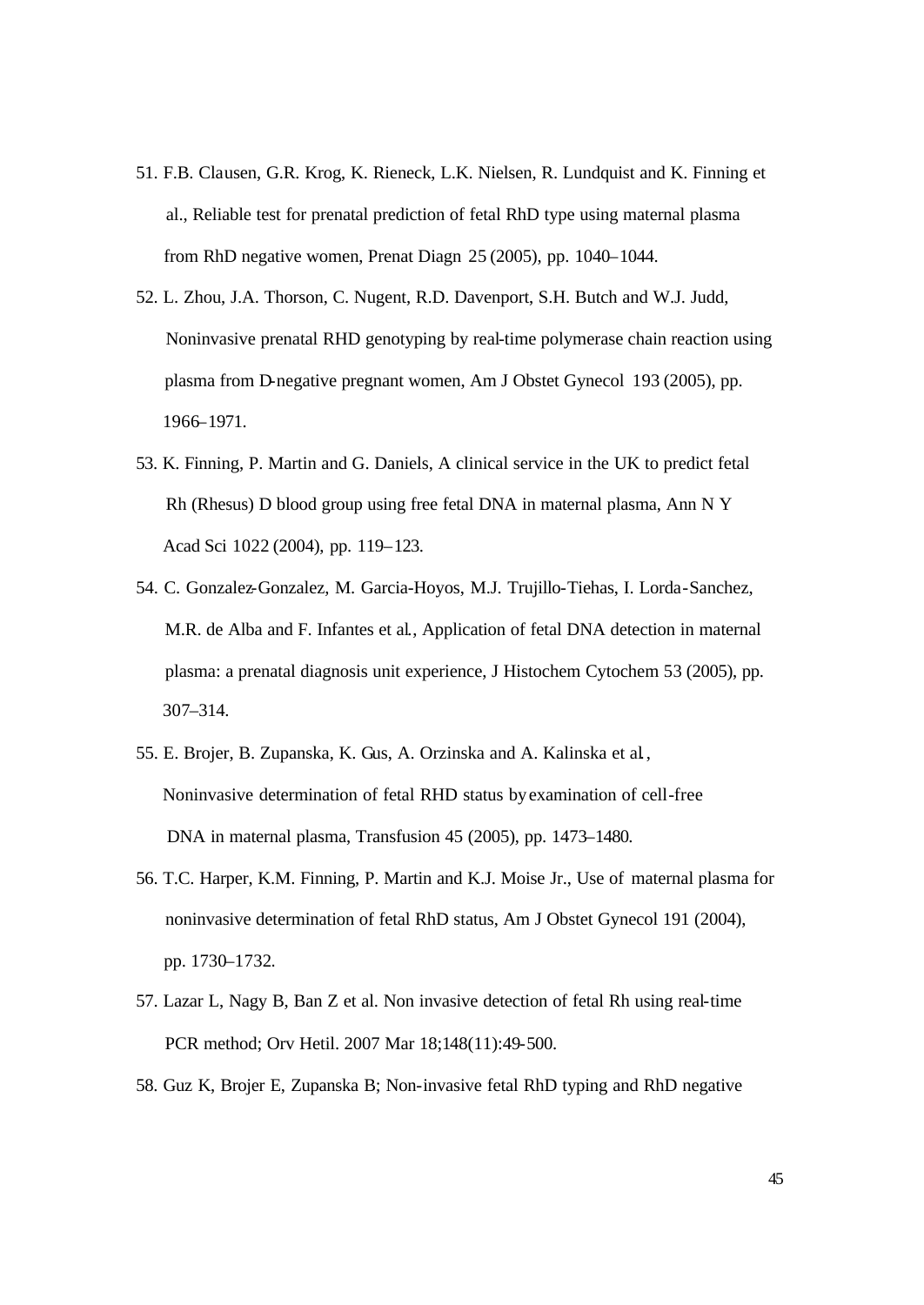pregnant women—preliminary observations; Ginekol Pol. 2004 Jan; 75(1):21-5.

- 59. Cossu G, Angius A, Gelfi C, Righetti PG. Rh D/d genotyping by quantitative polymerase chain reaction and capillary zone electrophoresis. Electrophoresis 1996; 17: 1911–1915.
- 60. Pertl, Barbara, Pieber, Doris, Panzitt, Thomas, Haeusler, Martin C. H., Winter, R., Tului, L., Brambati, B. & Adinolfi, M. RhD genotyping by quantitative fluorescent polymerase chain reaction: a new approach. BJOG*:* An International Journal of Obstetrics & Gynaecology 107 (12), 1498-1502 (2000).
- 61. O. Geifman-Holtzman, Chad A. Grootegut and John P. Gaughan; Diagnostic accuracy

 of noninvasive fetal Rh genotyping from maternal blood-A meta-analysis; American Journal of Obstetrics and Gynecology; volume 195, Issue 4, October 2006, Pages 1163-1173.

- 62. C.E. van der Schoot, A. Ait Soussan, J. Koelewijn, G. Bonsel, et al. Non-invasive antenatal RHD typing; Transfusion clinique et biologique 13(2006) 53-57.
- 63. Y.M. Dennis Lo, M.R.C.P., N. Magnus Hjelm, F.R.C. Path,. Carrie Filder et al., Prenatal diagnosis of fetalRhD status by molecular analysis of maternal plasma; The New England Journal of Medicine; December 10,1998.
- 64. Levine P, Burnham L, Katzin WM, Vogel P. The role of isoimmunization in the pathogenesis of erythroblastosis fetalis. Am J Obstet Gynecol 1941; 42:925-937
- 65. Hohlfeld P, Wirthner D, Tissot JA. Perinatal hemolytic disease: Physiopathology. J Gynecol Obstet Biol Reprod; 1998; 27(2): 135-43.
- 66. Cherif-Zahar B, Mattei MG, Le Van Kim C, Bailly P, cartron J-P, Colin Y.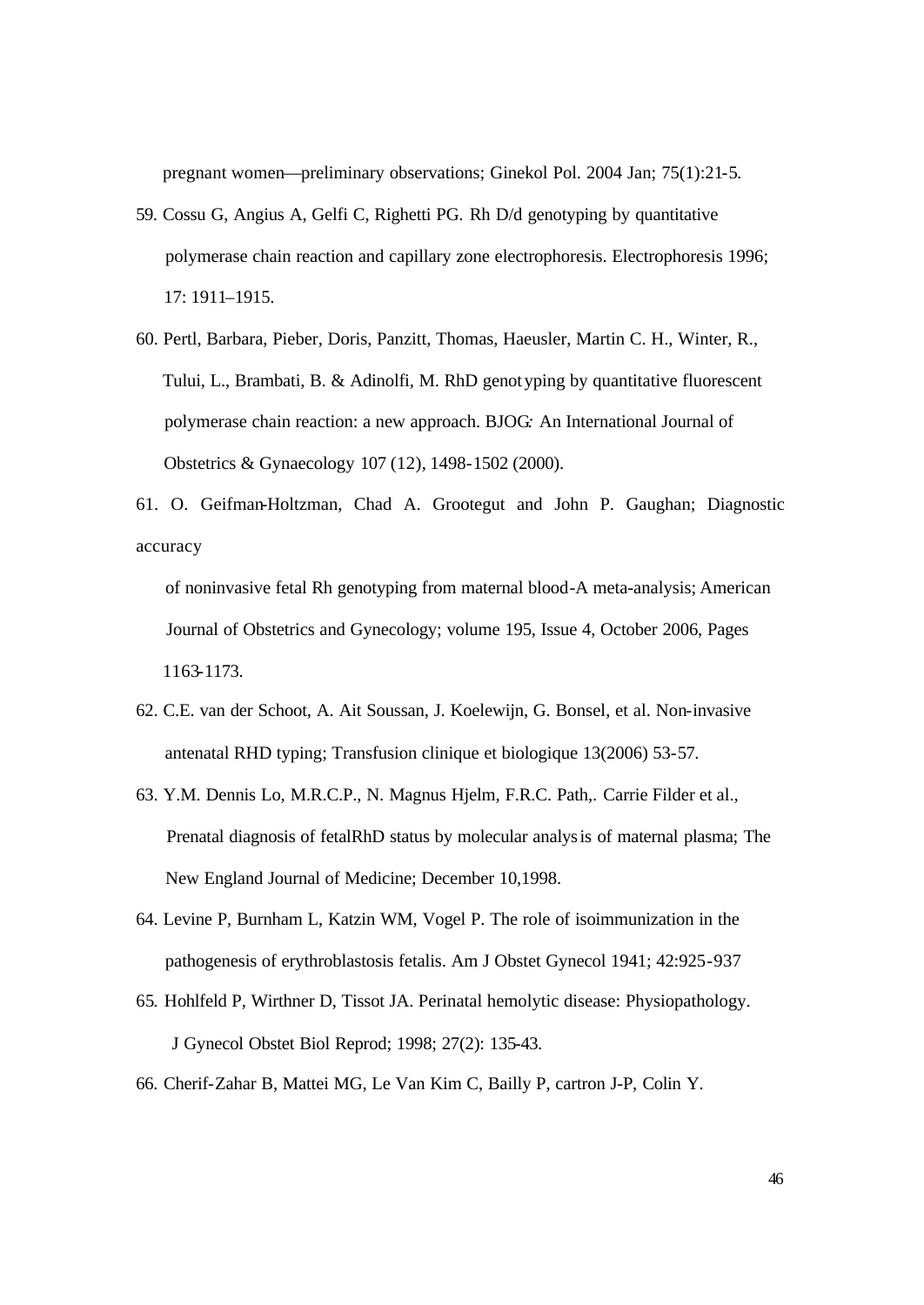Localization of the human Rh blood group gene structure to chromosome 1p34.3- 1p36.1 region by in situ hybridization. Hum Genet 1991;86:398-400.

- 67. Neil D. Avent; E.Reid; The Rh blood group system:a review; Blood,15 January 2000;Volume 95, Number 2.
- 68. By C. Rouillac, P. Ga ne, J. Cartron, P.-Y. Le Pennec, J.-P. Cartron, and Y.Colin; Molecular Basis of the Altered Antigenic Expression of RhD in Weak D  $(D^u)$  and RhC/e in R<sup>N</sup> Phenotypes; Blood, Vol 87, No 11 (June 1),1996:pp 4853-4861.
- 69. Daniels G: Human Blood Groups, edn 2. Oxford, Blackwell Science, 2002.
- 70. Belinda K.Singleton, Carole A. Green, Neil D.Avent, Peter G. martin, Elizabeth Smart, Abigail Daka, Edwin G. Narter-Olaga, Linda M. Hawthorne, and Geoff Daniels; the presence of an RHD pseudogene containing a 37 base pair duplication and a nonsense mutation in Africans with the RHD-negative blood group phenotype; Blood,1 January; volume 95,number 1.
- 71. Colin Y, Cherif-Zahar B, Le Van Kim C, Raynal V, Van Huffel V, Cartron JP. Genetic basis of the RhD-positive and RhD-negative blood group polymorpism as determined by Southern analysis. Blood 1991;78:2747.2752.
- 72. Shao CP, Maas JH, Su YQ, Kohler M, Legler TJ. Molecular background of Rh D positive, D-negative, D(el) and weak D phenotypes in Chinese. Vox Sang*.* 2002;83:156–161.
- 73. Holland PM, Abramson RD, Watson R, Gelfand DH (1991). Detection of specific polymerase chain reaction product by utilizing the 5`-3`exonuclease activity of the Thermus a uaticus DNA polymerase. Proc Natl Acad Sci USA 88:7276-7280.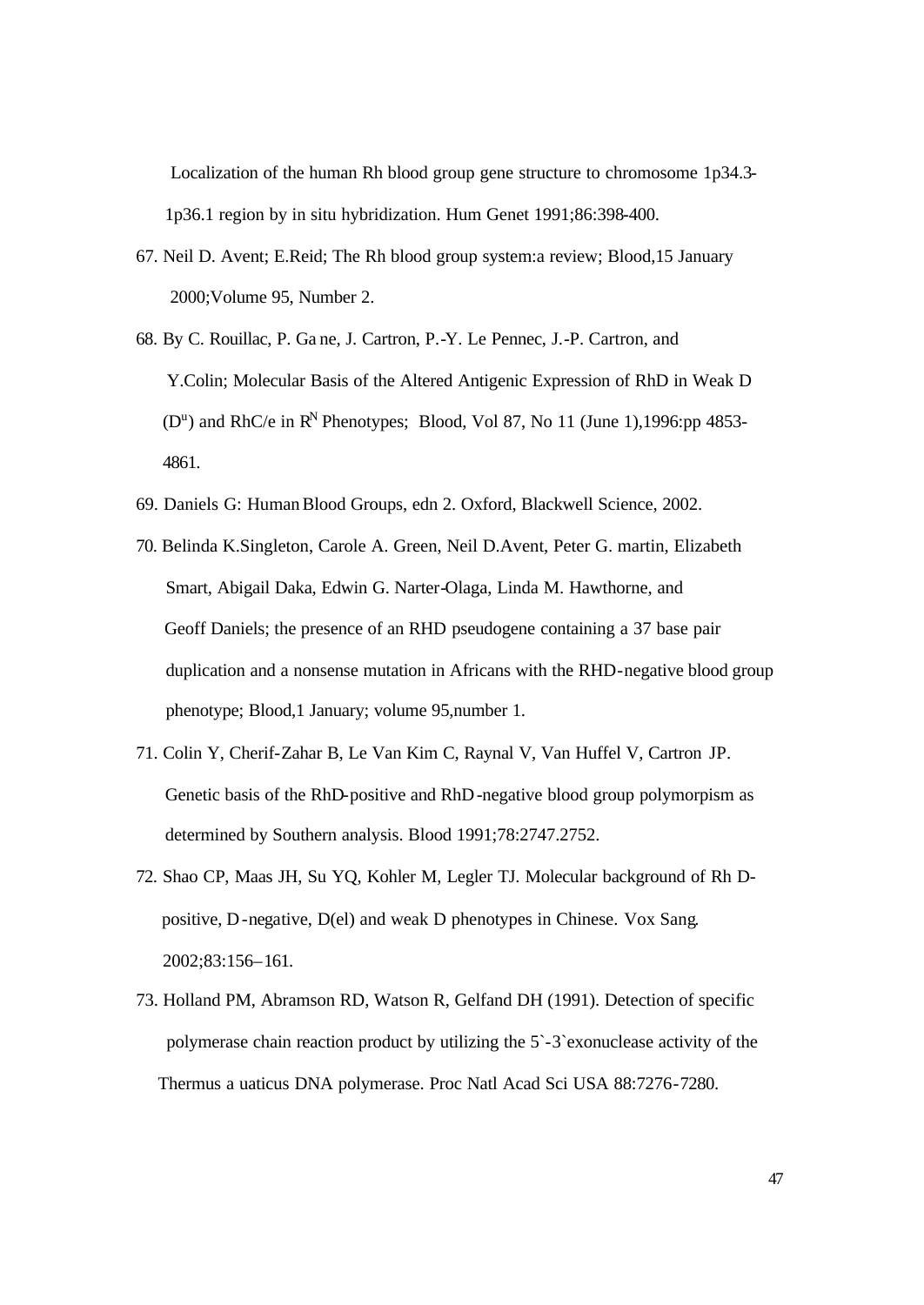- 74. Lee LG, Connell CR, Bloch W (1993) .Allelic discrimination by nick-translation PCR with fluorogenetic probes. Nucleic Acids Res 21:3761-3766.
- 75. Förster, V.T. 1948. Zwischenmolekulare Energiewanerung und Fluoreszenz. Annals of Phyysics (lleipzig) 2:55-75.
- 76. Van der Schoot Ce, Tax GHM, Rijnders RJP, de Haas M, Chritiaens GCML. 2003. Prenatal typing of Rh and Kell blood group system antigens: The edge of a watershed. Tranfus Med Rev 17(1): 31-44.
	- 77. I.Hromadnikova, K.Vesela, B.Benesova, K.Nekovarova et al. Non-invasive fetal RHD and RHCE genotyping from maternal plasma in alloimmunized pregnancies;Prenatal diagn 2005;25:1079-1083.
	- 78. I.Hromadnikova, L.vechetova, K. Vesela, B.Benesova et al. Non-invasive fetal RHD and RHCE genotyping using real-time PCR testing of maternal plasma in RhD negative pregnancies.
	- 79. Dorothy J. Huang, Berhard G. Zimmermann, Wolfgang Holzgreve, Sinuhe Hahn; Use of an automated method improves the yield and quality of cell-free fetal DNA extracted from maternal plasma; Clin Chem 51, No. 12, 2005.
- 80. Tobias J. Legler, Zhong Liu, Ariadni Mavrou et al. Workshop report on the extraction of fetal DNA from maternal plasma; Prenat Diagn March, 2007.
- 81. van der Schoot CE, Rijnders RJP, Bossers B, de Haas M, Christiaens LGCM, Dee R: Real-time PCR of bi-allelic insertion/deletion polymorphisms can serve as a reliable positive control for cell-free fetal DNA in non-invasive prenatal genotyping. Blood 2003; 102: 93a.
- 82. Tang NLS, Leung TN, Zhang J, Lau TK, Lo YMD: Detection of fetal-derived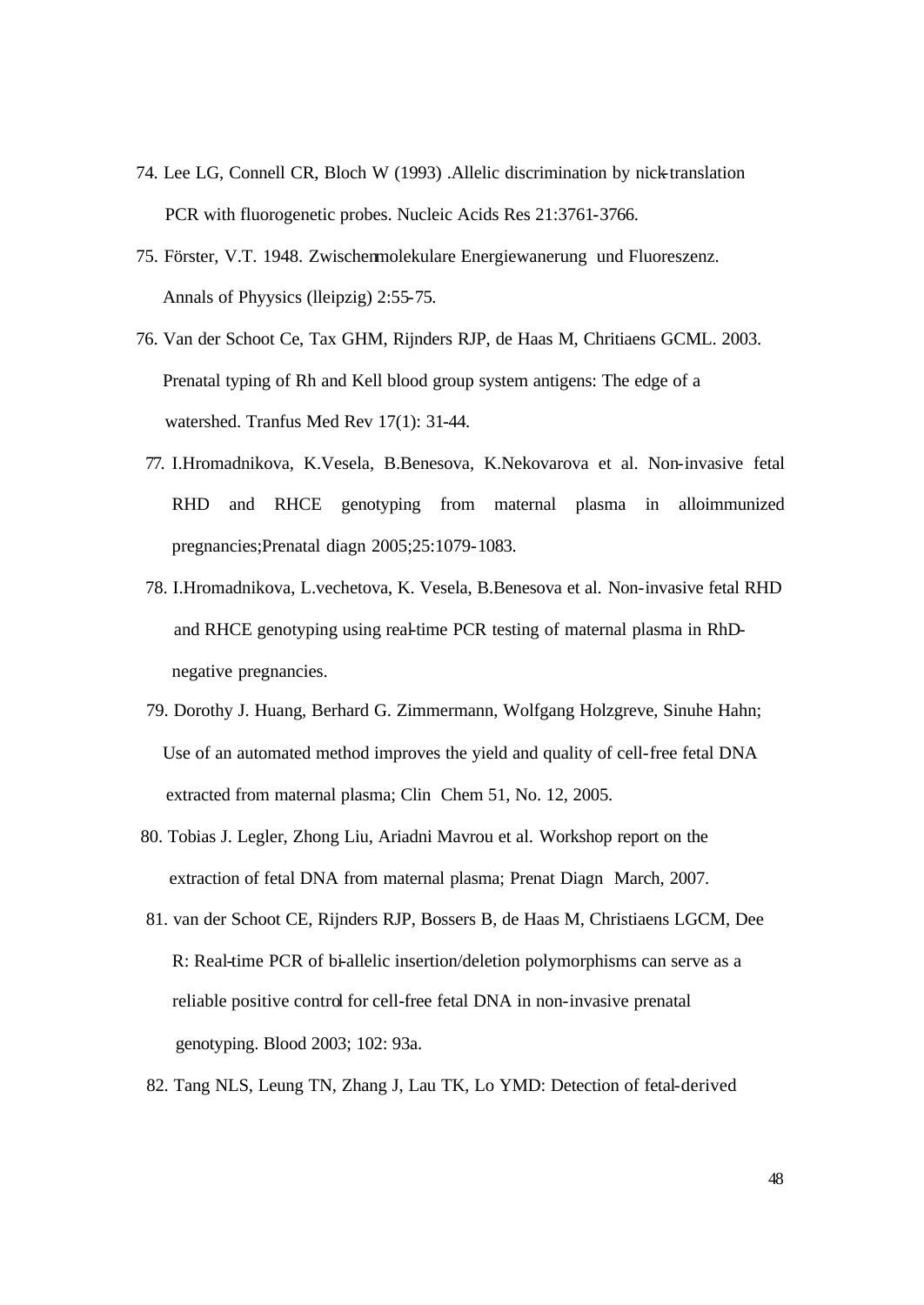paternally inherited X-chromosome polymorphisms in maternal plasma. Clin Chem 1999; 45: 2033–2035;62

- 83. S.S.C. Chim, Y.K. Tong, R.W.K. Chiu, T.K. Lau, T.N. Leung and L.Y.S. Chan et al., Detection of the placental epigenetic signature of the maspin gene in maternal plasma, Proc. Natl. Acad. Sci. USA 102 (2005), pp. 14753–14758.
- 84. K.C.Allen Chan, Chunming Ding, Ageliki Gerovassili et al; Hypermethylated RASSFIA in maternal plasma: A Universal fetal DANN marker that improves the reliability of noninvasive prenatal diagnosis; Clin Chen 52:12;2211-2218 (2006).
- 85. Diana W. Bianchi, Neil D.Avent, Jean-marc Cost, C.Ellen van der Schoot; Noninvasive prenatal diagnosis of fetal Rhesus D: ready for prime(r) time; Obstetrics and Gynecology; Vol.106, No.4, October 2005.
- 86. G. Daniels, C.E. van der Schoot, M.L.Olsson; Report of the first international Workshop on molecular blood group genotyping; Vox Sanguinis (2005) 88, 136- 142.
- 87. L. Song, S.R. James, L. Kazim and A.R. Karpf, Specific method for the determination of genomic DNA methylation by liquid chromatography-electrospray ionization tandem mass spectrometry, Anal. Chem*.* **77** (2005), pp. 504–510.
- 88. Y.M.D.Lo; Recent developments in fetal nucleic acids in maternal plasma: implications to noninvasive prenatal fetal blood group genotyping; Transfusion clinique et biologique 13 (2006) 50-52.
- 89. Rossa W.K. Chiu, Carol W.M.Chan,Xiao.yan Zhong et al. Fetal Rhesus D mRNA is not detectable in maternal plasma ; Clinical Chemistry 51,No.11,2005.
- 90. Raghad Al-Mufti, Catherine Howard, Timothy Overton, Wolfgang Holzgreve et al.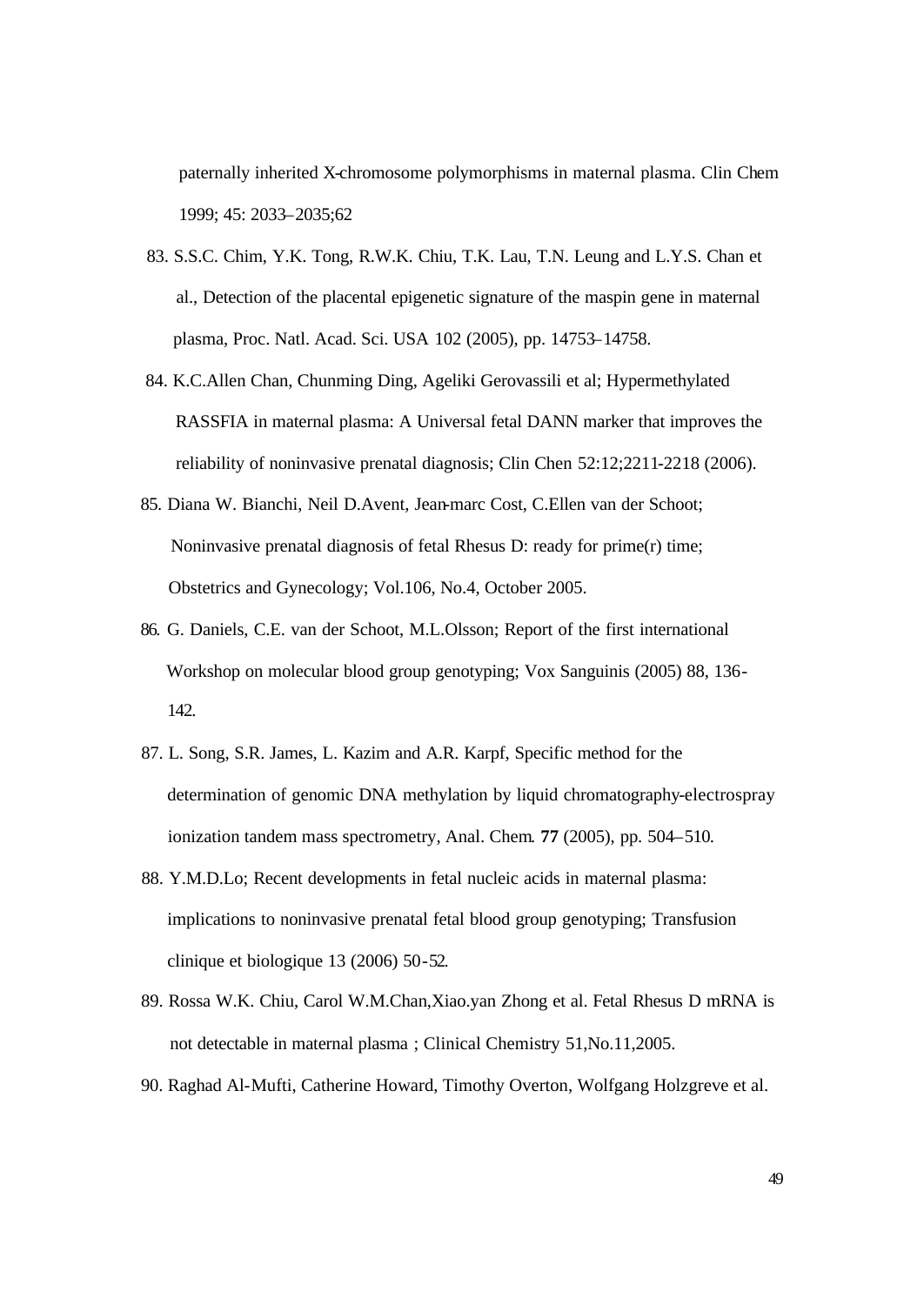Detection of fetal messenger ribonucleic acid in maternal blood to determine fetal RhD status as a strategy for noninvasive prenatal diagnosis; Americal Journal of Obstetrics and Gynecology; Volume 179, Issue 1, July 1998, pages 210-214.

- 91. Zhong XY, Holzgreve W, Hahn S; Risk free simultaneous prenatal identification of fetal Rhesus D status and sex by multiplex real-time PCR using cell free fetal DNA in maternal plasma. Swiss Med Wkly. 2001 Feb 10;131(5-6):70-4.
- 92. Minon JM, Schaaps JP, Retz MC et al; Prenatal determination of fetal RHD in maternal plasma: two-years experience of routine clinical use; J Gynecol Obstet Biol Reprod (Paris). 2005 Sep; 34(5): 448-53.
- 93. G.Daniels, K.Finning, P.Martin and P.Soothill; Fetal blood group genotyping from DNA from maternal plasma: an important advance in the management and prevention of haemolytic disease of the fetus and newborn; Vox Sanguinis (2004)87,225-232.
- 94. Chérif-Zahar B, Raynal V, Le Van Kim C et al. Structure and expression of the RH locus in the Rh-deficiency syndrome. Blood 1993; 82: 656–662.
- 95. Ying Li, Bernhard Zimmermann, Xiao Yan Zhong et al; Determination of RHD zygosity using real-time quantitative PCR; Swiss Med Wkly 2003;133:442-445.
- 96. Bianchi DW. Fetal cells in maternal circulation: feasibility for prenatal diagnosis. Br J Haematol 1999; 105:574-83.
- 97. Lo YM, Patel P, Wainscoat JS, Sampietro M, Gillmer MD, Fleming KA. Prenatal sex determination by DNA amplification from maternal peripheral blood. Lancet 1989;2:1363-5.
- 98. K.M. Finning, P.G.Martin, P.W. Soothill, and N.D.Avent; Prediction of fetal D status from maternal plasma: introduction of a new noninvasive fetal RHD genotyping